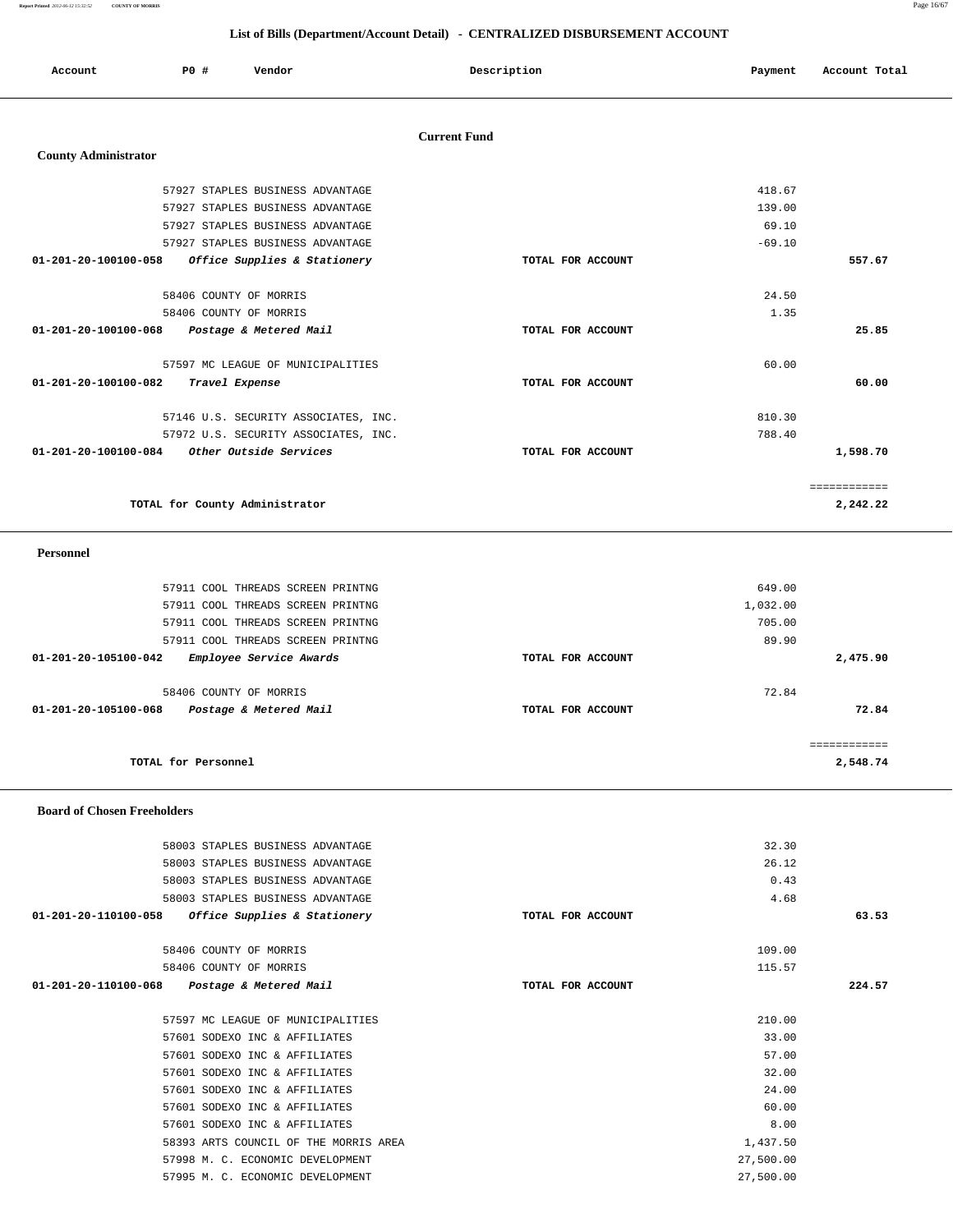**Report Printed** *2012-06-12 15:32:52* **COUNTY OF MORRIS** Page 17/67

## **List of Bills (Department/Account Detail) - CENTRALIZED DISBURSEMENT ACCOUNT**

| Account                            | PO# | Vendor                                | Description       | Payment | Account Total |
|------------------------------------|-----|---------------------------------------|-------------------|---------|---------------|
| <b>Board of Chosen Freeholders</b> |     |                                       |                   |         |               |
| 01-201-20-110100-079               |     | Special Projects                      | TOTAL FOR ACCOUNT |         | 56,861.50     |
|                                    |     | 57694 AMERICAN VENDING COFFEE         |                   | 76.00   |               |
|                                    |     | 57694 AMERICAN VENDING COFFEE         |                   | 5.00    |               |
| 01-201-20-110100-084               |     | Other Outside Services                | TOTAL FOR ACCOUNT |         | 81.00         |
|                                    |     |                                       |                   |         |               |
|                                    |     | TOTAL for Board of Chosen Freeholders |                   |         | 57,230.60     |

## **Clerk of the Board**

| 58148 THE DAILY RECORD              | 487.66            |              |
|-------------------------------------|-------------------|--------------|
| 57570 THE DAILY RECORD              | 61.52             |              |
|                                     |                   |              |
| 57570 THE DAILY RECORD              | 61.52             |              |
| 57570 THE DAILY RECORD              | 60.74             |              |
| 57570 THE DAILY RECORD              | 61.52             |              |
| 57570 THE DAILY RECORD              | 56.84             |              |
| 57570 THE DAILY RECORD              | 57.62             |              |
| 57570 THE DAILY RECORD              | 61.52             |              |
| 57570 THE DAILY RECORD              | 61.52             |              |
| 57570 THE DAILY RECORD              | 64.64             |              |
| 57570 THE DAILY RECORD              | 63.86             |              |
| 57570 THE DAILY RECORD              | 63.86             |              |
| 57570 THE DAILY RECORD              | 63.08             |              |
| 57570 THE DAILY RECORD              | 71.66             |              |
| 57570 THE DAILY RECORD              | 67.76             |              |
| 57570 THE DAILY RECORD              | 63.86             |              |
| 57570 THE DAILY RECORD              | 64.64             |              |
| 57693 THE DAILY RECORD              | 51.64             |              |
| 57693 THE DAILY RECORD              | 52.68             |              |
| 57815 THE DAILY RECORD              | 187.62            |              |
| 58337 THE DAILY RECORD              | 63.86             |              |
| 58337 THE DAILY RECORD              | 134.06            |              |
| 01-201-20-110105-022<br>Advertising | TOTAL FOR ACCOUNT | 1,983.68     |
|                                     |                   |              |
|                                     |                   | ============ |
| TOTAL for Clerk of the Board        |                   | 1,983.68     |

## **County Clerk**

|                      | 57149 IMAGE ACCESS CORP      |                   | 295.00   |          |
|----------------------|------------------------------|-------------------|----------|----------|
| 01-201-20-120100-054 | Microfilming                 | TOTAL FOR ACCOUNT |          | 295.00   |
|                      |                              |                   |          |          |
|                      | 57824 RIOS' ENGRAVING        |                   | 141.00   |          |
|                      | 57822 JOAN BRAMHALL          |                   | 102.36   |          |
| 01-201-20-120100-058 | Office Supplies & Stationery | TOTAL FOR ACCOUNT |          | 243.36   |
|                      |                              |                   |          |          |
|                      | 57545 THE TAB GROUP          |                   | 6,442.98 |          |
|                      | 57545 THE TAB GROUP          |                   | 258.00   |          |
| 01-201-20-120100-059 | Other General Expenses       | TOTAL FOR ACCOUNT |          | 6,700.98 |
|                      |                              |                   |          |          |
|                      | 58406 COUNTY OF MORRIS       |                   | 2,112.34 |          |
| 01-201-20-120100-068 | Postage & Metered Mail       | TOTAL FOR ACCOUNT |          | 2,112.34 |
|                      |                              |                   |          |          |
|                      | 57800 W.B. MASON COMPANY INC |                   | 1,340.65 |          |
|                      | 57800 W.B. MASON COMPANY INC |                   | 1,105.44 |          |
|                      | 57800 W.B. MASON COMPANY INC |                   | $-60.15$ |          |
|                      | 57839 PAPER MART INC         |                   | 833.30   |          |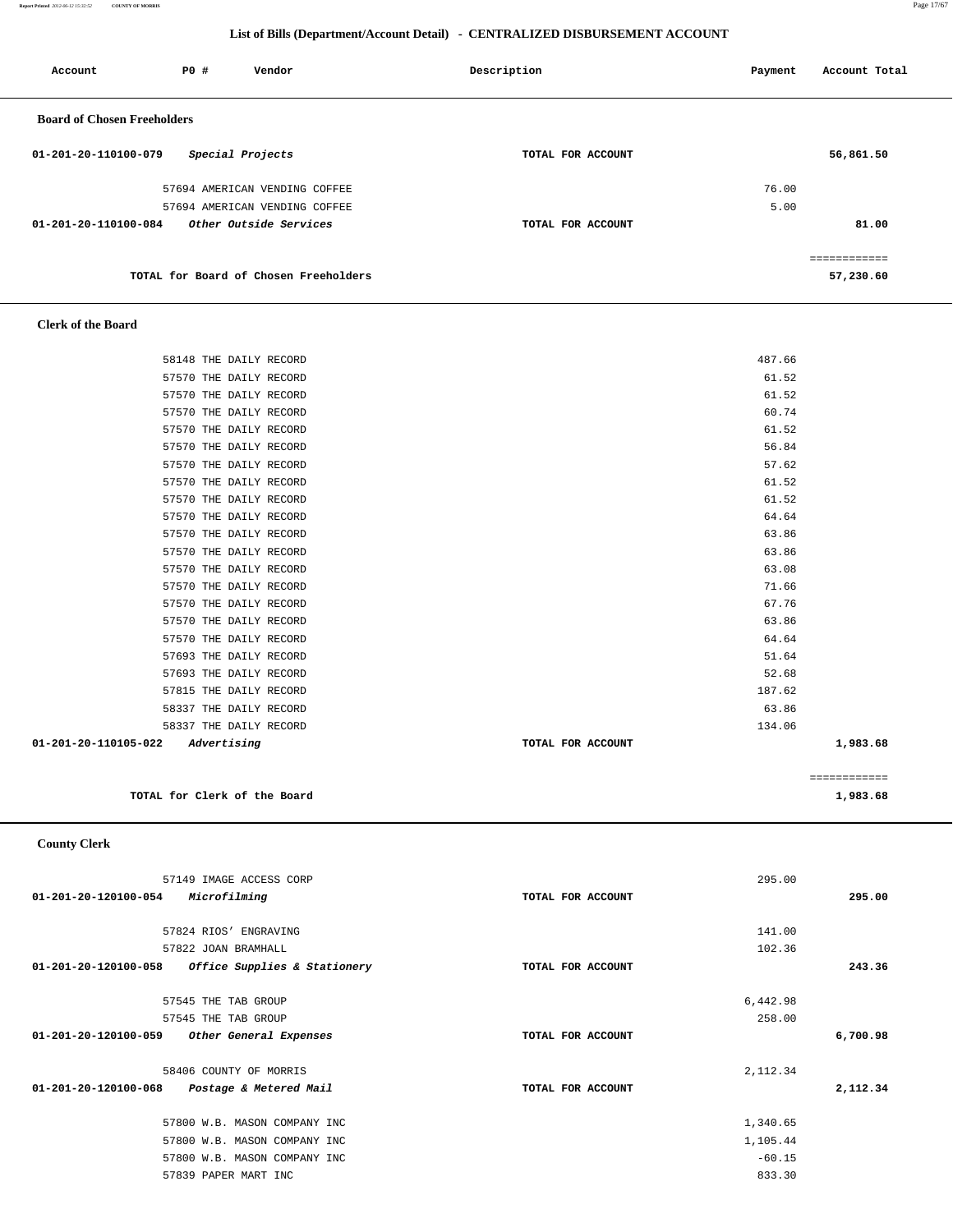**Report Printed** *2012-06-12 15:32:52* **COUNTY OF MORRIS** Page 18/67

## **List of Bills (Department/Account Detail) - CENTRALIZED DISBURSEMENT ACCOUNT**

| Account                          | P0#                    | Vendor                              | Description       | Payment | Account Total             |
|----------------------------------|------------------------|-------------------------------------|-------------------|---------|---------------------------|
| <b>County Clerk</b>              |                        |                                     |                   |         |                           |
| 01-201-20-120100-069             | Printing               |                                     | TOTAL FOR ACCOUNT |         | 3,219.24                  |
|                                  | 57994 MARIA MAY        |                                     |                   | 21.21   |                           |
|                                  | 57813 MAUREEN GRIECO   |                                     |                   | 24.02   |                           |
| $01 - 201 - 20 - 120100 - 082$   | Travel Expense         |                                     | TOTAL FOR ACCOUNT |         | 45.23                     |
|                                  |                        | 57801 UNITED PARCEL SERVICE         |                   | 80.00   |                           |
| $01 - 201 - 20 - 120100 - 084$   |                        | Other Outside Services              | TOTAL FOR ACCOUNT |         | 80.00                     |
|                                  |                        | 57814 MARYANN URSO-PECORINO         |                   | 30.75   |                           |
| 01-203-20-120100-028             |                        | (2011) Books & Periodicals          | TOTAL FOR ACCOUNT |         | 30.75                     |
|                                  |                        | 57814 MARYANN URSO-PECORINO         |                   | 9.41    |                           |
| 01-203-20-120100-058             |                        | (2011) Office Supplies & Stationery | TOTAL FOR ACCOUNT |         | 9.41                      |
|                                  |                        | 57814 MARYANN URSO-PECORINO         |                   | 15.98   |                           |
| 01-203-20-120100-185             | (2011) Food            |                                     | TOTAL FOR ACCOUNT |         | 15.98                     |
|                                  | TOTAL for County Clerk |                                     |                   |         | ============<br>12,752.29 |
| <b>County Board of Elections</b> |                        |                                     |                   |         |                           |

## 57048 ATLANTIC TOMORROWS OFFICE 17.92 57045 VERIZON 27.13  **01-201-20-121100-059 Other General Expenses TOTAL FOR ACCOUNT 45.05** 58406 COUNTY OF MORRIS 569.50  **01-201-20-121100-068 Postage & Metered Mail TOTAL FOR ACCOUNT 569.50** 57055 HELEN HACKNEY 190.00 57054 HELEN PENNELLA 190.00 57050 JAMES P SCHONER 375.00 57053 MARY JENKINS 70.00 57052 PHILOMENA BREDBENNER 70.00 57051 ROBERTA HERSH 630.00 57049 WILLIAM ROTH 375.00  **01-201-20-121100-096 Election Officer TOTAL FOR ACCOUNT 1,900.00** ============ **TOTAL for County Board of Elections 2,514.55**

## **Superintendent of Elections**

|          | 18.51    |                   | 57751 GEORGE COPPOLA          |                      |
|----------|----------|-------------------|-------------------------------|----------------------|
|          | 56.80    |                   | 57571 BRIAN HAMILTON          |                      |
|          | 200.00   |                   | 57517 REDRESS OFFICE MACHINES |                      |
| 275.31   |          | TOTAL FOR ACCOUNT | National Voter Registration   | 01-201-20-121105-057 |
|          | 299.50   |                   | 57516 W.B. MASON COMPANY INC  |                      |
| 299.50   |          | TOTAL FOR ACCOUNT | Office Supplies & Stationery  | 01-201-20-121105-058 |
|          | 360.58   |                   | 58406 COUNTY OF MORRIS        |                      |
| 360.58   |          | TOTAL FOR ACCOUNT | Postage & Metered Mail        | 01-201-20-121105-068 |
|          | 3,600.00 |                   | 57532 D. C. EXPRESS INC       |                      |
|          | 250.00   |                   | 57532 D. C. EXPRESS INC       |                      |
| 3,850,00 |          | TOTAL FOR ACCOUNT | School Board Elections        | 01-201-20-121105-076 |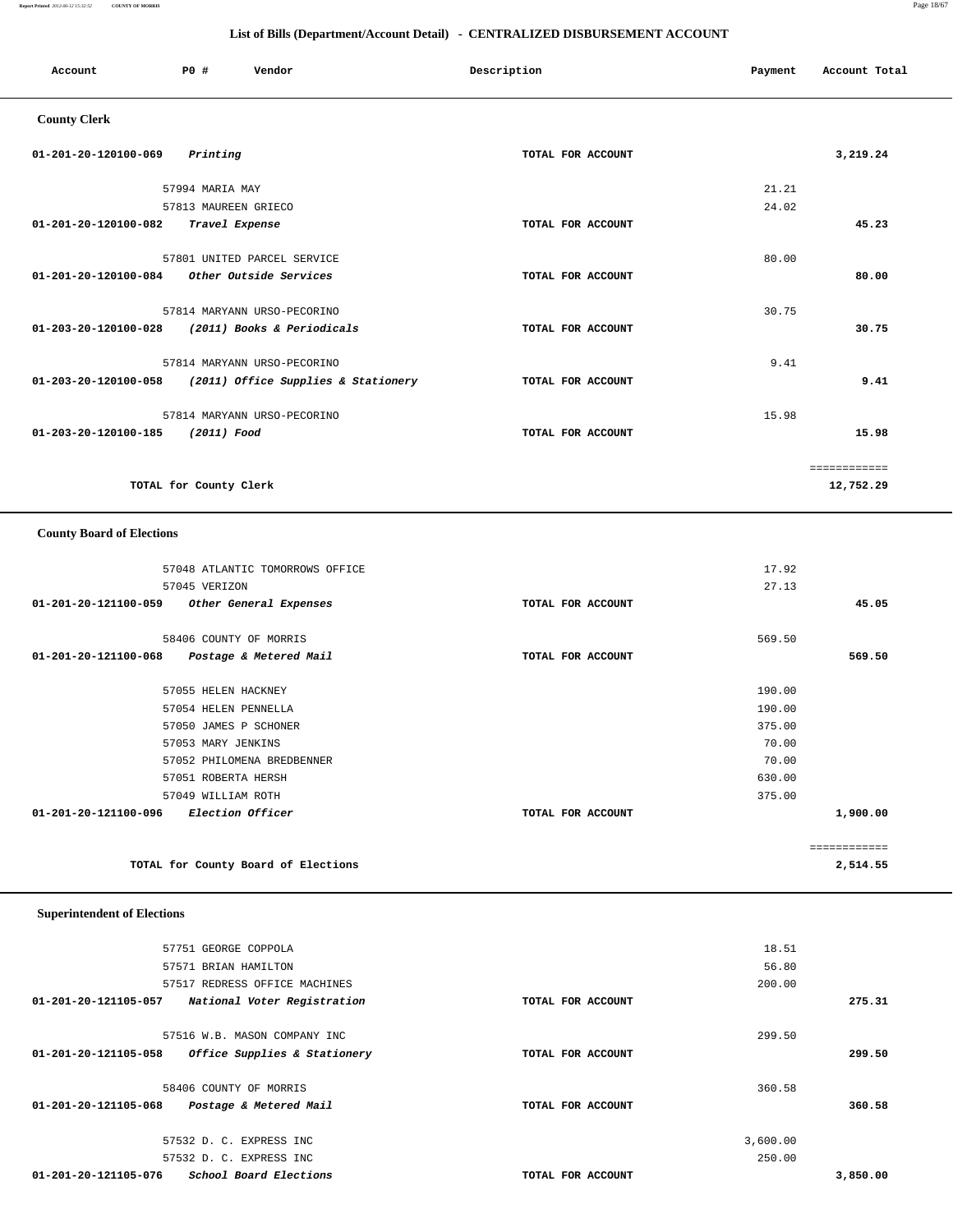**Report Printed** *2012-06-12 15:32:52* **COUNTY OF MORRIS** Page 19/67

## **List of Bills (Department/Account Detail) - CENTRALIZED DISBURSEMENT ACCOUNT**

| Account                            | <b>PO #</b> | Vendor                                | Description       | Payment | Account Total |
|------------------------------------|-------------|---------------------------------------|-------------------|---------|---------------|
| <b>Superintendent of Elections</b> |             |                                       |                   |         |               |
|                                    |             | 57753 POLAND SPRING WATER CO.         |                   | 109.33  |               |
| 01-201-20-121105-095               |             | Other Administrative Supplies         | TOTAL FOR ACCOUNT |         | 109.33        |
|                                    |             | 57535 MORRISTOWN LUMBER &             |                   | 6.99    |               |
| 01-201-20-121105-104               |             | Electronic Voting Machine             | TOTAL FOR ACCOUNT |         | 6.99          |
|                                    |             |                                       |                   |         | ============  |
|                                    |             | TOTAL for Superintendent of Elections |                   |         | 4,901.71      |

## **County Elections (Cty Clerk)**

| 57821 THE DAILY RECORD                                                                |                   | 2,578.94  |              |
|---------------------------------------------------------------------------------------|-------------------|-----------|--------------|
| 01-201-20-121110-022<br>Advertising                                                   | TOTAL FOR ACCOUNT |           | 2,578.94     |
| 54657 KONICA MINOLTA BUSINESS<br>01-201-20-121110-044<br>Equipment Service Agreements | TOTAL FOR ACCOUNT | 6,450.00  | 6,450.00     |
| 58406 COUNTY OF MORRIS<br>01-201-20-121110-068<br>Postage & Metered Mail              | TOTAL FOR ACCOUNT | 269.09    | 269.09       |
| 57800 W.B. MASON COMPANY INC<br>01-201-20-121110-069<br>Printing                      | TOTAL FOR ACCOUNT | 189.68    | 189.68       |
| 56590 DOMINION VOTING SYSTEMS<br>01-201-20-121110-259<br>Equipment Rental             | TOTAL FOR ACCOUNT | 19,950.00 | 19,950.00    |
|                                                                                       |                   |           | ============ |
| TOTAL for County Elections (Cty Clerk)                                                |                   |           | 29,437.71    |

## **County Treasurer**

|                      | 57728 ACCOUNTEMPS            |                   | 865.20   |          |
|----------------------|------------------------------|-------------------|----------|----------|
|                      | 57728 ACCOUNTEMPS            |                   | 1,081.50 |          |
| 01-201-20-130100-016 | Outside Salaries & Wages     | TOTAL FOR ACCOUNT |          | 1,946.70 |
|                      |                              |                   |          |          |
|                      | 58186 W.B. MASON COMPANY INC |                   | 1,888.51 |          |
| 01-201-20-130100-058 | Office Supplies & Stationery | TOTAL FOR ACCOUNT |          | 1,888.51 |
|                      |                              |                   |          |          |
|                      | 58406 COUNTY OF MORRIS       |                   | 251.96   |          |
| 01-201-20-130100-068 | Postage & Metered Mail       | TOTAL FOR ACCOUNT |          | 251.96   |
|                      |                              |                   |          |          |
|                      |                              |                   |          |          |
|                      | TOTAL for County Treasurer   |                   |          | 4,087.17 |

 **Purchasing Division** 

| 58406 COUNTY OF MORRIS<br>Postage & Metered Mail<br>01-201-20-130105-068 | TOTAL FOR ACCOUNT | 141.90<br>141.90 |
|--------------------------------------------------------------------------|-------------------|------------------|
| 57846 DEER PARK<br>57846 DEER PARK                                       |                   | 8.36<br>$-2.88$  |
| Other Administrative Supplies<br>01-201-20-130105-095                    | TOTAL FOR ACCOUNT | 5.48             |
|                                                                          |                   |                  |
| TOTAL for Purchasing Division                                            |                   | 147.38           |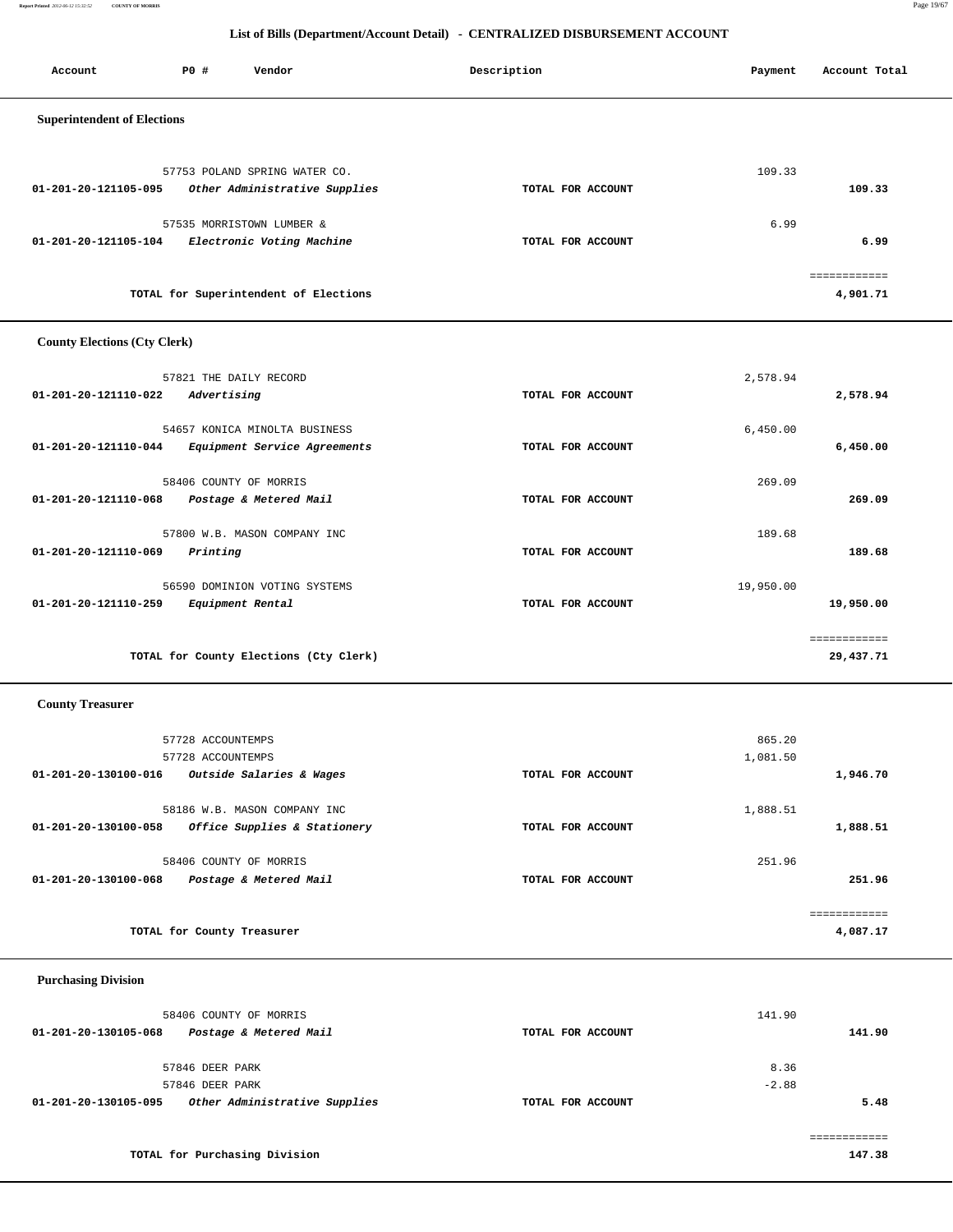**Report Printed** *2012-06-12 15:32:52* **COUNTY OF MORRIS** Page 20/67

## **List of Bills (Department/Account Detail) - CENTRALIZED DISBURSEMENT ACCOUNT**

| Account                           | P0 #                      | Vendor                                                                                                          | Description       | Payment                | Account Total             |
|-----------------------------------|---------------------------|-----------------------------------------------------------------------------------------------------------------|-------------------|------------------------|---------------------------|
| <b>Office Services</b>            |                           |                                                                                                                 |                   |                        |                           |
| 01-201-20-130110-058              | 57941 DEER PARK           | Office Supplies & Stationery                                                                                    | TOTAL FOR ACCOUNT | 8.36                   | 8.36                      |
| 01-201-20-130110-068              |                           | 58406 COUNTY OF MORRIS<br>Postage & Metered Mail                                                                | TOTAL FOR ACCOUNT | 7.30                   | 7.30                      |
|                                   | TOTAL for Office Services |                                                                                                                 |                   |                        | ============<br>15.66     |
| <b>Information Technology Div</b> |                           |                                                                                                                 |                   |                        |                           |
| 01-201-20-140100-023              |                           | 57563 GMIS INTERNATIONAL<br>Associations and Memberships                                                        | TOTAL FOR ACCOUNT | 150.00                 | 150.00                    |
|                                   |                           | 57361 STAPLES BUSINESS ADVANTAGE<br>57361 STAPLES BUSINESS ADVANTAGE                                            |                   | 114.26<br>258.40       |                           |
| 01-201-20-140100-058              |                           | Office Supplies & Stationery                                                                                    | TOTAL FOR ACCOUNT |                        | 372.66                    |
| 01-201-20-140100-073              |                           | 58296 CITYSIDE ARCHIVES, LTD<br>Records Managment Services                                                      | TOTAL FOR ACCOUNT | 3,688.98               | 3,688.98                  |
| 01-201-20-140100-078              |                           | 54259 EN POINTE TECHNOLOGIES SALES INC.<br>56642 SHI INTERNATIONAL CORP<br>Software Maintenance                 | TOTAL FOR ACCOUNT | 25,383.00<br>47,032.44 | 72,415.44                 |
|                                   |                           | TOTAL for Information Technology Div                                                                            |                   |                        | ============<br>76,627.08 |
| O.L.I.S.                          |                           |                                                                                                                 |                   |                        |                           |
| 01-201-20-140105-069              | Printing                  | 56488 ATLANTIC TOMORROWS OFFICE                                                                                 | TOTAL FOR ACCOUNT | 12.95                  | 12.95                     |
| 01-203-20-140105-039              |                           | 48086 GLOBAL KNOWLEDGE TRANING LLC<br>48086 GLOBAL KNOWLEDGE TRANING LLC<br>(2011) Education Schools & Training | TOTAL FOR ACCOUNT | 2,995.00<br>2,995.00   | 5,990.00                  |
|                                   |                           |                                                                                                                 |                   |                        | ============              |
|                                   | TOTAL for O.L.I.S.        |                                                                                                                 |                   |                        | 6,002.95                  |
| <b>County Board of Taxation</b>   |                           |                                                                                                                 |                   |                        |                           |
| 01-201-20-150100-068              |                           | 58406 COUNTY OF MORRIS<br>Postage & Metered Mail                                                                | TOTAL FOR ACCOUNT | 737.18                 | 737.18                    |
|                                   |                           | TOTAL for County Board of Taxation                                                                              |                   |                        | ============<br>737.18    |
| <b>County Counsel</b>             |                           |                                                                                                                 |                   |                        |                           |
|                                   |                           |                                                                                                                 |                   |                        |                           |

 58382 BARBARULA LAW OFFICES 228.00 58382 BARBARULA LAW OFFICES 132.00 58382 BARBARULA LAW OFFICES 204.00 58382 BARBARULA LAW OFFICES 12.00 58382 BARBARULA LAW OFFICES 60.00 58382 BARBARULA LAW OFFICES 968.61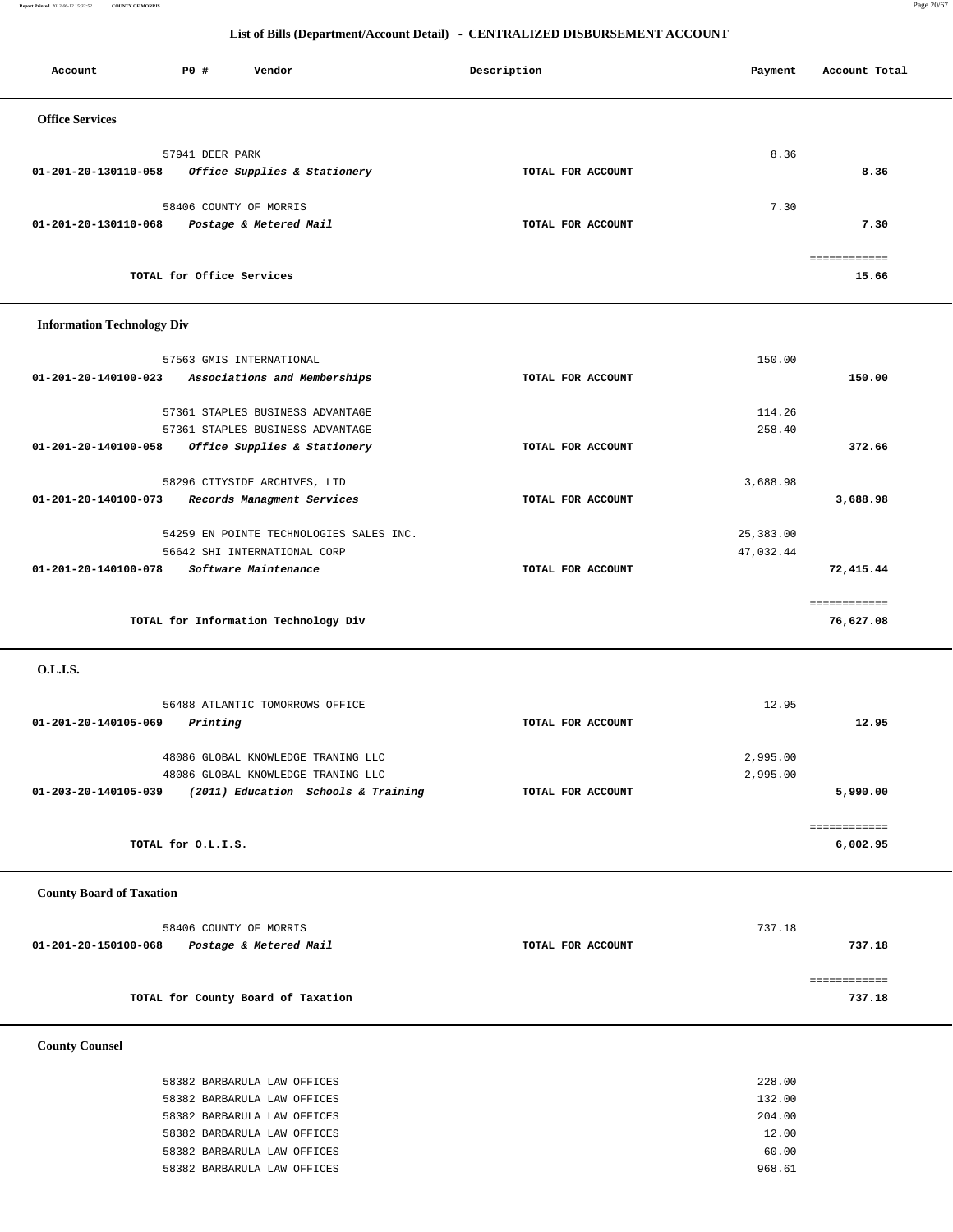**Report Printed** *2012-06-12 15:32:52* **COUNTY OF MORRIS** Page 21/67

## **List of Bills (Department/Account Detail) - CENTRALIZED DISBURSEMENT ACCOUNT**

| Account                 | PO#                      | Vendor                            | Description       | Payment | Account Total |
|-------------------------|--------------------------|-----------------------------------|-------------------|---------|---------------|
| <b>County Counsel</b>   |                          |                                   |                   |         |               |
|                         |                          | 58382 BARBARULA LAW OFFICES       |                   | 552.00  |               |
|                         |                          | 58382 BARBARULA LAW OFFICES       |                   | 288.00  |               |
|                         |                          | 58382 BARBARULA LAW OFFICES       |                   | 48.00   |               |
|                         |                          | 58349 SCHENCK PRICE, SMITH & KING |                   | 551.25  |               |
| 01-201-20-155100-051    | Legal                    |                                   | TOTAL FOR ACCOUNT |         | 3,043.86      |
|                         | 58406 COUNTY OF MORRIS   |                                   |                   | 23.25   |               |
| 01-201-20-155100-068    |                          | Postage & Metered Mail            | TOTAL FOR ACCOUNT |         | 23.25         |
|                         |                          |                                   |                   |         | ============  |
|                         | TOTAL for County Counsel |                                   |                   |         | 3,067.11      |
| <b>County Surrogate</b> |                          |                                   |                   |         |               |
|                         |                          | 57130 STAPLES BUSINESS ADVANTAGE  |                   | 192.04  |               |
|                         |                          | 58166 STAPLES BUSINESS ADVANTAGE  |                   | 11.30   |               |
|                         |                          | 58166 STAPLES BUSINESS ADVANTAGE  |                   | 11.30   |               |
|                         |                          | 57604 W.B. MASON COMPANY INC      |                   | 27.76   |               |
| 01-201-20-160100-058    |                          | Office Supplies & Stationery      | TOTAL FOR ACCOUNT |         | 242.40        |
|                         | 58406 COUNTY OF MORRIS   |                                   |                   | 314.10  |               |
| 01-201-20-160100-068    |                          | Postage & Metered Mail            | TOTAL FOR ACCOUNT |         | 314.10        |
|                         | 57700 CHARLES COLLINS    |                                   |                   | 32.90   |               |
|                         | 57700 CHARLES COLLINS    |                                   |                   | 3.80    |               |

 **01-201-20-160100-082 Travel Expense TOTAL FOR ACCOUNT 36.70**

 57084 DELL MARKETING L.P. 94.99 58152 JOHN PECORARO 96.51  **01-201-20-160100-095 Other Administrative Supplies TOTAL FOR ACCOUNT 191.50**

 56916 KYOCERA MITA AMERICA INC 842.91  **01-201-20-160100-164 Office Machines - Rental TOTAL FOR ACCOUNT 842.91**

TOTAL for County Surrogate 1,627.61

============

 **Engineering** 

| 57922 DEER PARK                                      |                   | 10.45 |        |
|------------------------------------------------------|-------------------|-------|--------|
| 57409 W.B. MASON COMPANY INC                         |                   | 18.78 |        |
| 57409 W.B. MASON COMPANY INC                         |                   | 87.30 |        |
| 57409 W.B. MASON COMPANY INC                         |                   | 97.65 |        |
| 57409 W.B. MASON COMPANY INC                         |                   | 7.25  |        |
| 01-201-20-165100-058<br>Office Supplies & Stationery | TOTAL FOR ACCOUNT |       | 221.43 |
| 58406 COUNTY OF MORRIS                               |                   | 0.45  |        |
| 58406 COUNTY OF MORRIS                               |                   | 26.70 |        |
| 01-201-20-165100-068<br>Postage & Metered Mail       | TOTAL FOR ACCOUNT |       | 27.15  |
| 58334 M. C. ECONOMIC DEVELOPMENT                     |                   | 80.00 |        |
| 01-201-20-165100-082<br>Travel Expense               | TOTAL FOR ACCOUNT |       | 80.00  |
| 57915 GEN-EL SAFETY & INDUSTRIAL                     |                   | 14.00 |        |
| 57915 GEN-EL SAFETY & INDUSTRIAL                     |                   | 14.00 |        |
| 01-201-20-165100-207<br>Uniform & Clothing Allowance | TOTAL FOR ACCOUNT |       | 28.00  |
|                                                      |                   |       |        |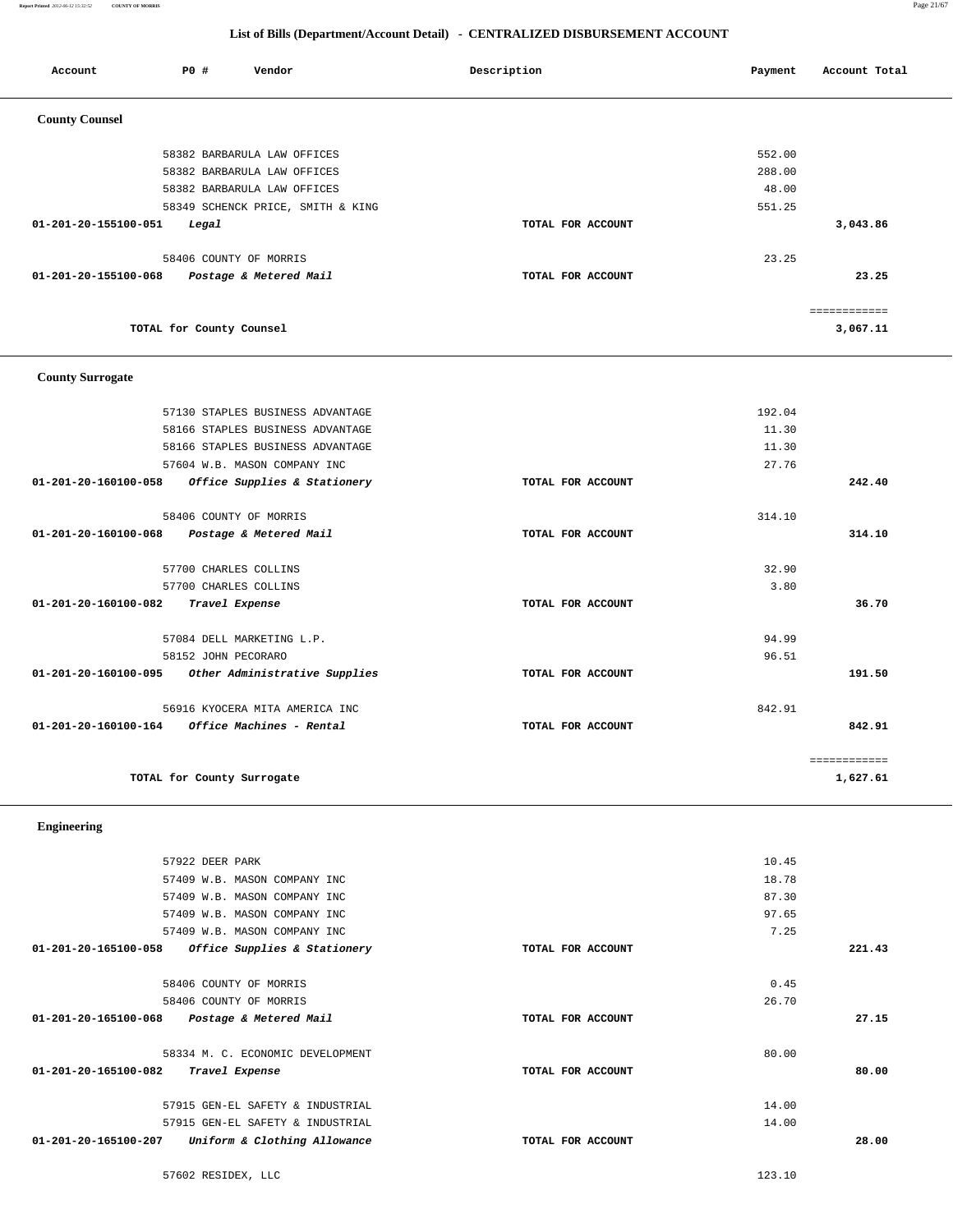**Report Printed** *2012-06-12 15:32:52* **COUNTY OF MORRIS** Page 22/67

## **List of Bills (Department/Account Detail) - CENTRALIZED DISBURSEMENT ACCOUNT**

| Account                    |                       | P0 # | Vendor                             | Description       | Payment   | Account Total |
|----------------------------|-----------------------|------|------------------------------------|-------------------|-----------|---------------|
| <b>Engineering</b>         |                       |      |                                    |                   |           |               |
|                            |                       |      |                                    |                   |           |               |
|                            |                       |      | 57602 RESIDEX, LLC                 |                   | 301.56    |               |
|                            |                       |      | 57602 RESIDEX, LLC                 |                   | 33.46     |               |
|                            |                       |      | 57920 UNIVERSAL SUPPLY GROUP INC.  |                   | 10.42     |               |
|                            |                       |      | 57920 UNIVERSAL SUPPLY GROUP INC.  |                   | 4.06      |               |
|                            |                       |      | 57920 UNIVERSAL SUPPLY GROUP INC.  |                   | 0.80      |               |
|                            |                       |      | 57920 UNIVERSAL SUPPLY GROUP INC.  |                   | 1.13      |               |
|                            |                       |      | 57920 UNIVERSAL SUPPLY GROUP INC.  |                   | 1.52      |               |
|                            |                       |      | 57917 KENVIL POWER EQUIPMENT, INC. |                   | 17.52     |               |
| 01-201-20-165100-225       |                       |      | Chemicals & Sprays                 | TOTAL FOR ACCOUNT |           | 493.57        |
|                            |                       |      | 48949 BEYER FORD                   |                   | 15,207.00 |               |
| 01-203-20-165100-084       |                       |      | (2011) Other Outside Services      | TOTAL FOR ACCOUNT |           | 15,207.00     |
|                            |                       |      |                                    |                   |           | ============  |
|                            | TOTAL for Engineering |      |                                    |                   |           | 16,057.15     |
| <b>Heritage Commission</b> |                       |      |                                    |                   |           |               |
|                            |                       |      |                                    |                   |           |               |
|                            |                       |      | 58406 COUNTY OF MORRIS             |                   | 10.30     |               |
| 01-201-20-175100-068       |                       |      | Postage & Metered Mail             | TOTAL FOR ACCOUNT |           | 10.30         |
|                            |                       |      |                                    |                   |           | ============  |
|                            |                       |      | TOTAL for Heritage Commission      |                   |           | 10.30         |
| <b>Planning Board</b>      |                       |      |                                    |                   |           |               |
|                            |                       |      | 57566 CHRISTINE MARION             |                   | 130.00    |               |
|                            |                       |      | 57566 CHRISTINE MARION             |                   | 521.00    |               |
| 01-201-20-180100-023       |                       |      | Associations and Memberships       | TOTAL FOR ACCOUNT |           | 651.00        |
|                            |                       |      |                                    |                   |           |               |
|                            |                       |      | 56918 NEW JERSEY HISTORIC TRUST    |                   | 65.00     |               |
|                            | 57529 NJAC            |      |                                    |                   | 225.00    |               |
| 01-201-20-180100-039       |                       |      | Education Schools & Training       | TOTAL FOR ACCOUNT |           | 290.00        |
|                            |                       |      | 58283 RENE AXELROD                 |                   | 49.08     |               |
| 01-201-20-180100-059       |                       |      | Other General Expenses             | TOTAL FOR ACCOUNT |           | 49.08         |
|                            |                       |      |                                    |                   |           |               |
|                            |                       |      | 57566 CHRISTINE MARION             |                   | 43.50     |               |
| 01-201-20-180100-082       |                       |      | Travel Expense                     | TOTAL FOR ACCOUNT |           | 43.50         |
|                            |                       |      |                                    |                   |           | ============  |
|                            |                       |      | TOTAL for Planning Board           |                   |           | 1,033.58      |
| <b>PDT</b> - General Admin |                       |      |                                    |                   |           |               |
|                            |                       |      |                                    |                   |           |               |
|                            |                       |      | 57515 MC LEAGUE OF MUNICIPALITIES  |                   | 30.00     |               |
|                            |                       |      | 56919 NEW JERSEY HISTORIC TRUST    |                   | 35.00     |               |
| 01-201-20-180115-039       |                       |      | Education Schools & Training       | TOTAL FOR ACCOUNT |           | 65.00         |
|                            |                       |      | 58136 LONGFELLOWS SANDWICH DELI    |                   | 63.00     |               |
|                            |                       |      | 58284 EVELYN TIERNEY               |                   | 151.09    |               |
| 01-201-20-180115-059       |                       |      | Other General Expenses             | TOTAL FOR ACCOUNT |           | 214.09        |
|                            |                       |      | 58406 COUNTY OF MORRIS             |                   | 42.85     |               |
| 01-201-20-180115-068       |                       |      | Postage & Metered Mail             | TOTAL FOR ACCOUNT |           | 42.85         |

58273 JAMES TRIER 212.40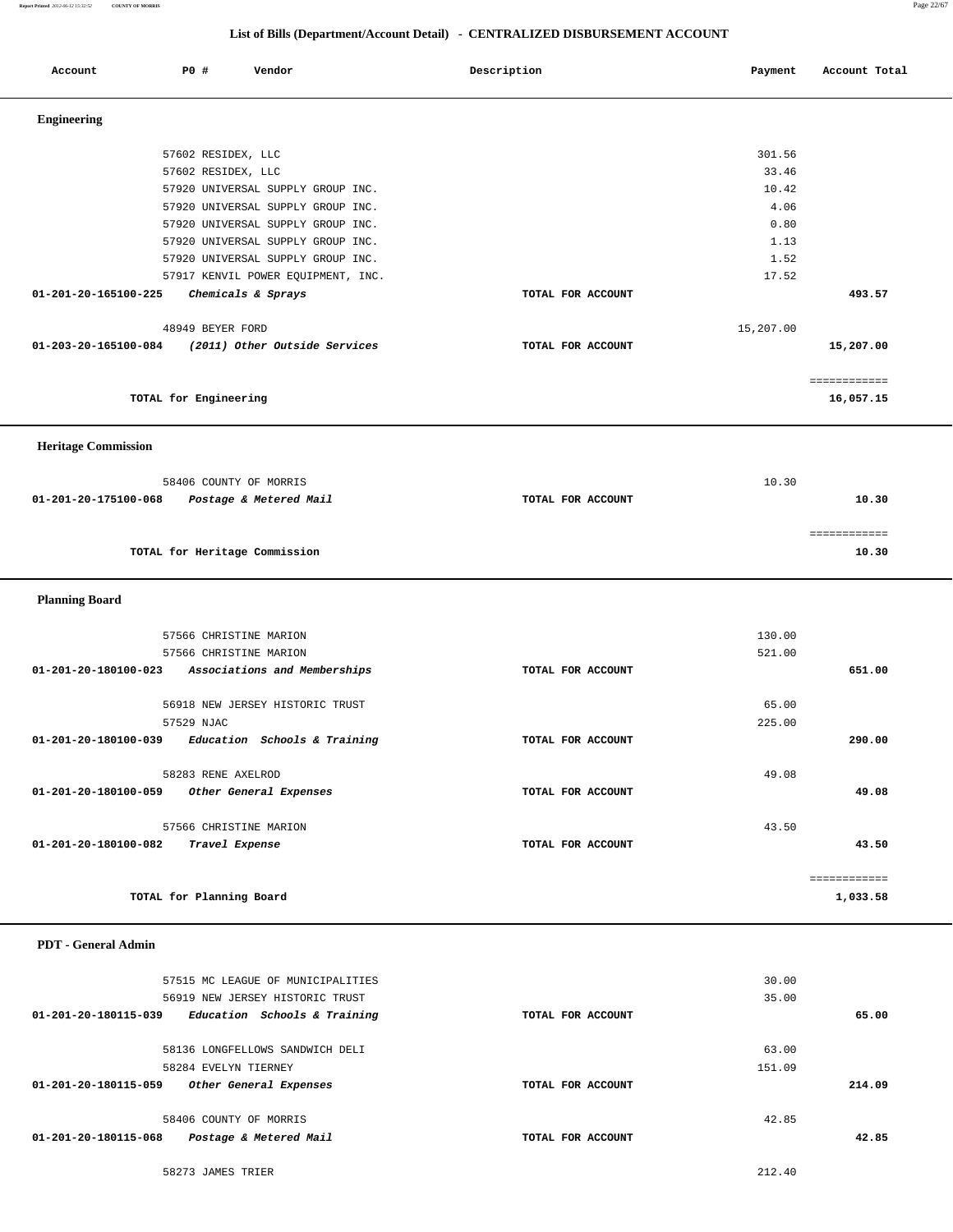**Report Printed** *2012-06-12 15:32:52* **COUNTY OF MORRIS** Page 23/67

## **List of Bills (Department/Account Detail) - CENTRALIZED DISBURSEMENT ACCOUNT**

| Account                                     | <b>PO #</b>     | Vendor                                       | Description       | Payment       | Account Total            |
|---------------------------------------------|-----------------|----------------------------------------------|-------------------|---------------|--------------------------|
| <b>PDT</b> - General Admin                  |                 |                                              |                   |               |                          |
| 01-201-20-180115-082                        |                 | Travel Expense                               | TOTAL FOR ACCOUNT |               | 212.40                   |
|                                             |                 | 57522 KYOCERA MITA AMERICA, INC.             |                   | 1,381.56      |                          |
|                                             |                 | 57522 KYOCERA MITA AMERICA, INC.             |                   | 1,381.56      |                          |
| 01-201-20-180115-164                        |                 | Office Machines - Rental                     | TOTAL FOR ACCOUNT |               | 2,763.12                 |
|                                             |                 | TOTAL for PDT - General Admin                |                   |               | ============<br>3,297.46 |
| <b>Preservation Trust</b>                   |                 |                                              |                   |               |                          |
|                                             |                 | 56917 NEW JERSEY HISTORIC TRUST              |                   | 70.00         |                          |
|                                             |                 | 56917 NEW JERSEY HISTORIC TRUST              |                   | 65.00         |                          |
| 01-201-20-180120-039                        |                 | Education Schools & Training                 | TOTAL FOR ACCOUNT |               | 135.00                   |
|                                             |                 | TOTAL for Preservation Trust                 |                   |               | ============<br>135.00   |
| <b>County Weights &amp; Measures</b>        |                 |                                              |                   |               |                          |
|                                             |                 | 56023 W.B. MASON COMPANY INC                 |                   | 65.41         |                          |
|                                             |                 | 56023 W.B. MASON COMPANY INC                 |                   | 5.98          |                          |
| 01-201-22-201100-058                        |                 | Office Supplies & Stationery                 | TOTAL FOR ACCOUNT |               | 71.39                    |
|                                             |                 | 57793 ROBERT ALVIENE                         |                   | 24.75         |                          |
|                                             |                 | 57793 ROBERT ALVIENE                         |                   | 16.00         |                          |
|                                             |                 | 57793 ROBERT ALVIENE                         |                   | 9.75          |                          |
|                                             |                 | 57793 ROBERT ALVIENE<br>57793 ROBERT ALVIENE |                   | 19.98<br>6.41 |                          |
|                                             |                 | 57793 ROBERT ALVIENE                         |                   | 18.75         |                          |
|                                             |                 | 57793 ROBERT ALVIENE                         |                   | 22.00         |                          |
| 01-201-22-201100-059                        |                 | Other General Expenses                       | TOTAL FOR ACCOUNT |               | 117.64                   |
|                                             |                 | 58406 COUNTY OF MORRIS                       |                   | 28.45         |                          |
| 01-201-22-201100-068                        |                 | Postage & Metered Mail                       | TOTAL FOR ACCOUNT |               | 28.45                    |
|                                             | 57796 DEER PARK |                                              |                   | 13.19         |                          |
| 01-201-22-201100-084 Other Outside Services |                 |                                              | TOTAL FOR ACCOUNT |               | 13.19                    |
|                                             |                 | 58462 JERSEY CENTRAL POWER & LIGHT           |                   | 965.73        |                          |
| 01-201-22-201100-137 Electricity            |                 |                                              | TOTAL FOR ACCOUNT |               | 965.73                   |
|                                             | 57598 PSE&G CO  |                                              |                   | 139.62        |                          |
|                                             |                 | 57603 HESS CORPORATION                       |                   | 153.24        |                          |
| 01-201-22-201100-141 Natural Gas            |                 |                                              | TOTAL FOR ACCOUNT |               | 292.86                   |
|                                             | 58297 VERIZON   |                                              |                   | 285.57        |                          |
|                                             | 58299 AT&T      |                                              |                   | 8.02          |                          |
| 01-201-22-201100-146                        | Telephone       |                                              | TOTAL FOR ACCOUNT |               | 293.59                   |
|                                             |                 | TOTAL for County Weights & Measures          |                   |               | ============<br>1,782.85 |

 **Office of Emergency Management**

| 58138 AT&T MOBILITY   | 47<br>$\overline{1}$ $\overline{0}$                      |
|-----------------------|----------------------------------------------------------|
| 56662 GLOBALSTAR INC. | 12747<br>the contract of the contract of the contract of |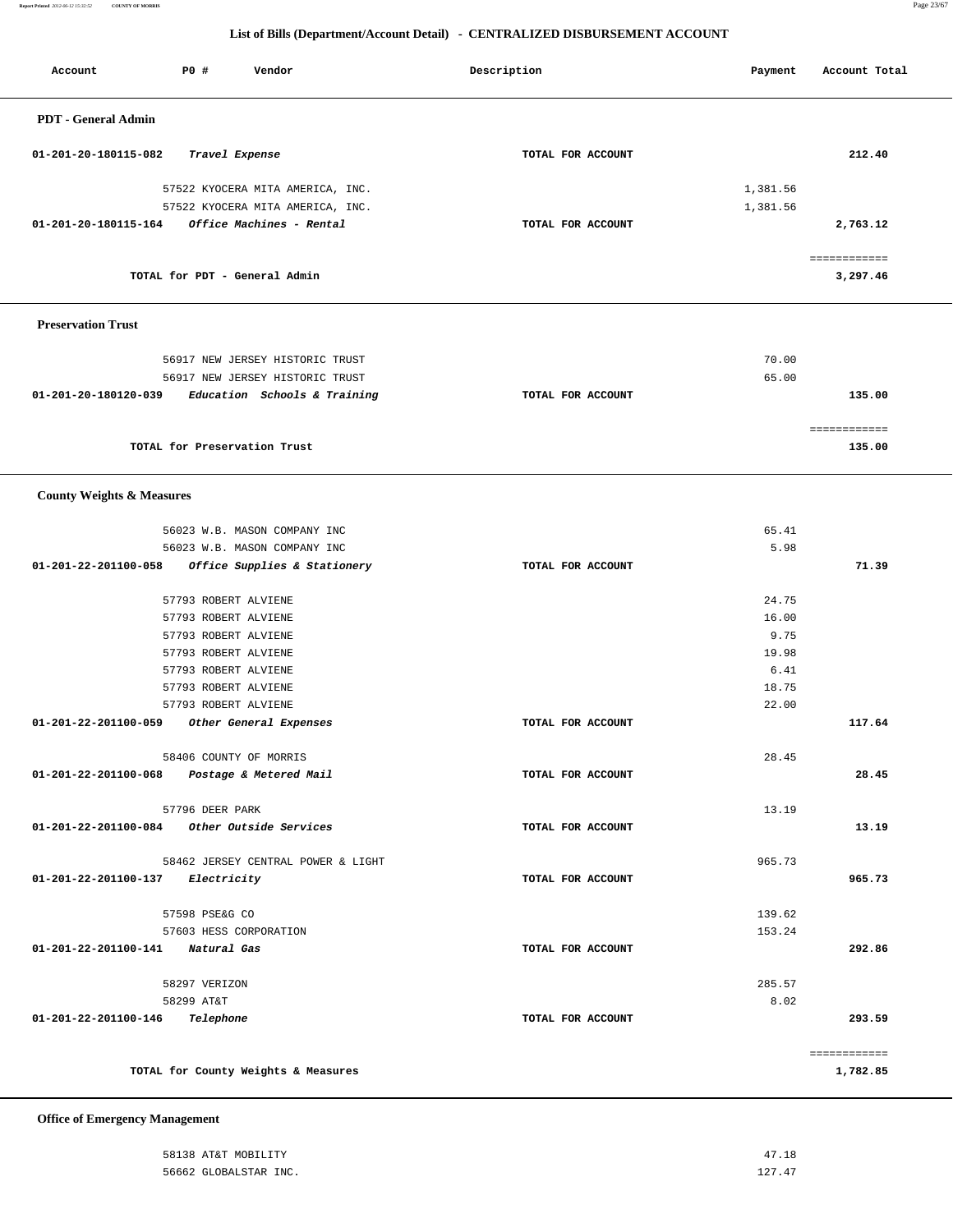## **Report Printed** *2012-06-12 15:32:52* **COUNTY OF MORRIS** Page 24/67

| Account                                     | P0 #                   | Vendor                                   | Description |                   | Payment   | Account Total |
|---------------------------------------------|------------------------|------------------------------------------|-------------|-------------------|-----------|---------------|
| <b>Office of Emergency Management</b>       |                        |                                          |             |                   |           |               |
|                                             | 58325 VERIZON WIRELESS |                                          |             |                   | 80.02     |               |
| 01-201-25-252100-031                        |                        | Cellular Phones/Pagers                   |             | TOTAL FOR ACCOUNT |           | 254.67        |
|                                             |                        |                                          |             |                   |           |               |
|                                             | 56661 RON GRAZIANO     |                                          |             |                   | 47.95     |               |
| 01-201-25-252100-039                        |                        | Education Schools & Training             |             | TOTAL FOR ACCOUNT |           | 47.95         |
|                                             |                        |                                          |             |                   |           |               |
|                                             |                        | 56630 INTERNATIONAL CODE COUNCIL INC     |             |                   | 145.00    |               |
|                                             |                        | 56630 INTERNATIONAL CODE COUNCIL INC     |             |                   | 13.00     |               |
| 01-201-25-252100-059                        |                        | Other General Expenses                   |             | TOTAL FOR ACCOUNT |           | 158.00        |
|                                             |                        |                                          |             |                   |           |               |
|                                             | 58406 COUNTY OF MORRIS |                                          |             |                   | 3.15      |               |
| 01-201-25-252100-068                        |                        | Postage & Metered Mail                   |             | TOTAL FOR ACCOUNT |           | 3.15          |
|                                             |                        |                                          |             |                   |           |               |
| 01-201-25-252100-146                        |                        | 53920 BREAKING NEWS NETWORK INC          |             |                   | 53.70     |               |
|                                             | Telephone              |                                          |             | TOTAL FOR ACCOUNT |           | 53.70         |
|                                             |                        | 57710 KYOCERA MITA AMERICA, INC.         |             |                   | 748.50    |               |
| 01-201-25-252100-164                        |                        | Office Machines - Rental                 |             | TOTAL FOR ACCOUNT |           | 748.50        |
|                                             |                        |                                          |             |                   |           |               |
|                                             |                        | 57580 LASHEN ELECTRONICS INC             |             |                   | 171.96    |               |
| 01-201-25-252100-258                        | Equipment              |                                          |             | TOTAL FOR ACCOUNT |           | 171.96        |
|                                             |                        |                                          |             |                   |           |               |
|                                             |                        |                                          |             |                   |           | ============  |
|                                             |                        | TOTAL for Office of Emergency Management |             |                   |           | 1,437.93      |
| <b>Communications Center</b>                |                        |                                          |             |                   |           |               |
|                                             |                        |                                          |             |                   |           |               |
|                                             | 53577 VALENCIA COLLEGE |                                          |             |                   | 3,675.00  |               |
|                                             | 53577 VALENCIA COLLEGE |                                          |             |                   | $-735.00$ |               |
|                                             |                        | 57323 PRIORITY DISPATCH CORP.            |             |                   | 90.00     |               |
|                                             |                        | 57323 PRIORITY DISPATCH CORP.            |             |                   | 30.00     |               |
|                                             |                        | 57323 PRIORITY DISPATCH CORP.            |             |                   | 30.00     |               |
|                                             |                        | 57323 PRIORITY DISPATCH CORP.            |             |                   | 30.00     |               |
|                                             |                        | 57323 PRIORITY DISPATCH CORP.            |             |                   | 30.00     |               |
| 01-201-25-252105-039                        |                        | Education Schools & Training             |             | TOTAL FOR ACCOUNT |           | 3,150.00      |
|                                             | 58022 DEER PARK        |                                          |             |                   | 82.80     |               |
| 01-201-25-252105-058                        |                        | Office Supplies & Stationery             |             | TOTAL FOR ACCOUNT |           | 82.80         |
|                                             |                        |                                          |             |                   |           |               |
|                                             | 58406 COUNTY OF MORRIS |                                          |             |                   | 33.60     |               |
| 01-201-25-252105-068 Postage & Metered Mail |                        |                                          |             | TOTAL FOR ACCOUNT |           | 33.60         |
|                                             |                        |                                          |             |                   |           |               |
|                                             |                        | 58029 ROYAL COMMUNICATIONS INC.          |             |                   | 200.00    |               |
|                                             |                        | 58029 ROYAL COMMUNICATIONS INC.          |             |                   | 200.00    |               |
|                                             |                        | 58029 ROYAL COMMUNICATIONS INC.          |             |                   | 47.00     |               |
|                                             |                        | 57350 ROYAL COMMUNICATIONS INC.          |             |                   | 50.00     |               |
|                                             |                        | 57350 ROYAL COMMUNICATIONS INC.          |             |                   | 50.00     |               |
| 01-201-25-252105-072 Radio Repairs          |                        |                                          |             | TOTAL FOR ACCOUNT |           | 547.00        |
|                                             |                        | 58019 LANGUAGE LINE SERVICES             |             |                   | 884.00    |               |
| 01-201-25-252105-117                        |                        | Interpretor Fees                         |             | TOTAL FOR ACCOUNT |           | 884.00        |
|                                             |                        |                                          |             |                   |           |               |
|                                             |                        | 56444 MOTOROLA SOLUTIONS INC             |             |                   | 61,113.54 |               |
| 01-201-25-252105-131                        |                        | County Wide Radio System                 |             | TOTAL FOR ACCOUNT |           | 61, 113.54    |
|                                             |                        |                                          |             |                   |           |               |
|                                             |                        | 57320 JERSEY CENTRAL POWER & LIGHT       |             |                   | 1,160.54  |               |
|                                             |                        | 57320 JERSEY CENTRAL POWER & LIGHT       |             |                   | 3.80      |               |
|                                             |                        | 57320 JERSEY CENTRAL POWER & LIGHT       |             |                   | 704.58    |               |
|                                             |                        | 57320 JERSEY CENTRAL POWER & LIGHT       |             |                   | 491.61    |               |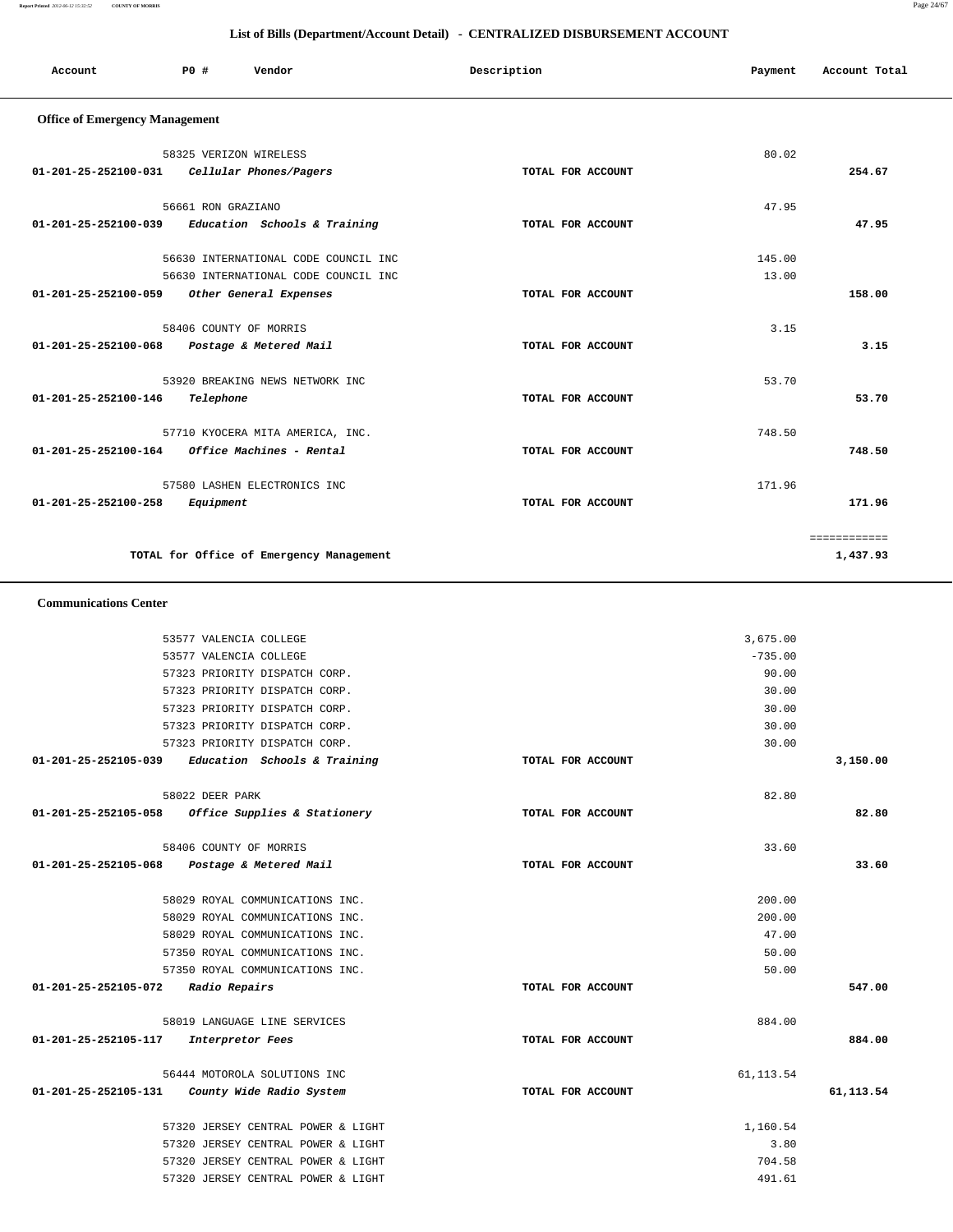**Report Printed** *2012-06-12 15:32:52* **COUNTY OF MORRIS** Page 25/67

## **List of Bills (Department/Account Detail) - CENTRALIZED DISBURSEMENT ACCOUNT**

| Account                      | P0#         | Vendor                               | Description       | Payment  | Account Total |
|------------------------------|-------------|--------------------------------------|-------------------|----------|---------------|
| <b>Communications Center</b> |             |                                      |                   |          |               |
|                              |             | 58018 JERSEY CENTRAL POWER & LIGHT   |                   | 237.54   |               |
|                              |             | 58023 JERSEY CENTRAL POWER & LIGHT   |                   | 460.26   |               |
|                              |             | 58015 BOROUGH OF BUTLER              |                   | 528.73   |               |
| 01-201-25-252105-137         | Electricity |                                      | TOTAL FOR ACCOUNT |          | 3,587.06      |
|                              |             | 55888 STATEWIDE COMMUNICATIONS INC   |                   | 1,040.00 |               |
|                              |             | 55888 STATEWIDE COMMUNICATIONS INC   |                   | 1,040.00 |               |
| 01-201-25-252105-161         |             | Communications Equipment             | TOTAL FOR ACCOUNT |          | 2,080.00      |
|                              |             | 57322 THE INSTITUTE FOR FORENSIC     |                   | 325.00   |               |
|                              |             | 58024 THE INSTITUTE FOR FORENSIC     |                   | 975.00   |               |
|                              |             | 58032 THE INSTITUTE FOR FORENSIC     |                   | 325.00   |               |
| 01-201-25-252105-189         | Medical     |                                      | TOTAL FOR ACCOUNT |          | 1,625.00      |
|                              |             | 58020 UNIVERSAL UNIFORM SALES CO INC |                   | 527.00   |               |
|                              |             | 58020 UNIVERSAL UNIFORM SALES CO INC |                   | 905.00   |               |
|                              |             | 58020 UNIVERSAL UNIFORM SALES CO INC |                   | 105.00   |               |
|                              |             | 58020 UNIVERSAL UNIFORM SALES CO INC |                   | 205.94   |               |
|                              |             | 57353 UNIVERSAL UNIFORM SALES CO INC |                   | 266.00   |               |
|                              |             | 57353 UNIVERSAL UNIFORM SALES CO INC |                   | 915.95   |               |
|                              |             | 57353 UNIVERSAL UNIFORM SALES CO INC |                   | 114.95   |               |
| 01-201-25-252105-202         |             | Uniform And Accessories              | TOTAL FOR ACCOUNT |          | 3,039.84      |
|                              |             | 57348 LASHEN ELECTRONICS INC         |                   | 252.08   |               |
| 01-201-25-252105-239         | Small Tools |                                      | TOTAL FOR ACCOUNT |          | 252.08        |
|                              |             | 55896 DELL MARKETING L.P.            |                   | 1,276.65 |               |
| 01-201-25-252105-258         | Equipment   |                                      | TOTAL FOR ACCOUNT |          | 1,276.65      |
|                              |             |                                      |                   |          | ============  |
|                              |             | TOTAL for Communications Center      |                   |          | 77,671.57     |

## **County Medical Examiner Office**

|                                               | 58398 MORRISTOWN PATHOLOGY ASSOC.  |                   | 400.00   |          |
|-----------------------------------------------|------------------------------------|-------------------|----------|----------|
| 01-201-25-254100-035                          | <i>Consultation Fee</i>            | TOTAL FOR ACCOUNT |          | 400.00   |
|                                               | 58208 MORRISTOWN MEMORIAL HOSPITAL |                   | 900.00   |          |
| 01-201-25-254100-055                          | Morgue Fees                        | TOTAL FOR ACCOUNT |          | 900.00   |
|                                               | 57979 DEER PARK                    |                   | 15.38    |          |
| 01-201-25-254100-058                          | Office Supplies & Stationery       | TOTAL FOR ACCOUNT |          | 15.38    |
|                                               | 58397 GALLS INCORPORATED           |                   | 114.21   |          |
| 01-201-25-254100-059                          | Other General Expenses             | TOTAL FOR ACCOUNT |          | 114.21   |
|                                               | 58406 COUNTY OF MORRIS             |                   | 16.65    |          |
| 01-201-25-254100-068 Postage & Metered Mail   |                                    | TOTAL FOR ACCOUNT |          | 16.65    |
|                                               | 57518 NMS LABS                     |                   | 2,650.00 |          |
|                                               | 57518 NMS LABS                     |                   | 2,130.00 |          |
|                                               | 57518 NMS LABS                     |                   | 230.00   |          |
| $01-201-25-254100-084$ Other Outside Services |                                    | TOTAL FOR ACCOUNT |          | 5,010.00 |
|                                               | 57519 CACTUS, LLC                  |                   | 220.00   |          |
|                                               | 57519 CACTUS, LLC                  |                   | 9.54     |          |
|                                               | 58394 FISHER HEALTHCARE            |                   | 206.27   |          |
| $01 - 201 - 25 - 254100 - 203$                | X-Ray & Medical Supplies           | TOTAL FOR ACCOUNT |          | 435.81   |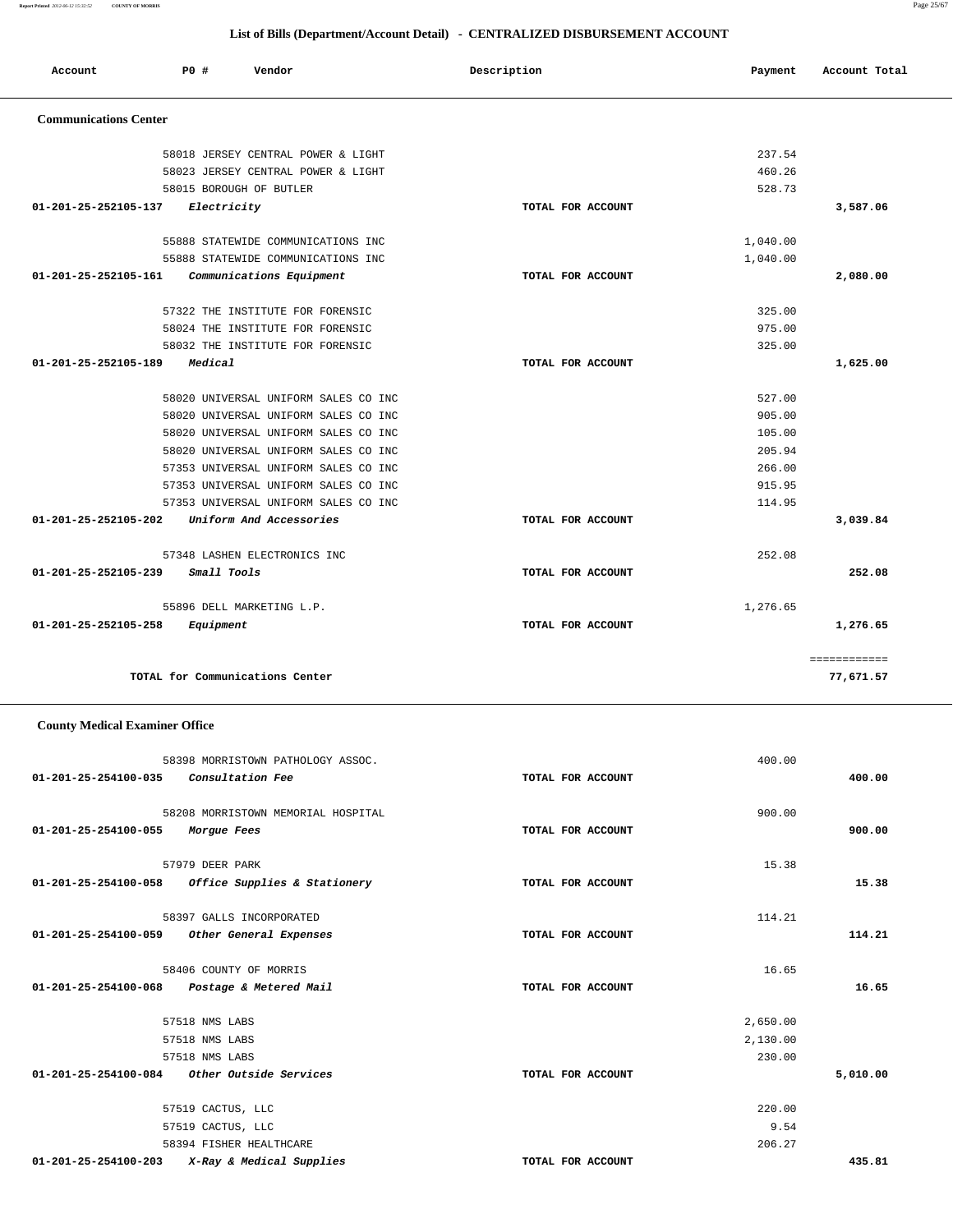**Report Printed** *2012-06-12 15:32:52* **COUNTY OF MORRIS** Page 26/67

## **List of Bills (Department/Account Detail) - CENTRALIZED DISBURSEMENT ACCOUNT**

| Account                                                                              | PO# | Vendor                                   | Description       | Payment | Account Total           |
|--------------------------------------------------------------------------------------|-----|------------------------------------------|-------------------|---------|-------------------------|
| <b>County Medical Examiner Office</b>                                                |     |                                          |                   |         |                         |
| 58405 UNIVERSITY HOSPITAL ST PAUL<br>(2011) Consultation Fee<br>01-203-25-254100-035 |     |                                          | TOTAL FOR ACCOUNT | 110.00  | 110.00                  |
|                                                                                      |     | TOTAL for County Medical Examiner Office |                   |         | ___________<br>7,002.05 |

## **County Sheriff's Department**

|                      | 57109 VERIZON WIRELESS                             |                   | 81.30    |           |
|----------------------|----------------------------------------------------|-------------------|----------|-----------|
|                      | 01-201-25-270100-031 Cellular Phones/Pagers        | TOTAL FOR ACCOUNT |          | 81.30     |
|                      | 57091 U-LINE SHIPPING SUPPLY                       |                   | 859.60   |           |
|                      | 57091 U-LINE SHIPPING SUPPLY                       |                   | 112.42   |           |
|                      | 55281 LYNN PEAVEY COMPANY                          |                   | 360.20   |           |
|                      | 55282 UNIQUE PHOTO INC                             |                   | 199.56   |           |
|                      | 55282 UNIQUE PHOTO INC                             |                   | 54.50    |           |
|                      | 01-201-25-270100-047 Identification Equip&Supplies | TOTAL FOR ACCOUNT |          | 1,586.28  |
|                      |                                                    |                   |          |           |
|                      | 57093 DEER PARK                                    |                   | 232.22   |           |
|                      | 57921 DEER PARK                                    |                   | 212.69   |           |
|                      | 01-201-25-270100-059 Other General Expenses        | TOTAL FOR ACCOUNT |          | 444.91    |
|                      | 58406 COUNTY OF MORRIS                             |                   | 510.44   |           |
|                      | 01-201-25-270100-068 Postage & Metered Mail        | TOTAL FOR ACCOUNT |          | 510.44    |
|                      |                                                    |                   |          |           |
|                      | 57139 RECORDER COMMUNITY NEWSPAPERS                |                   | 41.00    |           |
|                      | 57139 RECORDER COMMUNITY NEWSPAPERS                |                   | 24.00    |           |
|                      | 57139 RECORDER COMMUNITY NEWSPAPERS                |                   | 27.00    |           |
|                      | 01-201-25-270100-070 Publication & Subscriptions   | TOTAL FOR ACCOUNT |          | 92.00     |
|                      | 57903 STEVE SEIDLER                                |                   | 1,290.00 |           |
|                      | 57873 STEVE SEIDLER                                |                   | 1,500.00 |           |
|                      | 57870 U.S. SECURITY ASSOCIATES, INC.               |                   | 2,324.62 |           |
|                      | 57866 U.S. SECURITY ASSOCIATES, INC.               |                   | 2,270.17 |           |
|                      | 57112 U.S. SECURITY ASSOCIATES, INC.               |                   | 2,308.27 |           |
|                      | 57101 U.S. SECURITY ASSOCIATES, INC.               |                   | 2,344.60 |           |
|                      | 57104 U.S. SECURITY ASSOCIATES, INC.               |                   | 1,863.35 |           |
|                      | 01-201-25-270100-084 Other Outside Services        | TOTAL FOR ACCOUNT |          | 13,901.01 |
|                      |                                                    |                   |          |           |
|                      | 57107 STAPLES BUSINESS ADVANTAGE                   |                   | 127.22   |           |
|                      | 57107 STAPLES BUSINESS ADVANTAGE                   |                   | 814.10   |           |
|                      | 57107 STAPLES BUSINESS ADVANTAGE                   |                   | 192.43   |           |
|                      | 57107 STAPLES BUSINESS ADVANTAGE                   |                   | 26.40    |           |
|                      | 57102 STAPLES BUSINESS ADVANTAGE                   |                   | 366.81   |           |
|                      | 57077 STAPLES BUSINESS ADVANTAGE                   |                   | 125.46   |           |
|                      | 57077 STAPLES BUSINESS ADVANTAGE                   |                   | 440.23   |           |
|                      | 57077 STAPLES BUSINESS ADVANTAGE                   |                   | 468.21   |           |
|                      | 57077 STAPLES BUSINESS ADVANTAGE                   |                   | 29.19    |           |
|                      | 57141 W.B. MASON COMPANY INC                       |                   | 599.00   |           |
| 01-201-25-270100-095 | Other Administrative Supplies                      | TOTAL FOR ACCOUNT |          | 3,189.05  |
|                      | 57092 KYOCERA MITA AMERICA INC                     |                   | 4,905.00 |           |
| 01-201-25-270100-164 | <i>Office Machines - Rental</i>                    | TOTAL FOR ACCOUNT |          | 4,905.00  |
|                      | 57099 FAUNA FOODS CORP.                            |                   | 503.46   |           |
| 01-201-25-270100-185 | Food                                               | TOTAL FOR ACCOUNT |          | 503.46    |
|                      |                                                    |                   |          |           |
|                      | 57542 METROPOLITAN CENTER FOR                      |                   | 450.00   |           |
|                      | 57542 METROPOLITAN CENTER FOR                      |                   | 450.00   |           |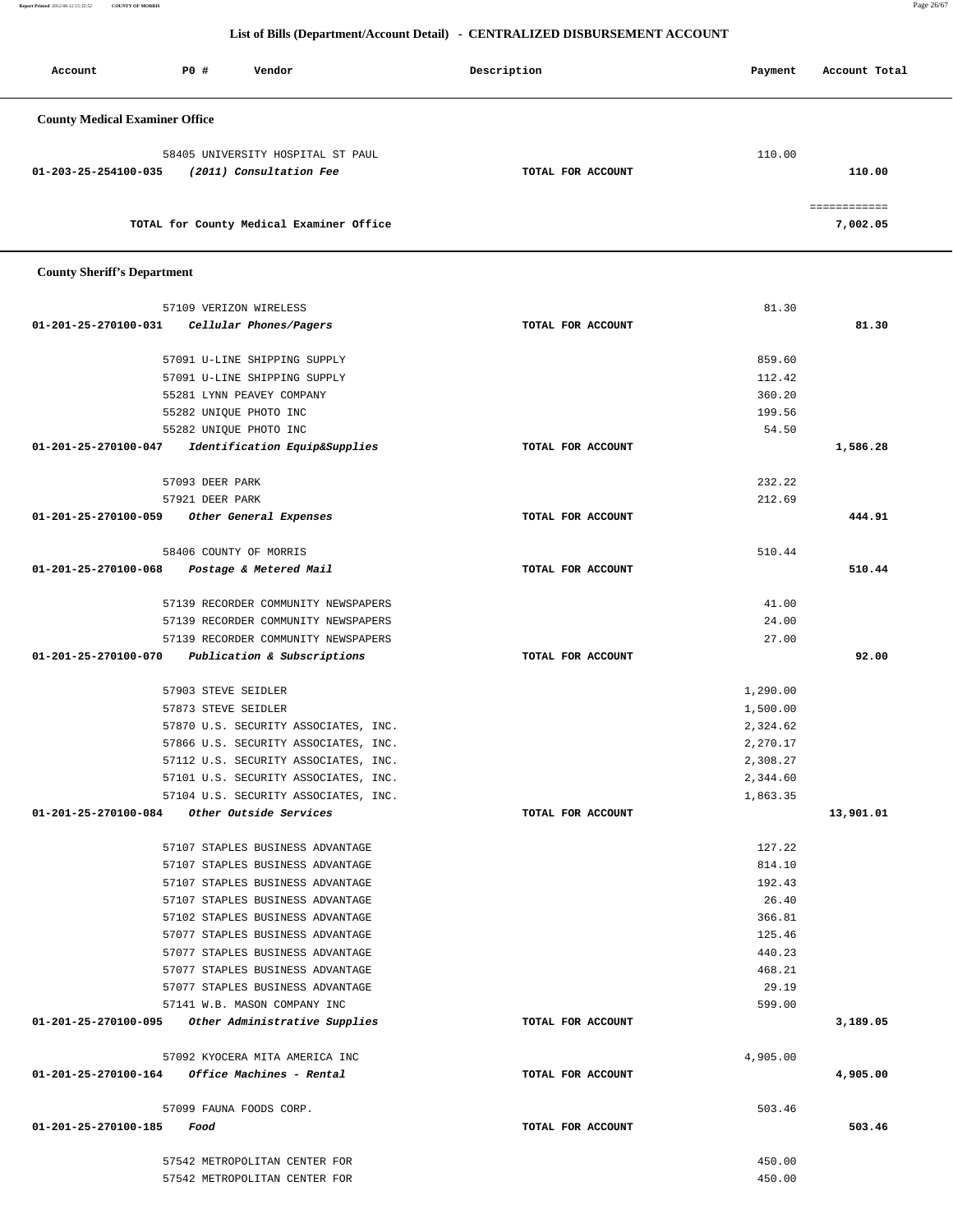|                      | 56179 SPRINT                      |                   | 6,034.38 |          |
|----------------------|-----------------------------------|-------------------|----------|----------|
|                      | 56224 VERIZON WIRELESS            |                   | 633.72   |          |
|                      | 56181 VERIZON WIRELESS            |                   | 59.26    |          |
| 01-201-25-275100-031 | Cellular Phones/Pagers            | TOTAL FOR ACCOUNT |          | 6,727.36 |
|                      | 58198 STAPLES BUSINESS ADVANTAGE  |                   | 1,651.54 |          |
|                      | 58198 STAPLES BUSINESS ADVANTAGE  |                   | 72.30    |          |
|                      | 58198 STAPLES BUSINESS ADVANTAGE  |                   | 94.96    |          |
| 01-201-25-275100-037 | Data Processing Supplies          | TOTAL FOR ACCOUNT |          | 1,818.80 |
|                      | 57706 NJ STATE BAR ASSOCIATION    |                   | 175.00   |          |
|                      | 57713 NJ CONT LEGAL ED. SVCS, LLC |                   | 129.00   |          |
|                      | 56171 JOHN STAMLER POLICE ACAD.   |                   | 330.00   |          |
|                      | 57712 JOHN STAMLER POLICE ACAD.   |                   | 30.00    |          |
| 01-201-25-275100-039 | Education Schools & Training      | TOTAL FOR ACCOUNT |          | 664.00   |
|                      | 54364 GANN LAW BOOKS              |                   | 3,552.00 |          |
|                      | 54364 GANN LAW BOOKS              |                   | 42.00    |          |
|                      | 56184 WEST PAYMENT CENTER         |                   | 908.00   |          |
| 01-201-25-275100-050 | Law Books                         | TOTAL FOR ACCOUNT |          | 4,502.00 |

## **County Prosecutor's Office**

| 57547 UNIVERSAL UNIFORM SALES CO INC                        |                   | 64.95  |              |
|-------------------------------------------------------------|-------------------|--------|--------------|
| 57547 UNIVERSAL UNIFORM SALES CO INC                        |                   | 102.35 |              |
| 57547 UNIVERSAL UNIFORM SALES CO INC                        |                   | 43.50  |              |
| 57319 UNIVERSAL UNIFORM SALES CO INC                        |                   | 159.00 |              |
| 57319 UNIVERSAL UNIFORM SALES CO INC                        |                   | 6.00   |              |
| 57319 UNIVERSAL UNIFORM SALES CO INC                        |                   | 760.31 |              |
| 57319 UNIVERSAL UNIFORM SALES CO INC                        |                   | 208.00 |              |
| 57319 UNIVERSAL UNIFORM SALES CO INC                        |                   | 142.00 |              |
| 57319 UNIVERSAL UNIFORM SALES CO INC                        |                   | 167.86 |              |
| 57319 UNIVERSAL UNIFORM SALES CO INC                        |                   | 99.00  |              |
| 57319 UNIVERSAL UNIFORM SALES CO INC                        |                   | 30.00  |              |
| 57319 UNIVERSAL UNIFORM SALES CO INC                        |                   | 90.00  |              |
| 57544 LANIGAN ASSOCIATES INC                                |                   | 520.00 |              |
| 57544 LANIGAN ASSOCIATES INC                                |                   | 414.00 |              |
| 01-201-25-270100-202<br>Uniform And Accessories             | TOTAL FOR ACCOUNT |        | 2,806.97     |
| 57543 MIRION TECHNOLOGIES (GDS) INC                         |                   | 358.80 |              |
| 57543 MIRION TECHNOLOGIES (GDS) INC                         |                   | 177.76 |              |
| $01-201-25-270100-203$ X-Ray & Medical Supplies             | TOTAL FOR ACCOUNT |        | 536.56       |
| 57106 ROYAL COMMUNICATIONS INC.                             |                   | 12.00  |              |
| 57106 ROYAL COMMUNICATIONS INC.                             |                   | 92.00  |              |
| 57106 ROYAL COMMUNICATIONS INC.                             |                   | 50.00  |              |
| 57106 ROYAL COMMUNICATIONS INC.                             |                   | 50.00  |              |
| 01-201-25-270100-258<br>Equipment                           | TOTAL FOR ACCOUNT |        | 204.00       |
| 57098 W.B. MASON COMPANY INC                                |                   | 364.85 |              |
| 57098 W.B. MASON COMPANY INC                                |                   | 443.90 |              |
| $01-203-25-270100-095$ (2011) Other Administrative Supplies | TOTAL FOR ACCOUNT |        | 808.75       |
|                                                             |                   |        | ============ |
| TOTAL for County Sheriff's Department                       |                   |        | 30,919.73    |

## **County Sheriff's Department**

# Account **PO #** Vendor **Payment Payment Payment** Payment Payment Payment Account Total

 **List of Bills (Department/Account Detail) - CENTRALIZED DISBURSEMENT ACCOUNT**

 57542 METROPOLITAN CENTER FOR 450.00  **01-201-25-270100-198 Psychiatric Services TOTAL FOR ACCOUNT 1,350.00**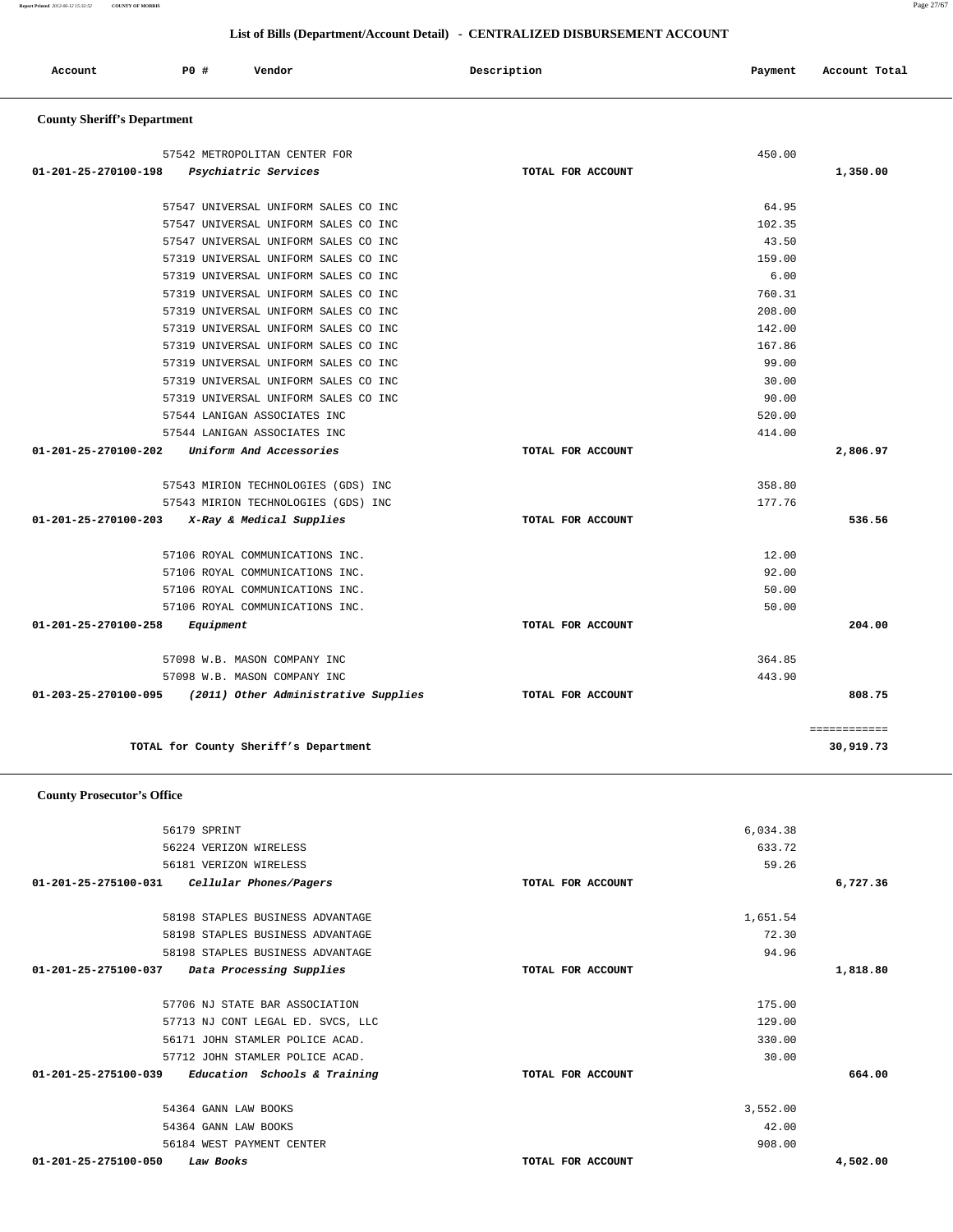| Account                                         | PO#                   | Vendor                             |                                       | Description |                   | Payment        | Account Total |
|-------------------------------------------------|-----------------------|------------------------------------|---------------------------------------|-------------|-------------------|----------------|---------------|
| <b>County Prosecutor's Office</b>               |                       |                                    |                                       |             |                   |                |               |
|                                                 | 56700 HELRICK'S INC   |                                    |                                       |             |                   | 5.00           |               |
|                                                 | 56700 HELRICK'S INC   |                                    |                                       |             |                   | 5.00           |               |
|                                                 |                       | 58174 STAPLES BUSINESS ADVANTAGE   |                                       |             |                   | 585.58         |               |
|                                                 |                       | 58174 STAPLES BUSINESS ADVANTAGE   |                                       |             |                   | 10.80          |               |
|                                                 |                       | 58174 STAPLES BUSINESS ADVANTAGE   |                                       |             |                   | 498.06         |               |
|                                                 |                       | 57707 W.B. MASON COMPANY INC       |                                       |             |                   | 1,198.00       |               |
|                                                 |                       | 57707 W.B. MASON COMPANY INC       |                                       |             |                   | 77.75          |               |
|                                                 |                       | 57115 STAPLES BUSINESS ADVANTAGE   |                                       |             |                   | 7.92           |               |
|                                                 |                       | 57115 STAPLES BUSINESS ADVANTAGE   |                                       |             |                   | 169.80         |               |
|                                                 |                       | 57115 STAPLES BUSINESS ADVANTAGE   |                                       |             |                   | 131.76         |               |
| 01-201-25-275100-058                            |                       | Office Supplies & Stationery       |                                       |             | TOTAL FOR ACCOUNT |                | 2,689.67      |
|                                                 | 57705 FEDEX           |                                    |                                       |             |                   | 86.02          |               |
|                                                 | 57705 FEDEX           |                                    |                                       |             |                   | 75.23          |               |
|                                                 | 57116 FEDEX           |                                    |                                       |             |                   | 136.47         |               |
|                                                 |                       | 58406 COUNTY OF MORRIS             |                                       |             |                   | 1,021.04       |               |
|                                                 | 58158 FEDEX           |                                    |                                       |             |                   | 123.33         |               |
| 01-201-25-275100-068                            |                       | Postage & Metered Mail             |                                       |             | TOTAL FOR ACCOUNT |                | 1,442.09      |
|                                                 |                       | 58172 M.C. PROSECUTOR'S EMERGENT   |                                       |             |                   | 970.37         |               |
| 01-201-25-275100-079                            | Special Projects      |                                    |                                       |             | TOTAL FOR ACCOUNT |                | 970.37        |
|                                                 | 57722 THOMAS PRIMO    |                                    |                                       |             |                   | 28.45          |               |
| 01-201-25-275100-082                            | Travel Expense        |                                    |                                       |             | TOTAL FOR ACCOUNT |                | 28.45         |
|                                                 |                       | 55351 COFFEE LOVERS COFFEE SERVICE |                                       |             |                   | 115.09         |               |
|                                                 | 57117 CABLEVISION     |                                    |                                       |             |                   | 75.08          |               |
|                                                 | 57117 CABLEVISION     |                                    |                                       |             |                   | 159.90         |               |
|                                                 |                       | 57083 COFFEE LOVERS COFFEE SERVICE |                                       |             |                   | 56.38          |               |
|                                                 |                       | 57702 MARTYNA RUMINSKA             |                                       |             |                   | 7.99           |               |
|                                                 | 57716 MINUTEMAN PRESS |                                    |                                       |             |                   | 99.40          |               |
|                                                 |                       |                                    | 57704 MORRISTOWN NEIGHBORHOOD HOUSE   |             |                   | 130.00         |               |
|                                                 | 56498 GTS WELCO       |                                    |                                       |             |                   | 43.47          |               |
|                                                 | 56671 GRAINGER        |                                    |                                       |             |                   | 51.89          |               |
|                                                 |                       | 58160 WILLIAM SCHIEVELLA           |                                       |             |                   | 129.83         |               |
|                                                 | 58169 VERIZON         | 58160 WILLIAM SCHIEVELLA           |                                       |             |                   | 12.73<br>29.13 |               |
|                                                 | 57714 STATIONERS INC  |                                    |                                       |             |                   | 270.00         |               |
|                                                 | 57714 STATIONERS INC  |                                    |                                       |             |                   | 19.75          |               |
|                                                 |                       | 57114 LEGENDS CAR WASH             |                                       |             |                   | 7.00           |               |
|                                                 |                       | 57080 M.C. BAR ASSOCIATION         |                                       |             |                   | 80.00          |               |
|                                                 |                       | 52905 SUPERCIRCUITS, INC.          |                                       |             |                   | 199.99         |               |
|                                                 |                       | 52905 SUPERCIRCUITS, INC.          |                                       |             |                   | 200.00         |               |
|                                                 |                       | 52905 SUPERCIRCUITS, INC.          |                                       |             |                   | 16.41          |               |
|                                                 |                       |                                    | 57103 NJ STATE ASSO. OF CHIEFS POLICE |             |                   | 190.00         |               |
|                                                 |                       | 56682 PATRIOTS PATH COUNCIL INC    |                                       |             |                   | 570.00         |               |
| 01-201-25-275100-118                            | 56664 SPRINT          | Investigation Expense              |                                       |             | TOTAL FOR ACCOUNT | 161.97         | 2,626.01      |
|                                                 |                       |                                    |                                       |             |                   |                |               |
|                                                 |                       | 58190 CHRISTOPHER DORN             |                                       |             |                   | 62.53          |               |
| 01-201-25-275100-126 Court Expenses-Extradition |                       |                                    |                                       |             | TOTAL FOR ACCOUNT |                | 62.53         |
|                                                 | 58177 DEER PARK       |                                    |                                       |             |                   | 217.36         |               |
| 01-201-25-275100-147                            | Water                 |                                    |                                       |             | TOTAL FOR ACCOUNT |                | 217.36        |
|                                                 |                       | 57711 NJ INSTITUTE FOR CONTINUING  |                                       |             |                   | 209.00         |               |
| 01-203-25-275100-039                            |                       |                                    | (2011) Education Schools & Training   |             | TOTAL FOR ACCOUNT |                | 209.00        |
|                                                 |                       | 42916 NEW JERSEY LAW JOURNAL       |                                       |             |                   | 1,394.00       |               |

 **01-203-25-275100-050 (2011) Law Books TOTAL FOR ACCOUNT 1,394.00**

## **List of Bills (Department/Account Detail) - CENTRALIZED DISBURSEMENT ACCOUNT**

**Report Printed** *2012-06-12 15:32:52* **COUNTY OF MORRIS** Page 28/67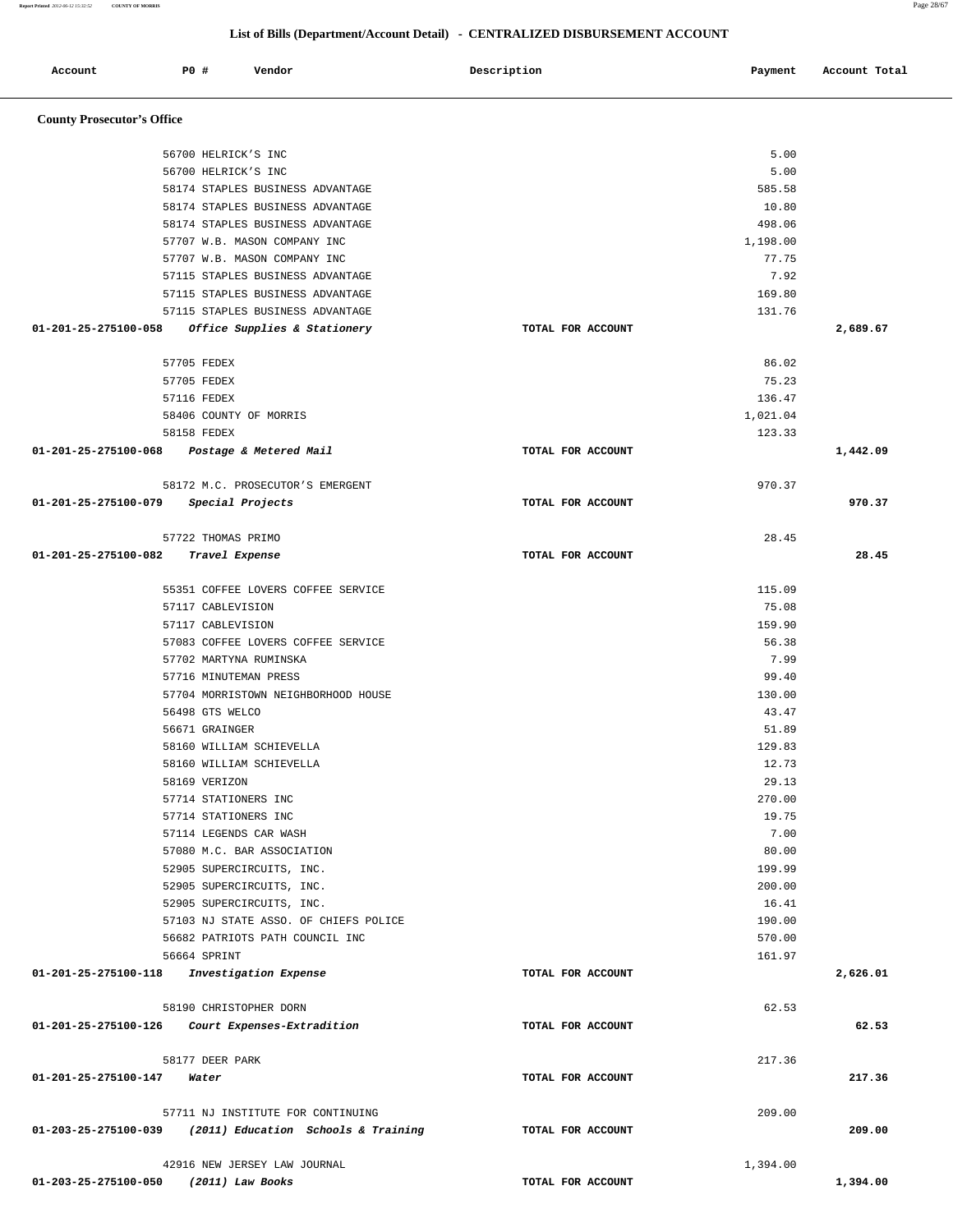**Report Printed** *2012-06-12 15:32:52* **COUNTY OF MORRIS** Page 29/67

| Account                           | P0 #<br>Vendor                                                      | Description       | Payment            | Account Total             |
|-----------------------------------|---------------------------------------------------------------------|-------------------|--------------------|---------------------------|
| <b>County Prosecutor's Office</b> |                                                                     |                   |                    |                           |
| 01-203-25-275100-116              | 49943 AMCHAR WHOLESALE INC.<br>(2011) Firearms                      | TOTAL FOR ACCOUNT | 770.00             | 770.00                    |
|                                   | TOTAL for County Prosecutor's Office                                |                   |                    | ============<br>24,121.64 |
| <b>County Jail</b>                |                                                                     |                   |                    |                           |
| 01-201-25-280100-023              | 57461 NJ COUNTY JAIL WARDENS ASSO.<br>Associations and Memberships  | TOTAL FOR ACCOUNT | 250.00             | 250.00                    |
|                                   | 57443 MIKE CHERECHES                                                |                   | 1,383.00           |                           |
|                                   | 56454 BOB BARKER COMPANY, INC.                                      |                   | 154.53             |                           |
|                                   | 57122 CMI EDUCATION INSTITUTE INC.                                  |                   | 89.99              |                           |
|                                   | 58209 MICHAEL BLASKO                                                |                   | 50.00              |                           |
|                                   | 57138 PESI HEALTHCARE                                               |                   | 179.00             |                           |
| 01-201-25-280100-039              | Education Schools & Training                                        | TOTAL FOR ACCOUNT |                    | 1,856.52                  |
|                                   |                                                                     |                   |                    |                           |
|                                   | 57458 ATC SERVICES INC                                              |                   | 4,176.50<br>232.00 |                           |
| 01-201-25-280100-044              | 57160 SCIENTIFIC WATER CONDITIONING<br>Equipment Service Agreements | TOTAL FOR ACCOUNT |                    | 4,408.50                  |
|                                   |                                                                     |                   |                    |                           |
|                                   | 57472 STAPLES BUSINESS ADVANTAGE                                    |                   | 823.77             |                           |
|                                   | 57507 W.B. MASON COMPANY INC                                        |                   | 1,575.00           |                           |
| 01-201-25-280100-058              | Office Supplies & Stationery                                        | TOTAL FOR ACCOUNT |                    | 2,398.77                  |
|                                   |                                                                     |                   | 214.34             |                           |
|                                   | 57289 CHRIS KLEIN<br>57217 ANDREW BILECI                            |                   | 39.89              |                           |
|                                   | 56711 LAW ENFORCEMENT TARGETS INC                                   |                   | 134.60             |                           |
| 01-201-25-280100-059              | Other General Expenses                                              | TOTAL FOR ACCOUNT |                    | 388.83                    |
|                                   |                                                                     |                   |                    |                           |
|                                   | 58406 COUNTY OF MORRIS                                              |                   | 41.65              |                           |
| 01-201-25-280100-068              | Postage & Metered Mail                                              | TOTAL FOR ACCOUNT |                    | 41.65                     |
|                                   | 56998 ELEVATOR MAINTENANCE CORP                                     |                   | 683.33             |                           |
|                                   | 57511 DEVINE KALLEBERG LLC                                          |                   | 600.00             |                           |
|                                   | 57456 VEOLIA ES SOLID WASTE OF                                      |                   | 2,094.57           |                           |
| 01-201-25-280100-084              | Other Outside Services                                              | TOTAL FOR ACCOUNT |                    | 3,377.90                  |
|                                   |                                                                     |                   |                    |                           |
|                                   | 57508 ROYAL SYSTEMS                                                 |                   | 1,643.00           |                           |
| 01-201-25-280100-128              | Security Equipment                                                  | TOTAL FOR ACCOUNT |                    | 1,643.00                  |
|                                   | 56621 ATLANTIC TOMORROWS OFFICE                                     |                   | 694.00             |                           |
| 01-201-25-280100-163              | Office Machines                                                     | TOTAL FOR ACCOUNT |                    | 694.00                    |
|                                   |                                                                     |                   |                    |                           |
|                                   | 57457 ARAMARK CORRECTIONAL SERVICES                                 |                   | 16,430.63          |                           |
|                                   | 57510 ARAMARK CORRECTIONAL SERVICES                                 |                   | 16,567.43          |                           |
| 01-201-25-280100-185              | Food                                                                | TOTAL FOR ACCOUNT |                    | 32,998.06                 |
|                                   |                                                                     |                   |                    |                           |
|                                   | 56457 ANESTHESIA ASSOCIATES OF                                      |                   | 1,620.00           |                           |
|                                   | 55751 CONTRACT PHARMACY SERVICES INC                                |                   | 13,486.58          |                           |
|                                   | 57509 BIO- REFERENCE LABORATORIES<br>57459 PRECISION HEALTH INC.    |                   | 1,803.52<br>800.00 |                           |
|                                   | 54629 ATLANTIC HEALTH SYSTEM                                        |                   | 226.85             |                           |
|                                   | 54629 ATLANTIC HEALTH SYSTEM                                        |                   | 226.85             |                           |
|                                   | 57002 PAUL CERAN OD                                                 |                   | 95.00              |                           |
|                                   | 56297 STERICYCLE INC.                                               |                   | 225.57             |                           |
| 01-201-25-280100-189              | Medical                                                             | TOTAL FOR ACCOUNT |                    | 18,484.37                 |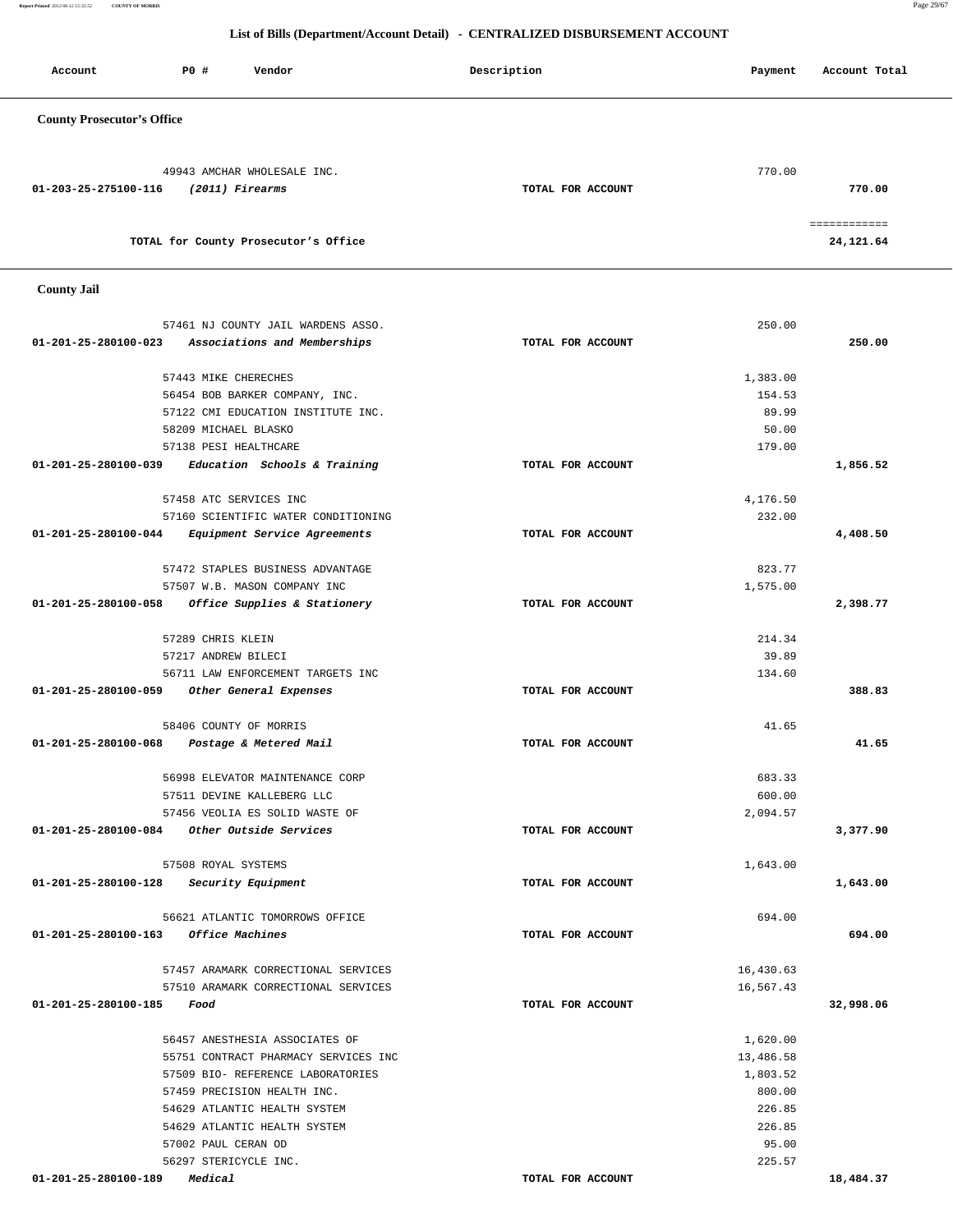## **County Youth Detention Facilit**

|                                            | 57499 UNIVERSAL UNIFORM SALES CO INC               |                   | 286.44    |              |
|--------------------------------------------|----------------------------------------------------|-------------------|-----------|--------------|
|                                            | 57499 UNIVERSAL UNIFORM SALES CO INC               |                   | 109.41    |              |
|                                            | 57499 UNIVERSAL UNIFORM SALES CO INC               |                   | 156.31    |              |
|                                            | 57499 UNIVERSAL UNIFORM SALES CO INC               |                   | 219.66    |              |
|                                            | 57499 UNIVERSAL UNIFORM SALES CO INC               |                   | 87.01     |              |
|                                            | 57499 UNIVERSAL UNIFORM SALES CO INC               |                   | 111.29    |              |
|                                            | 57499 UNIVERSAL UNIFORM SALES CO INC               |                   | 78.15     |              |
|                                            | 57499 UNIVERSAL UNIFORM SALES CO INC               |                   | 162.43    |              |
| 01-201-25-280100-202                       | Uniform And Accessories                            | TOTAL FOR ACCOUNT |           | 1,210.70     |
|                                            | 57498 CROSSTOWN PLUMBING SUPPLY INC.               |                   | 70.04     |              |
|                                            | 57460 MORRISTOWN LUMBER &                          |                   | 19.03     |              |
|                                            | 57000 TURTLE & HUGHES, INC                         |                   | 722.13    |              |
| 01-201-25-280100-249                       | Bldg Maintenance Supplies                          | TOTAL FOR ACCOUNT |           | 811.20       |
|                                            | 57453 HANOVER FLORAL CO.                           |                   | 104.25    |              |
|                                            | 01-201-25-280100-251 Ground Maintenance Supplies   | TOTAL FOR ACCOUNT |           | 104.25       |
|                                            | 56712 CENTRAL POLY CORP                            |                   | 1,209.80  |              |
|                                            | 57514 ATLANTIC SAFETY PRODUCTS                     |                   | 2,878.50  |              |
|                                            | 57445 E.A. MORSE & CO. INC.                        |                   | 153.72    |              |
| $01-201-25-280100-252$ Janitorial Supplies |                                                    | TOTAL FOR ACCOUNT |           | 4,242.02     |
|                                            | 55740 LAB SAFETY SUPPLY INC                        |                   | 141.75    |              |
|                                            | 55740 LAB SAFETY SUPPLY INC                        |                   | 855.14    |              |
|                                            | 56710 LIFESAVERS INC                               |                   | 74.32     |              |
| 01-201-25-280100-266 Safety Items          |                                                    | TOTAL FOR ACCOUNT |           | 1,071.21     |
|                                            | 54335 LAB SAFETY SUPPLY INC                        |                   | 153.39    |              |
|                                            | 01-203-25-280100-059 (2011) Other General Expenses | TOTAL FOR ACCOUNT |           | 153.39       |
|                                            | 48397 DITSCHMAN/FLEMINGTON FORD                    |                   | 20,978.00 |              |
| 01-203-25-280100-167                       | (2011) Transportation Vehicles                     | TOTAL FOR ACCOUNT |           | 20,978.00    |
|                                            | 55719 ATLANTIC HEALTH SYSTEM                       |                   | 390.65    |              |
|                                            | 55719 ATLANTIC HEALTH SYSTEM                       |                   | 43.55     |              |
|                                            | 55719 ATLANTIC HEALTH SYSTEM                       |                   | 43.55     |              |
|                                            | 55719 ATLANTIC HEALTH SYSTEM                       |                   | 43.55     |              |
|                                            | 55719 ATLANTIC HEALTH SYSTEM                       |                   | 5,723.90  |              |
|                                            | 55719 ATLANTIC HEALTH SYSTEM                       |                   | 1,862.27  |              |
|                                            | 56469 UROLOGY GROUP OF NJ                          |                   | 2,825.00  |              |
| 01-203-25-280100-189                       | (2011) Medical                                     | TOTAL FOR ACCOUNT |           | 10,932.47    |
|                                            | 54518 MADISON PLUMBING SUPPLY CO                   |                   | 247.34    |              |
|                                            | 54518 MADISON PLUMBING SUPPLY CO                   |                   | 93.06     |              |
|                                            | 54518 MADISON PLUMBING SUPPLY CO                   |                   | 3.34      |              |
|                                            | 54518 MADISON PLUMBING SUPPLY CO                   |                   | 74.41     |              |
| 01-203-25-280100-249                       | (2011) Bldg Maintenance Supplies                   | TOTAL FOR ACCOUNT |           | 418.15       |
|                                            | 57123 E.A. MORSE & CO. INC.                        |                   | 545.55    |              |
| 01-203-25-280100-252                       | (2011) Janitorial Supplies                         | TOTAL FOR ACCOUNT |           | 545.55       |
|                                            |                                                    |                   |           | ============ |
|                                            | TOTAL for County Jail                              |                   |           | 107,008.54   |

## **County Jail**

|               |     |        | List of Bills (Department/Account Detail) - CENTRALIZED DISBURSEMENT ACCOUNT |         |               |
|---------------|-----|--------|------------------------------------------------------------------------------|---------|---------------|
| Account       | PO# | Vendor | Description                                                                  | Payment | Account Total |
| County Jail - |     |        |                                                                              |         |               |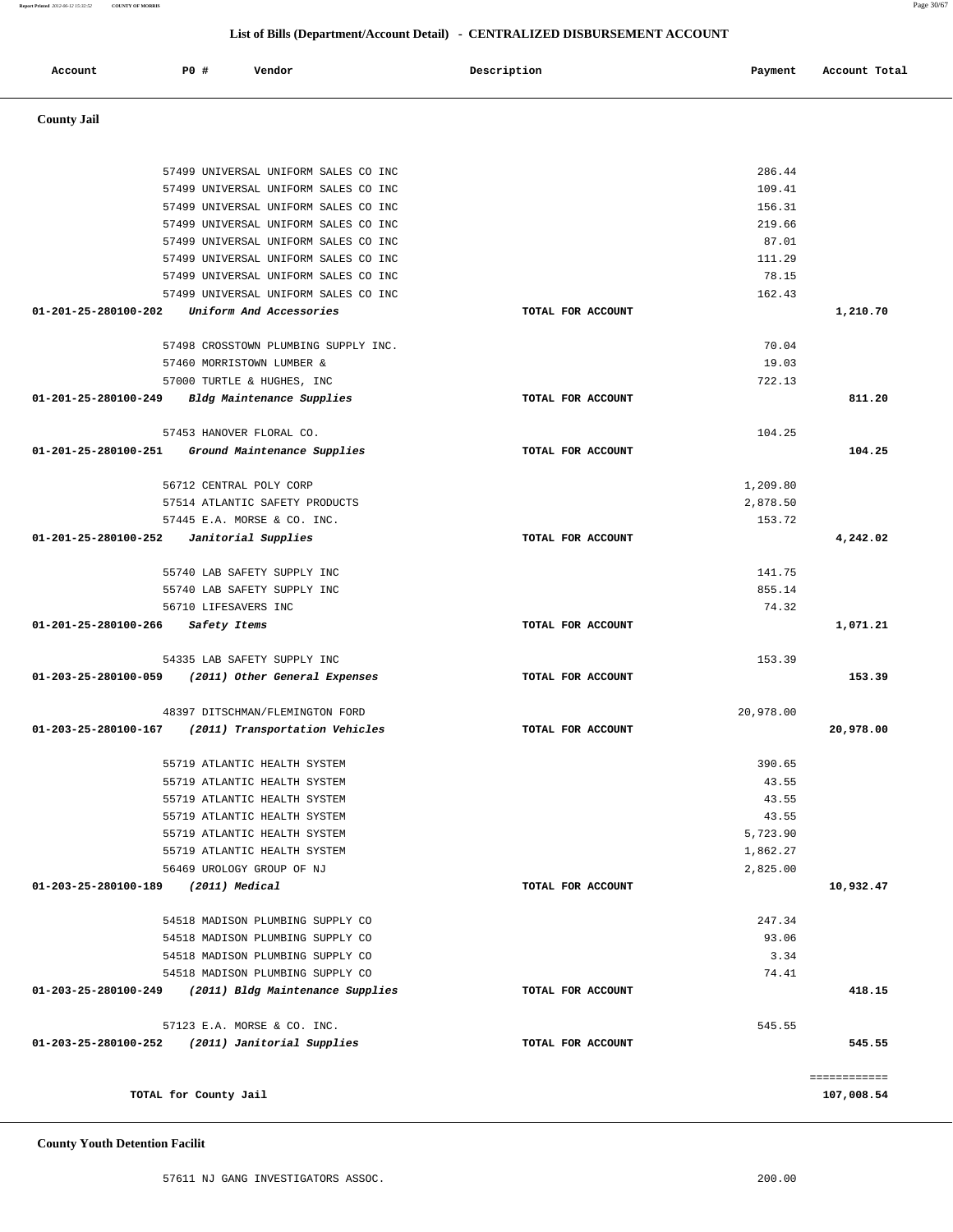**Report Printed** *2012-06-12 15:32:52* **COUNTY OF MORRIS** Page 31/67

## **List of Bills (Department/Account Detail) - CENTRALIZED DISBURSEMENT ACCOUNT**

| Account                               | PO#                    | Vendor                                   | Description       | Payment | Account Total |
|---------------------------------------|------------------------|------------------------------------------|-------------------|---------|---------------|
| <b>County Youth Detention Facilit</b> |                        |                                          |                   |         |               |
| 01-201-25-281100-039                  |                        | Education Schools & Training             | TOTAL FOR ACCOUNT |         | 200.00        |
|                                       | 58406 COUNTY OF MORRIS |                                          |                   | 101.35  |               |
| $01 - 201 - 25 - 281100 - 068$        |                        | Postage & Metered Mail                   | TOTAL FOR ACCOUNT |         | 101.35        |
|                                       | 57990 DEER PARK        |                                          |                   | 48.07   |               |
| 01-201-25-281100-185                  | Food                   |                                          | TOTAL FOR ACCOUNT |         | 48.07         |
|                                       |                        | 57436 ALERE TOXICOLOGY SERVICES INC.     |                   | 16.00   |               |
|                                       |                        | 57991 STAPLES BUSINESS ADVANTAGE         |                   | 348.04  |               |
|                                       |                        | 57991 STAPLES BUSINESS ADVANTAGE         |                   | 241.60  |               |
| 01-201-25-281100-189                  | Medical                |                                          | TOTAL FOR ACCOUNT |         | 605.64        |
|                                       |                        | 56756 BOB BARKER COMPANY, INC.           |                   | 817.26  |               |
|                                       |                        | 56756 BOB BARKER COMPANY, INC.           |                   | 62.11   |               |
| 01-201-25-281100-202                  |                        | Uniform And Accessories                  | TOTAL FOR ACCOUNT |         | 879.37        |
|                                       |                        |                                          |                   |         | ============  |
|                                       |                        | TOTAL for County Youth Detention Facilit |                   |         | 1,834.43      |

## **Road Repairs**

| 57489 SPACE FARMS INC                             |                   | 2,226.00  |           |
|---------------------------------------------------|-------------------|-----------|-----------|
| 01-201-26-290100-036 Contracted Services          | TOTAL FOR ACCOUNT |           | 2,226.00  |
| 57591 RICOH AMERICAS CORPORATION                  |                   | 460.43    |           |
| 01-201-26-290100-058 Office Supplies & Stationery | TOTAL FOR ACCOUNT |           | 460.43    |
| 58406 COUNTY OF MORRIS                            |                   | 4.25      |           |
| 01-201-26-290100-068 Postage & Metered Mail       | TOTAL FOR ACCOUNT |           | 4.25      |
| 57041 CENTURYLINK                                 |                   | 144.88    |           |
| 58297 VERIZON                                     |                   | 621.54    |           |
| 56861 VERIZON                                     |                   | 141.25    |           |
| 57810 VERIZON                                     |                   | 26.88     |           |
| 57806 VERIZON                                     |                   | 238.97    |           |
| 58299 AT&T                                        |                   | 11.55     |           |
| Telephone<br>01-201-26-290100-146                 | TOTAL FOR ACCOUNT |           | 1,185.07  |
| 57590 BROOKSIDE DINER & RESTAURANT                |                   | 10.00     |           |
| 57590 BROOKSIDE DINER & RESTAURANT                |                   | 1.50      |           |
| 58154 MICHAEL D'AGOSTINO                          |                   | 33.21     |           |
| 55555 LOVEYS PIZZA & GRILL                        |                   | 220.00    |           |
| 55555 LOVEYS PIZZA & GRILL                        |                   | 33.00     |           |
| 55927 RIDGEDALE PIZZA & PASTA                     |                   | 50.00     |           |
| 55927 RIDGEDALE PIZZA & PASTA                     |                   | 7.50      |           |
| 55926 RANDOLPH DINER                              |                   | 110.00    |           |
| 55926 RANDOLPH DINER                              |                   | 16.50     |           |
| 55884 THEODORA'S FAMILY RESTAURANT                |                   | 100.00    |           |
| 55884 THEODORA'S FAMILY RESTAURANT                |                   | 15.00     |           |
| 01-201-26-290100-188 Meals                        | TOTAL FOR ACCOUNT |           | 596.71    |
| 56605 RICCIARDI BROTHERS OF                       |                   | 24.64     |           |
| 57120 STATEWIDE STRIPING CORP                     |                   | 40,385.00 |           |
| 01-201-26-290100-221 Beads & Paints               | TOTAL FOR ACCOUNT |           | 40,409.64 |
| 57497 DOSCH-KING EMULSIONS INC                    |                   | 414.20    |           |
| 57003 TILCON                                      |                   | 411.58    |           |
| 57003 TILCON                                      |                   | 810.77    |           |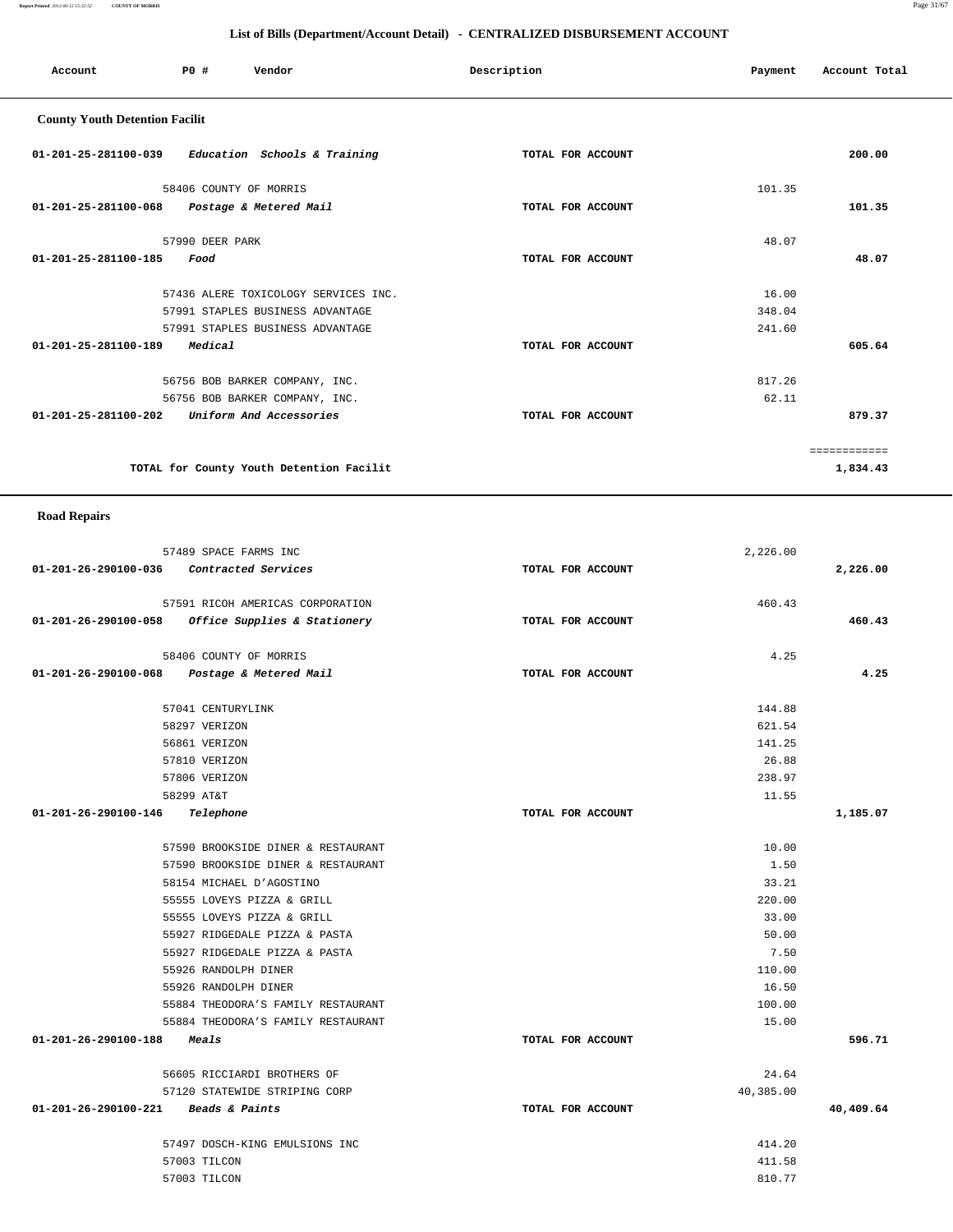## **Report Printed** *2012-06-12 15:32:52* **COUNTY OF MORRIS** Page 32/67

|                      |                        |                                    | List of Bills (Department/Account Detail) - CENTRALIZED DISBURSEMENT ACCOUNT |          |               |
|----------------------|------------------------|------------------------------------|------------------------------------------------------------------------------|----------|---------------|
| Account              | P0 #                   | Vendor                             | Description                                                                  | Payment  | Account Total |
| <b>Road Repairs</b>  |                        |                                    |                                                                              |          |               |
|                      | 57003 TILCON           |                                    |                                                                              | 461.61   |               |
| 01-201-26-290100-222 |                        | Bituminous Concrete                | TOTAL FOR ACCOUNT                                                            |          | 2,098.16      |
|                      |                        |                                    |                                                                              |          |               |
|                      |                        | 57042 CAMPBELL FOUNDRY COMPANY     |                                                                              | 629.00   |               |
|                      |                        | 57042 CAMPBELL FOUNDRY COMPANY     |                                                                              | 149.00   |               |
|                      |                        | 57132 HARRISON SUPPLY              |                                                                              | 2,978.52 |               |
| 01-201-26-290100-224 |                        | Catch Basin Drainage & Pipes       | TOTAL FOR ACCOUNT                                                            |          | 3,756.52      |
|                      |                        | 57594 CAMPBELL FOUNDRY COMPANY     |                                                                              | 180.00   |               |
|                      |                        | 57584 CAMPBELL FOUNDRY COMPANY     |                                                                              | 5,371.00 |               |
| 01-201-26-290100-235 |                        | Pipes - Others                     | TOTAL FOR ACCOUNT                                                            |          | 5,551.00      |
|                      |                        | 57129 DELTA PRODUCTS CO            |                                                                              | 736.00   |               |
|                      |                        | 56591 COUNTY WELDING SUPPLY CO     |                                                                              | 14.40    |               |
|                      |                        | 56591 COUNTY WELDING SUPPLY CO     |                                                                              | 49.59    |               |
|                      |                        | 56315 GARDEN STATE HIGHWAY         |                                                                              | 3,994.05 |               |
|                      |                        | 57480 SHEAFFER SUPPLY, INC.        |                                                                              | 249.00   |               |
|                      |                        | 57131 MORRISTOWN LUMBER &          |                                                                              | 7.48     |               |
| 01-201-26-290100-238 | Signage                |                                    | TOTAL FOR ACCOUNT                                                            |          | 5,050.52      |
|                      |                        | 56589 ANDY MATT INC                |                                                                              | 261.60   |               |
| 01-201-26-290100-244 | Stone                  |                                    | TOTAL FOR ACCOUNT                                                            |          | 261.60        |
|                      |                        | 57483 ANDY MATT INC                |                                                                              | 122.40   |               |
|                      | 57804 DEER PARK        |                                    |                                                                              | 7.02     |               |
|                      | 57804 DEER PARK        |                                    |                                                                              | $-2.88$  |               |
|                      |                        | 56313 GRINNELL RECYCLING INC.      |                                                                              | 353.08   |               |
|                      |                        | 56313 GRINNELL RECYCLING INC.      |                                                                              | 347.75   |               |
|                      |                        | 56313 GRINNELL RECYCLING INC.      |                                                                              | 328.11   |               |
|                      |                        | 56313 GRINNELL RECYCLING INC.      |                                                                              | 335.38   |               |
|                      |                        | 57078 GRINNELL RECYCLING INC.      |                                                                              | 323.98   |               |
|                      |                        | 57078 GRINNELL RECYCLING INC.      |                                                                              | 289.55   |               |
|                      |                        | 57592 SUSSEX COUNTY MUA            |                                                                              | 362.70   |               |
|                      |                        | 57592 SUSSEX COUNTY MUA            |                                                                              | 726.45   |               |
|                      |                        | 57119 NORTHEASTERN HARDWARE CO INC |                                                                              | 94.44    |               |
|                      |                        | 56571 SUSSEX COUNTY MUA            |                                                                              | 318.45   |               |
| 01-201-26-290100-260 |                        | Construction Materials             | TOTAL FOR ACCOUNT                                                            |          | 3,606.43      |
|                      |                        | 57127 BOROUGH OF WHARTON           |                                                                              | 3,600.00 |               |
| 01-203-26-290100-228 |                        | (2011) Contracted Snow/Ice Removal | TOTAL FOR ACCOUNT                                                            |          | 3,600.00      |
|                      |                        |                                    |                                                                              |          | ============  |
|                      | TOTAL for Road Repairs |                                    |                                                                              |          | 68,806.33     |

## **Bridges and Culverts**

| 57803 VERIZON                              | 327.31            |        |
|--------------------------------------------|-------------------|--------|
| 01-201-26-292100-146<br>Telephone          | TOTAL FOR ACCOUNT | 327.31 |
|                                            |                   |        |
| 57343 COUNTY CONCRETE CORP.                | 270.00            |        |
| 57343 COUNTY CONCRETE CORP.                | 215.00            |        |
| 57343 COUNTY CONCRETE CORP.                | 10.00             |        |
| 56821 COUNTY CONCRETE CORP.                | 180.00            |        |
| 56821 COUNTY CONCRETE CORP.                | 215.00            |        |
| 56821 COUNTY CONCRETE CORP.                | 10.00             |        |
| $01 - 201 - 26 - 292100 - 227$<br>Concrete | TOTAL FOR ACCOUNT | 900.00 |
|                                            |                   |        |
| 57659 ANDY MATT INC                        | 20.40             |        |
| 57659 ANDY MATT INC                        | 9.95              |        |
|                                            |                   |        |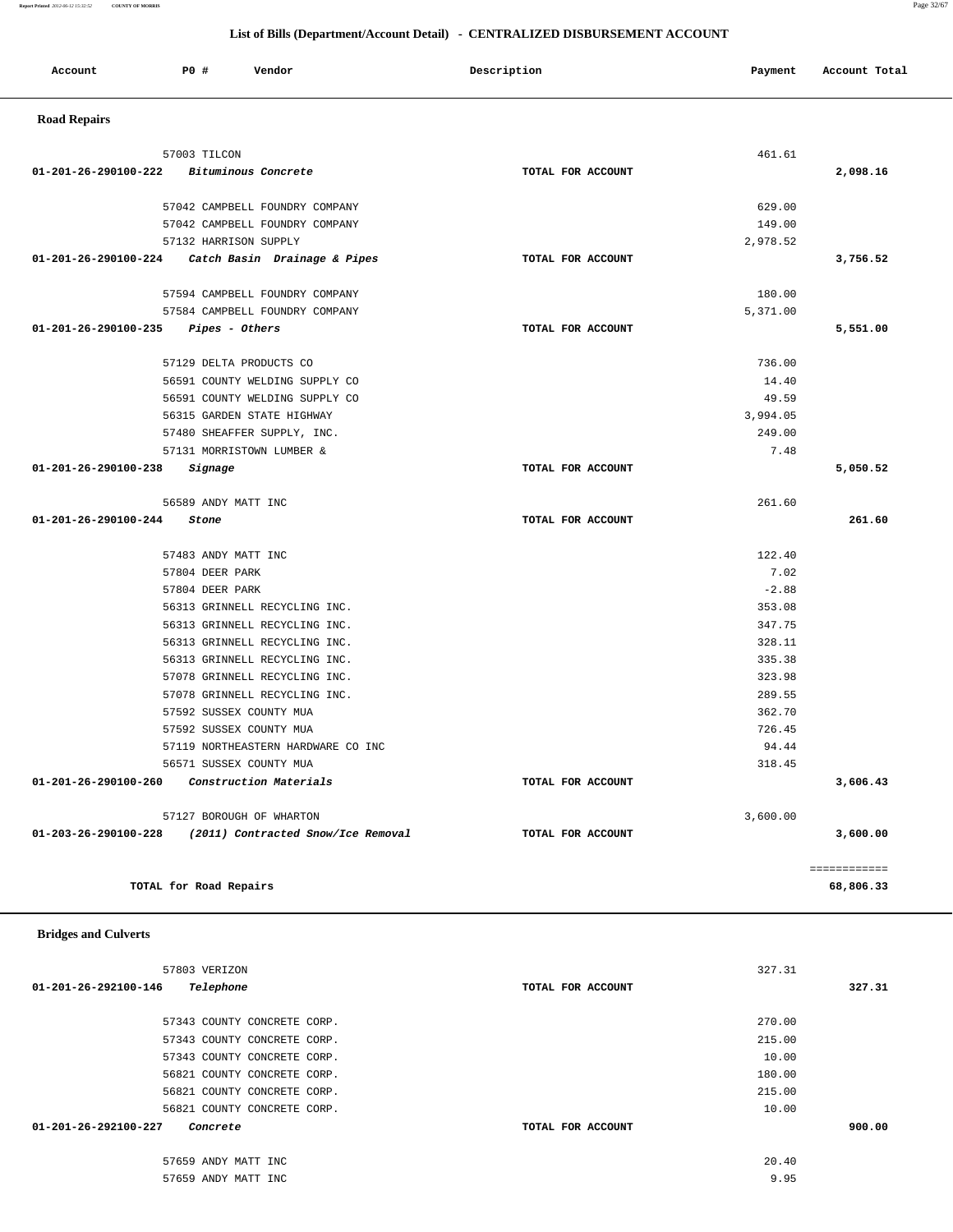| Account                        | <b>PO #</b>          | Vendor                              | Description       | Payment  | Account Total            |
|--------------------------------|----------------------|-------------------------------------|-------------------|----------|--------------------------|
| <b>Bridges and Culverts</b>    |                      |                                     |                   |          |                          |
| 01-201-26-292100-236           | Sand & Gravel        |                                     | TOTAL FOR ACCOUNT |          | 30.35                    |
|                                |                      | 56734 COUNTY CONCRETE CORP.         |                   | 394.00   |                          |
|                                |                      | 56734 COUNTY CONCRETE CORP.         |                   | 215.00   |                          |
|                                |                      | 56734 COUNTY CONCRETE CORP.         |                   | 10.00    |                          |
|                                |                      | 57342 KENVIL POWER EQUIPMENT, INC.  |                   | 399.95   |                          |
|                                |                      | 57143 SHEAFFER SUPPLY, INC.         |                   | 120.83   |                          |
|                                |                      | 57143 SHEAFFER SUPPLY, INC.         |                   | 209.00   |                          |
|                                |                      | 57655 KENVIL POWER EQUIPMENT, INC.  |                   | 37.99    |                          |
| 01-201-26-292100-246           | Tools - Others       |                                     | TOTAL FOR ACCOUNT |          | 1,386.77                 |
|                                |                      | 56608 ATLANTIC TOMORROWS OFFICE     |                   | 10.03    |                          |
|                                |                      | 56746 ALEXANDER WAGNER COMPANY      |                   | 1,195.00 |                          |
|                                | 56742 CABLEVISION    |                                     |                   | 78.29    |                          |
| 01-201-26-292100-259           |                      | Equipment Rental                    | TOTAL FOR ACCOUNT |          | 1,283.32                 |
|                                |                      | TOTAL for Bridges and Culverts      |                   |          | ============<br>3,927.75 |
|                                |                      |                                     |                   |          |                          |
| <b>Shade Tree Commission</b>   |                      |                                     |                   |          |                          |
|                                |                      | 56316 SHEAFFER SUPPLY, INC.         |                   | 48.44    |                          |
| 01-201-26-300100-251           |                      | Ground Maintenance Supplies         | TOTAL FOR ACCOUNT |          | 48.44                    |
|                                |                      | 57260 WORK N WEAR STORE             |                   | 140.00   |                          |
| 01-201-26-300100-266           | Safety Items         |                                     | TOTAL FOR ACCOUNT |          | 140.00                   |
|                                |                      |                                     |                   |          | ============             |
|                                |                      | TOTAL for Shade Tree Commission     |                   |          | 188.44                   |
| <b>Buildings &amp; Grounds</b> |                      |                                     |                   |          |                          |
|                                |                      | 58079 DOWEL SYLVAN LLC              |                   | 5,895.00 |                          |
|                                |                      | 58079 DOWEL SYLVAN LLC              |                   | 6,538.50 |                          |
|                                |                      | 58079 DOWEL SYLVAN LLC              |                   | 5,502.00 |                          |
|                                |                      | 58079 DOWEL SYLVAN LLC              |                   | 7,396.50 |                          |
|                                |                      | 58078 WILLIAM F. BARNISH            |                   | 7,087.72 |                          |
| 01-201-26-310100-029           | Building Rental      |                                     | TOTAL FOR ACCOUNT |          | 32,419.72                |
|                                |                      | 57736 SCIENTIFIC WATER CONDITIONING |                   | 2,175.00 |                          |
|                                |                      | 58076 WEBSTER PLUMBING &            |                   | 669.84   |                          |
| 01-201-26-310100-044           |                      | Equipment Service Agreements        | TOTAL FOR ACCOUNT |          | 2,844.84                 |
|                                |                      | 58080 MORRISTOWN PARKING AUTHORITY  |                   | 5,130.00 |                          |
|                                | 58104 LAZ PARKING    |                                     |                   | 9,782.50 |                          |
|                                | 58104 LAZ PARKING    |                                     |                   | 9,074.00 |                          |
|                                | 58104 LAZ PARKING    |                                     |                   | 8,944.00 |                          |
| 01-201-26-310100-062           |                      | Parking Lot Rental                  | TOTAL FOR ACCOUNT |          | 32,930.50                |
|                                | 58086 DEER PARK      |                                     |                   | 58.52    |                          |
|                                | 58237 MELODY ABLINE  |                                     |                   | 60.93    |                          |
| 01-201-26-310100-095           |                      | Other Administrative Supplies       | TOTAL FOR ACCOUNT |          | 119.45                   |
|                                | 57754 M.C. ENGRAVING |                                     |                   | 212.00   |                          |
|                                | 57754 M.C. ENGRAVING |                                     |                   | 96.00    |                          |
|                                | 57754 M.C. ENGRAVING |                                     |                   | 216.00   |                          |
| 01-201-26-310100-098           |                      | Other Operating&Repair Supply       | TOTAL FOR ACCOUNT |          | 524.00                   |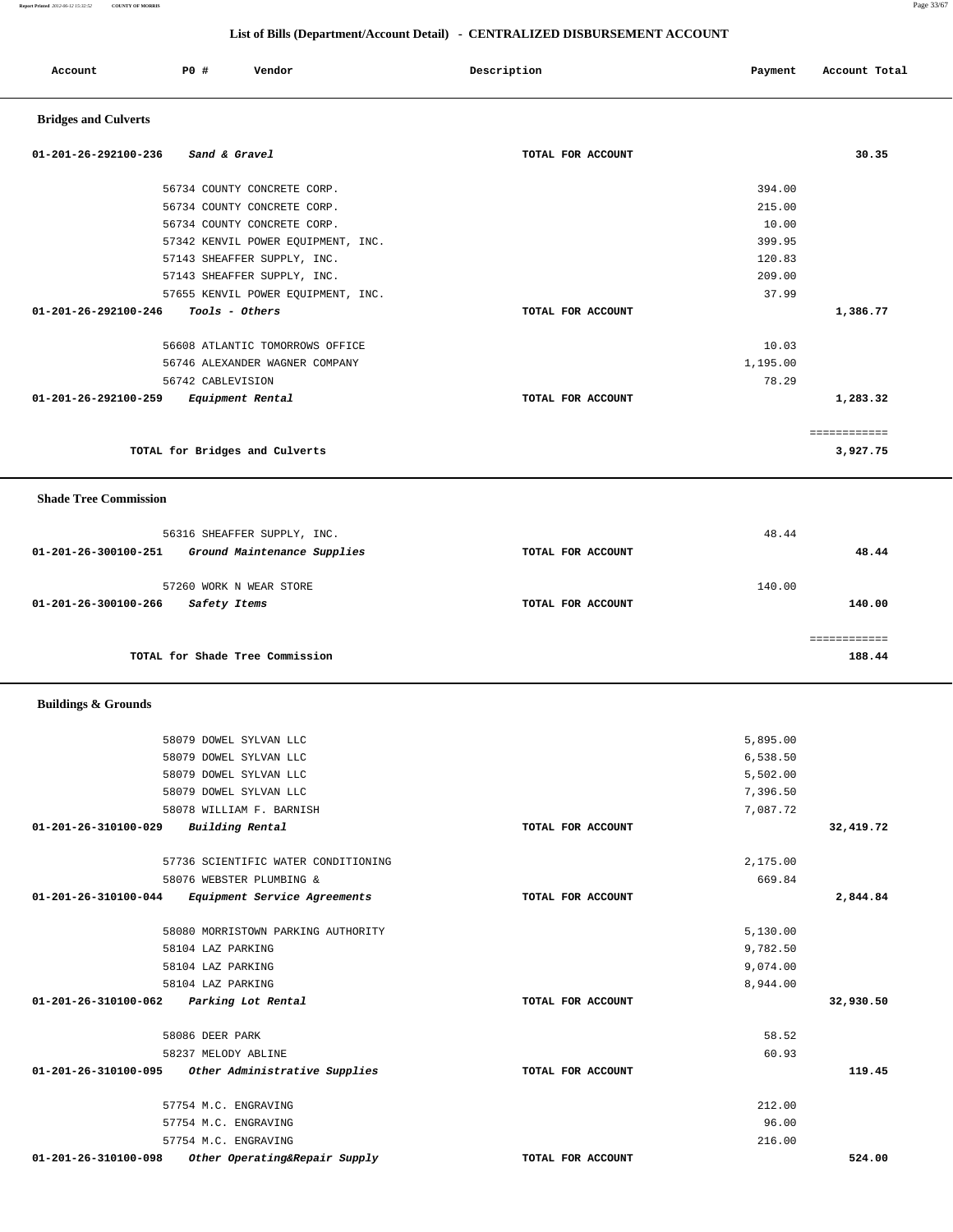57014 BAYWAY LUMBER 225.00 57737 MENDHAM GARDEN CENTER 80.21 57028 GRASS ROOTS TURF PRODUCTS INC 30.05

| Account                        | <b>PO #</b><br>Vendor                                  | Description       | Payment          | Account Total |
|--------------------------------|--------------------------------------------------------|-------------------|------------------|---------------|
| <b>Buildings &amp; Grounds</b> |                                                        |                   |                  |               |
|                                | 57739 MC MUA TRANSFER STATION                          |                   | 242.68           |               |
|                                | 57739 MC MUA TRANSFER STATION                          |                   | 217.74           |               |
|                                | 57739 MC MUA TRANSFER STATION                          |                   | 286.80           |               |
|                                | 57739 MC MUA TRANSFER STATION                          |                   | 208.15           |               |
|                                | 57595 WASTE MANAGEMENT OF NEW JERSEY                   |                   | 8,429.69         |               |
|                                | 58468 WASTE MANAGEMENT OF NEW JERSEY                   |                   | 8,429.69         |               |
| 01-201-26-310100-143           | Rubbish & Trash Removal                                | TOTAL FOR ACCOUNT |                  | 17,814.75     |
|                                | 57504 ANA ROSARIO                                      |                   | 90.00            |               |
|                                | 57608 SONIA ZELAYA                                     |                   | 90.00            |               |
|                                | 58253 WILTON BLAKE                                     |                   | 90.00            |               |
|                                | 58290 ORLAN HENAO                                      |                   | 89.98            |               |
|                                | 57607 MARTINA FIELD                                    |                   | 90.00            |               |
| 01-201-26-310100-207           | Uniform & Clothing Allowance                           | TOTAL FOR ACCOUNT |                  | 449.98        |
|                                | 57743 MORRISTOWN LUMBER &                              |                   | 115.14           |               |
|                                | 57750 KENSEAL CONSTRUCTION PRODUCTS                    |                   | 1,152.00         |               |
| 01-201-26-310100-223           | <b>Building Repairs</b>                                | TOTAL FOR ACCOUNT |                  | 1,267.14      |
|                                | 57733 WATER WORKS SUPPLY CO., INC.                     |                   | 218.21           |               |
| 01-201-26-310100-235           | Pipes - Others                                         | TOTAL FOR ACCOUNT |                  | 218.21        |
|                                | 57014 BAYWAY LUMBER                                    |                   | 279.98           |               |
|                                | 57014 BAYWAY LUMBER                                    |                   | 488.00           |               |
|                                | 57743 MORRISTOWN LUMBER &                              |                   | 43.66            |               |
|                                | 57743 MORRISTOWN LUMBER &                              |                   | 69.43            |               |
|                                | 56985 SHEAFFER SUPPLY, INC.                            |                   | 342.92           |               |
| 01-201-26-310100-239           | Small Tools                                            | TOTAL FOR ACCOUNT |                  | 1,223.99      |
|                                | 56772 ACCREDITED LOCK SUPPLY CO                        |                   | 150.17           |               |
|                                | 57014 BAYWAY LUMBER                                    |                   | 427.78           |               |
|                                | 57014 BAYWAY LUMBER                                    |                   | 465.66           |               |
|                                | 57743 MORRISTOWN LUMBER &                              |                   | 95.40            |               |
|                                | 57743 MORRISTOWN LUMBER &                              |                   | 29.75            |               |
|                                | 57743 MORRISTOWN LUMBER &                              |                   | 13.99            |               |
|                                | 57743 MORRISTOWN LUMBER &<br>57742 MORRISTOWN LUMBER & |                   | 29.99<br>11.58   |               |
|                                | 57742 MORRISTOWN LUMBER &                              |                   | 199.94           |               |
|                                | 57742 MORRISTOWN LUMBER &                              |                   | 84.96            |               |
|                                | 57742 MORRISTOWN LUMBER &                              |                   | 13.32            |               |
|                                | 57742 MORRISTOWN LUMBER &                              |                   | 27.24            |               |
|                                | 57742 MORRISTOWN LUMBER &                              |                   | 5.16             |               |
|                                | 57742 MORRISTOWN LUMBER &                              |                   | 128.13           |               |
|                                | 57742 MORRISTOWN LUMBER &                              |                   | 42.13            |               |
|                                | 56786 NORTHERN SAFETY CO. INC.                         |                   | 538.02           |               |
|                                | 56786 NORTHERN SAFETY CO. INC.                         |                   | 543.83           |               |
|                                | 57745 MOE DISTRIBUTORS INC.                            |                   | 88.25            |               |
|                                | 57017 MSC INDUSTRIAL SUPPLY CO.                        |                   | 640.00           |               |
|                                | 57032 SHEAFFER SUPPLY, INC.                            |                   | 119.26           |               |
|                                | 57755 GRAINGER                                         |                   | 123.55           |               |
|                                | 57755 GRAINGER                                         |                   | 81.08            |               |
|                                | 57027 KUIKEN BROTHERS CO. INC.<br>57756 BAYWAY LUMBER  |                   | 183.46<br>618.11 |               |
|                                | 57756 BAYWAY LUMBER                                    |                   | 13.98            |               |
|                                | 57756 BAYWAY LUMBER                                    |                   | 399.95           |               |
|                                | 01-201-26-310100-249 Bldg Maintenance Supplies         | TOTAL FOR ACCOUNT |                  | 5,074.69      |
|                                |                                                        |                   |                  |               |
|                                | 57014 BAYWAY LUMBER                                    |                   | 225.00           |               |

## **List of Bills (Department/Account Detail) - CENTRALIZED DISBURSEMENT ACCOUNT**

**Report Printed** *2012-06-12 15:32:52* **COUNTY OF MORRIS** Page 34/67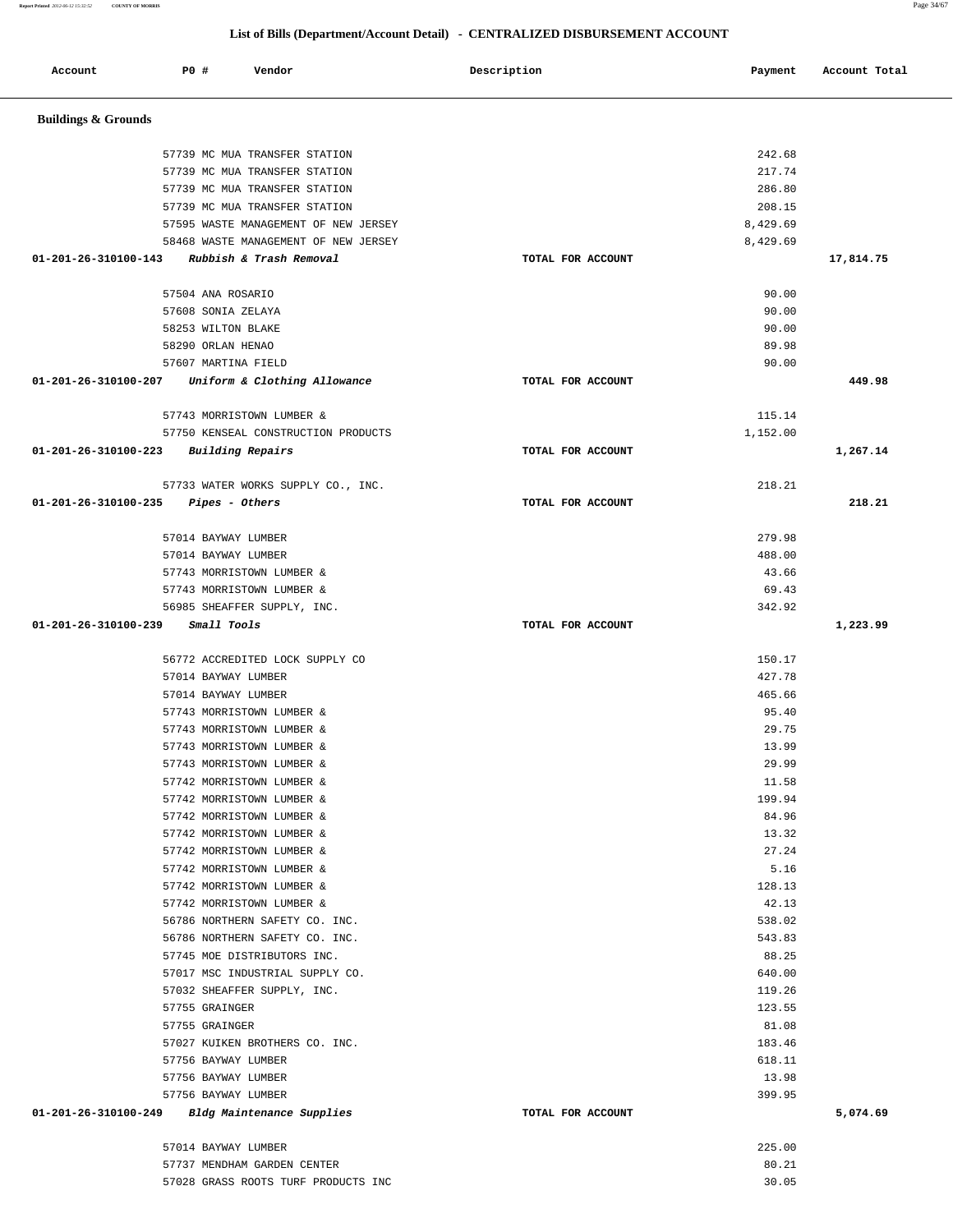## **Motor Services Center**

| 01-201-26-310100-262 Machinery Repairs & Parts |                                    | TOTAL FOR ACCOUNT |          | 1,924.45     |
|------------------------------------------------|------------------------------------|-------------------|----------|--------------|
|                                                | 57746 WHITE & SHAUGER INC.         |                   | 97.41    |              |
|                                                | 57746 WHITE & SHAUGER INC.         |                   | 24.15    |              |
|                                                | 57746 WHITE & SHAUGER INC.         |                   | 18.61    |              |
|                                                | 57746 WHITE & SHAUGER INC.         |                   | 14.26    |              |
|                                                | 57755 GRAINGER                     |                   | 54.58    |              |
|                                                | 58092 JOHNSTONE SUPPLY             |                   | 169.36   |              |
|                                                | 58092 JOHNSTONE SUPPLY             |                   | 636.54   |              |
| 01-201-26-310100-264 Heat & A/C                |                                    | TOTAL FOR ACCOUNT |          | 1,014.91     |
|                                                | 57758 TURTLE & HUGHES, INC         |                   | 150.86   |              |
|                                                | 57758 TURTLE & HUGHES, INC         |                   | 158.96   |              |
|                                                | 57758 TURTLE & HUGHES, INC         |                   | 35.22    |              |
|                                                | 57758 TURTLE & HUGHES, INC         |                   | 31.45    |              |
|                                                | 57758 TURTLE & HUGHES, INC         |                   | 10.45    |              |
|                                                | 57758 TURTLE & HUGHES, INC         |                   | 224.40   |              |
|                                                | 57758 TURTLE & HUGHES, INC         |                   | 240.34   |              |
|                                                | 57758 TURTLE & HUGHES, INC         |                   | 132.90   |              |
|                                                | 57759 TURTLE & HUGHES, INC         |                   | 6.56     |              |
|                                                | 57759 TURTLE & HUGHES, INC         |                   | 31.00    |              |
|                                                | 57759 TURTLE & HUGHES, INC         |                   | 76.76    |              |
|                                                | 57759 TURTLE & HUGHES, INC         |                   | 266.00   |              |
|                                                | 57759 TURTLE & HUGHES, INC         |                   | 1,269.77 |              |
|                                                | 57755 GRAINGER                     |                   | 369.65   |              |
|                                                | 57755 GRAINGER                     |                   | 44.46    |              |
| 01-201-26-310100-265 Electrical                |                                    | TOTAL FOR ACCOUNT |          | 3,048.78     |
|                                                | 58081 MORRISTOWN PARKING AUTHORITY |                   | 1,713.95 |              |
| 01-201-26-310100-267                           | Incremental Bond Costs             | TOTAL FOR ACCOUNT |          | 1,713.95     |
|                                                |                                    |                   |          | ============ |

|                      | 56771 GRASS ROOTS TURF PRODUCTS INC              |                   | 151.25   |          |
|----------------------|--------------------------------------------------|-------------------|----------|----------|
|                      | 56771 GRASS ROOTS TURF PRODUCTS INC              |                   | 195.50   |          |
|                      | 57752 IRRIGATION & LANDSCAPE                     |                   | 176.00   |          |
|                      | 57018 LAKESIDE NURSERIES                         |                   | 375.00   |          |
|                      | 57255 IRRIGATION & LANDSCAPE                     |                   | 332.00   |          |
|                      | 01-201-26-310100-251 Ground Maintenance Supplies | TOTAL FOR ACCOUNT |          | 1,565.01 |
|                      | 57756 BAYWAY LUMBER                              |                   | 3,834.00 |          |
| 01-201-26-310100-258 | Equipment                                        | TOTAL FOR ACCOUNT |          | 3,834.00 |
|                      | 57740 R & J CONTROL, INC.                        |                   | 174.95   |          |
|                      | 57740 R & J CONTROL, INC.                        |                   | 174.95   |          |
|                      | 57740 R & J CONTROL, INC.                        |                   | 174.95   |          |
|                      | 57740 R & J CONTROL, INC.                        |                   | 174.95   |          |
|                      | 57740 R & J CONTROL, INC.                        |                   | 174.95   |          |
|                      | 57740 R & J CONTROL, INC.                        |                   | 174.95   |          |
|                      | 57740 R & J CONTROL, INC.                        |                   | 174.95   |          |
|                      | 57740 R & J CONTROL, INC.                        |                   | 174.95   |          |
|                      | 57740 R & J CONTROL, INC.                        |                   | 174.95   |          |
|                      | 57740 R & J CONTROL, INC.                        |                   | 174.95   |          |
|                      | 57740 R & J CONTROL, INC.                        |                   | 174.95   |          |
| 01-201-26-310100-262 | Machinery Repairs & Parts                        | TOTAL FOR ACCOUNT |          | 1,924.45 |
|                      |                                                  |                   |          |          |

# **Buildings & Grounds**

| 57469 CY DRAKE LOCKSMITHS, INC. | 22.65 |
|---------------------------------|-------|
| 56634 BATTERIES PLUS            | 97.98 |
|                                 |       |

**TOTAL for Buildings & Grounds 107,988.37**

## **List of Bills (Department/Account Detail) - CENTRALIZED DISBURSEMENT ACCOUNT**

Account **PO #** Vendor **Payment Payment Payment** Payment Payment Payment Account Total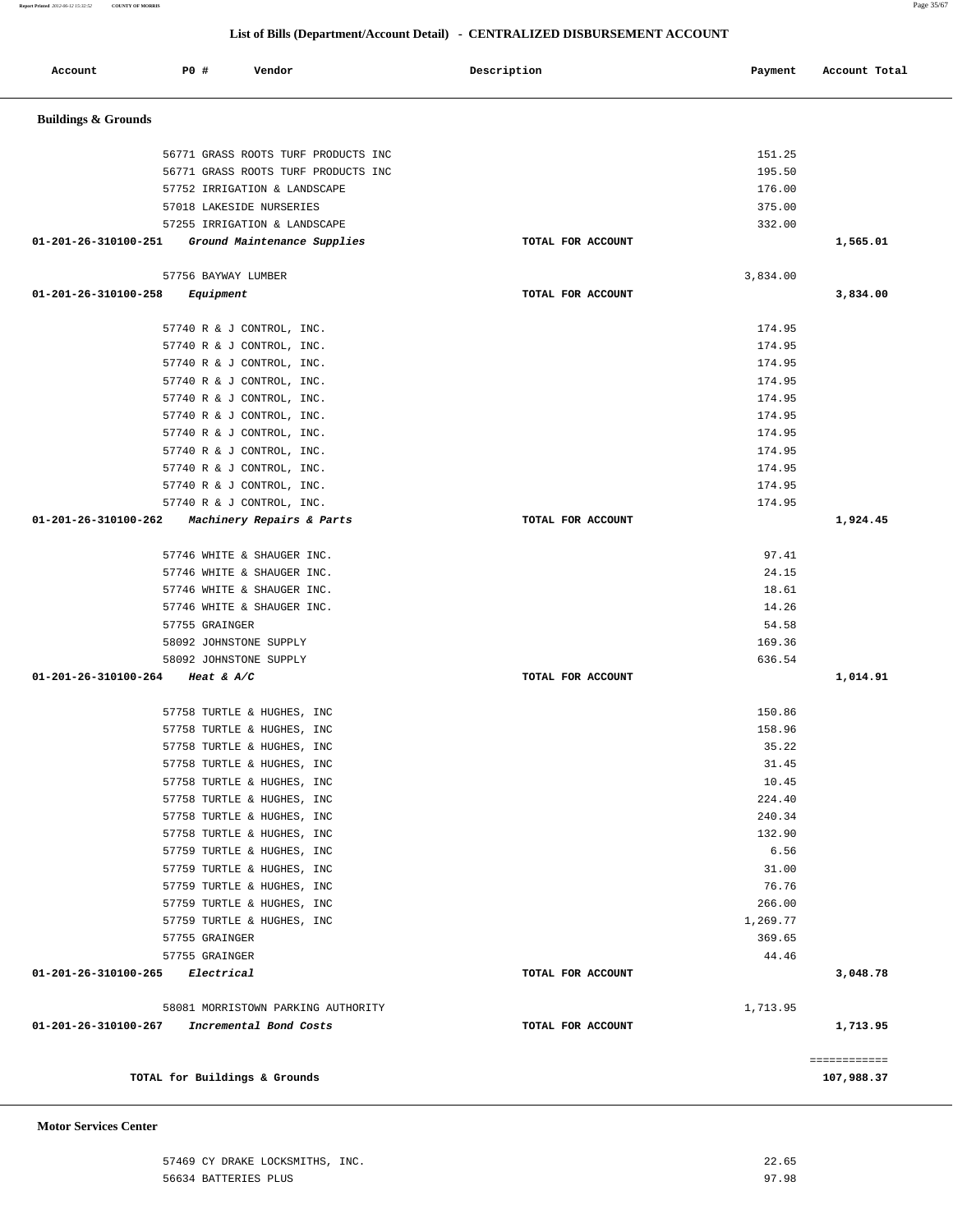**Report Printed** *2012-06-12 15:32:52* **COUNTY OF MORRIS** Page 36/67

| Account                                       | PO#                                   | Vendor                                                                | Description       | Payment            | Account Total |
|-----------------------------------------------|---------------------------------------|-----------------------------------------------------------------------|-------------------|--------------------|---------------|
| <b>Motor Services Center</b>                  |                                       |                                                                       |                   |                    |               |
|                                               |                                       | 57820 BOONTON AUTO PARTS                                              |                   | 55.72              |               |
|                                               |                                       | 56935 SNAP-ON EQUIPMENT                                               |                   | 792.25             |               |
|                                               |                                       | 57849 WHITEMARSH CORPORATION                                          |                   | 312.90             |               |
|                                               |                                       | 57828 J & D SALES & SERVICE LLC                                       |                   | 434.00             |               |
|                                               |                                       | 01-201-26-315100-098 Other Operating&Repair Supply                    | TOTAL FOR ACCOUNT |                    | 1,715.50      |
|                                               |                                       | 57840 ROYAL COMMUNICATIONS INC.                                       |                   | 104.10             |               |
| 01-201-26-315100-161 Communications Equipment |                                       |                                                                       | TOTAL FOR ACCOUNT |                    | 104.10        |
|                                               |                                       | 57817 AMERICAN WEAR INC.                                              |                   | 278.73             |               |
|                                               |                                       | 57817 AMERICAN WEAR INC.                                              |                   | 246.74             |               |
|                                               |                                       | 01-201-26-315100-207 Uniform & Clothing Allowance                     | TOTAL FOR ACCOUNT |                    | 525.47        |
|                                               |                                       | 57467 ATLANTIC DETROIT DIESEL                                         |                   | 333.82             |               |
| 01-201-26-315100-232                          |                                       | Lubricants & Anti Freeze                                              | TOTAL FOR ACCOUNT |                    | 333.82        |
|                                               | 57823 D&B AUTO SUPPLY                 |                                                                       |                   | 78.09              |               |
| 01-201-26-315100-239                          | Small Tools                           |                                                                       | TOTAL FOR ACCOUNT |                    | 78.09         |
|                                               |                                       |                                                                       |                   |                    |               |
|                                               |                                       | 57844 STS TIRE & AUTO CENTERS                                         |                   | 100.36             |               |
|                                               |                                       | 57844 STS TIRE & AUTO CENTERS                                         |                   | 208.84             |               |
|                                               | 57476 INTER CITY TIRE                 | 57844 STS TIRE & AUTO CENTERS                                         |                   | 255.04<br>1,341.27 |               |
|                                               | 57476 INTER CITY TIRE                 |                                                                       |                   | 894.18             |               |
|                                               |                                       | 57490 STS TIRE & AUTO CENTERS                                         |                   | 85.51              |               |
|                                               |                                       | 57490 STS TIRE & AUTO CENTERS                                         |                   | 183.12             |               |
|                                               |                                       | 57490 STS TIRE & AUTO CENTERS                                         |                   | 436.08             |               |
| 01-201-26-315100-245                          | Tires                                 |                                                                       | TOTAL FOR ACCOUNT |                    | 3,504.40      |
|                                               |                                       | 57836 PLAINSMAN AUTO SUPPLY                                           |                   | 116.45             |               |
| 01-201-26-315100-246                          |                                       | Tools - Others                                                        | TOTAL FOR ACCOUNT |                    | 116.45        |
|                                               |                                       | 57850 TOMAR INDUSTRIES INC                                            |                   | 253.15             |               |
|                                               |                                       | 57493 TOMAR INDUSTRIES INC                                            |                   | 295.30             |               |
| $01-201-26-315100-252$ Janitorial Supplies    |                                       |                                                                       | TOTAL FOR ACCOUNT |                    | 548.45        |
|                                               |                                       | 57473 AMERICAN HOSE & HYDRAULICS                                      |                   | 33.42              |               |
|                                               | 55389 A W DIRECT INC                  |                                                                       |                   | 201.95             |               |
|                                               |                                       | 57466 AIR BRAKE & EQUIPMENT                                           |                   | 282.50             |               |
|                                               |                                       | 57475 DOVER BRAKE & CLUTCH CO INC                                     |                   | 135.90             |               |
|                                               |                                       | 57470 FACTORY DIRECT BUS & TRUCK                                      |                   | 14.56              |               |
|                                               |                                       | 57470 FACTORY DIRECT BUS & TRUCK                                      |                   | 113.82             |               |
|                                               |                                       | 57471 FLEMINGTON BUICK CHEVROLET<br>57826 DOVER BRAKE & CLUTCH CO INC |                   | 185.75<br>153.57   |               |
|                                               |                                       | 57816 AIR BRAKE & EQUIPMENT                                           |                   | 135.00             |               |
|                                               |                                       | 57830 MID-ATLANTIC TRUCK CENTRE INC                                   |                   | 48.94              |               |
|                                               |                                       | 57830 MID-ATLANTIC TRUCK CENTRE INC                                   |                   | 87.52              |               |
|                                               |                                       | 57830 MID-ATLANTIC TRUCK CENTRE INC                                   |                   | 356.42             |               |
|                                               |                                       | 57830 MID-ATLANTIC TRUCK CENTRE INC                                   |                   | 1,639.71           |               |
|                                               |                                       | 57837 QUALITY AUTO GLASS, INC                                         |                   | 276.61             |               |
|                                               |                                       | 56945 GUARANTEED REBUILDERS INC                                       |                   | 225.00             |               |
|                                               |                                       | 57852 SMITH TRACTOR & EQUIPMENT INC.                                  |                   | 529.73             |               |
|                                               | 57442 JET-VAC INC<br>56947 JESCO INC. |                                                                       |                   | 11.00<br>24.31     |               |
|                                               | 56947 JESCO INC.                      |                                                                       |                   | 24.69              |               |
|                                               |                                       | 57478 MID-ATLANTIC TRUCK CENTRE INC                                   |                   | 60.81              |               |
|                                               |                                       | 57478 MID-ATLANTIC TRUCK CENTRE INC                                   |                   | 4.74               |               |
|                                               |                                       | 57440 JASPER ENGINE & TRANSMISSION                                    |                   | 2,948.00           |               |
|                                               |                                       | 57440 JASPER ENGINE & TRANSMISSION                                    |                   | $-940.00$          |               |
|                                               |                                       | 57482 OLD DOMINION BRUSH COMPANY                                      |                   | 298.30             |               |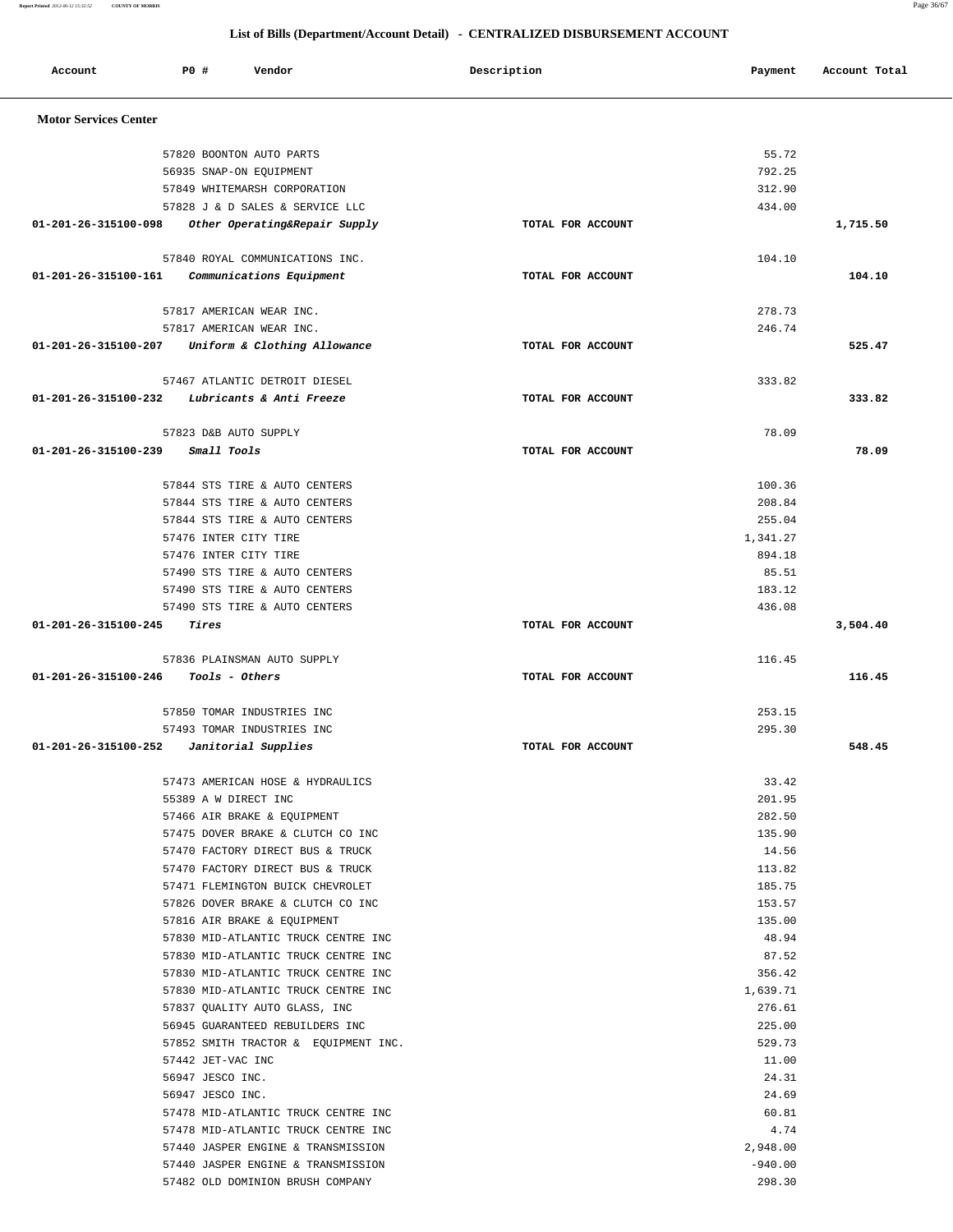**Report Printed** *2012-06-12 15:32:52* **COUNTY OF MORRIS** Page 37/67

| Account                      | P0 # | Vendor                                                       |                                   | Description       | Payment           | Account Total |
|------------------------------|------|--------------------------------------------------------------|-----------------------------------|-------------------|-------------------|---------------|
| <b>Motor Services Center</b> |      |                                                              |                                   |                   |                   |               |
|                              |      | 56503 OLD DOMINION BRUSH COMPANY                             |                                   |                   | 321.25            |               |
|                              |      | 56503 OLD DOMINION BRUSH COMPANY                             |                                   |                   | 800.00            |               |
|                              |      | 56215 PENN-JERSEY MACHINERY, LLC                             |                                   |                   | 225.53            |               |
|                              |      | 57818 BEYER BROS CORP                                        |                                   |                   | 171.46            |               |
|                              |      | 57494 WALT'S AUTO RADIATOR LLC                               |                                   |                   | 115.00            |               |
| 01-201-26-315100-261         |      | Spare Parts for Equipment                                    |                                   | TOTAL FOR ACCOUNT |                   | 8,485.49      |
|                              |      | 57468 D&B AUTO SUPPLY                                        |                                   |                   | 557.41            |               |
|                              |      | 57468 D&B AUTO SUPPLY                                        |                                   |                   | 421.19            |               |
|                              |      | 57468 D&B AUTO SUPPLY                                        |                                   |                   | 1,018.63          |               |
|                              |      | 57468 D&B AUTO SUPPLY                                        |                                   |                   | 463.26            |               |
|                              |      | 57468 D&B AUTO SUPPLY                                        |                                   |                   | 950.40            |               |
|                              |      | 57468 D&B AUTO SUPPLY                                        |                                   |                   | $-111.95$         |               |
|                              |      | 57468 D&B AUTO SUPPLY                                        |                                   |                   | $-24.00$          |               |
|                              |      | 57468 D&B AUTO SUPPLY                                        |                                   |                   | $-68.42$          |               |
|                              |      | 57468 D&B AUTO SUPPLY                                        |                                   |                   | $-170.20$         |               |
|                              |      | 57468 D&B AUTO SUPPLY                                        |                                   |                   | $-9.00$           |               |
|                              |      | 57823 D&B AUTO SUPPLY<br>57823 D&B AUTO SUPPLY               |                                   |                   | 342.77<br>133.05  |               |
|                              |      | 57823 D&B AUTO SUPPLY                                        |                                   |                   | 225.12            |               |
|                              |      | 57823 D&B AUTO SUPPLY                                        |                                   |                   | 364.36            |               |
|                              |      | 57823 D&B AUTO SUPPLY                                        |                                   |                   | $-50.00$          |               |
|                              |      | 57823 D&B AUTO SUPPLY                                        |                                   |                   | $-350.69$         |               |
|                              |      | 57819 BEYER CHRYSLER JEEP                                    |                                   |                   | 89.88             |               |
|                              |      | 57836 PLAINSMAN AUTO SUPPLY                                  |                                   |                   | 137.52            |               |
|                              |      | 57836 PLAINSMAN AUTO SUPPLY                                  |                                   |                   | 59.09             |               |
|                              |      | 57836 PLAINSMAN AUTO SUPPLY                                  |                                   |                   | 503.54            |               |
|                              |      | 57838 ROUTE 23 AUTO MALL LLC                                 |                                   |                   | 43.08             |               |
|                              |      | 57838 ROUTE 23 AUTO MALL LLC                                 |                                   |                   | 6.33              |               |
|                              |      | 57838 ROUTE 23 AUTO MALL LLC                                 |                                   |                   | 51.79             |               |
|                              |      | 57838 ROUTE 23 AUTO MALL LLC                                 |                                   |                   | 113.68            |               |
|                              |      | 57838 ROUTE 23 AUTO MALL LLC                                 |                                   |                   | 57.56             |               |
|                              |      | 57838 ROUTE 23 AUTO MALL LLC                                 |                                   |                   | 46.62             |               |
|                              |      | 57838 ROUTE 23 AUTO MALL LLC                                 |                                   |                   | 6.84              |               |
|                              |      | 57838 ROUTE 23 AUTO MALL LLC                                 |                                   |                   | 57.56             |               |
|                              |      | 57838 ROUTE 23 AUTO MALL LLC                                 |                                   |                   | 251.19            |               |
|                              |      | 57838 ROUTE 23 AUTO MALL LLC                                 |                                   |                   | 39.97             |               |
|                              |      | 57838 ROUTE 23 AUTO MALL LLC<br>57838 ROUTE 23 AUTO MALL LLC |                                   |                   | 1,292.31<br>21.86 |               |
|                              |      |                                                              | 57835 NORMAN GALE OLDSMOBILE CORP |                   | 158.13            |               |
|                              |      | 57843 SMITH CHRYSLER JEEP DODGE                              |                                   |                   | 26.65             |               |
|                              |      | 57843 SMITH CHRYSLER JEEP DODGE                              |                                   |                   | 11.86             |               |
|                              |      | 57843 SMITH CHRYSLER JEEP DODGE                              |                                   |                   | 166.41            |               |
|                              |      | 57843 SMITH CHRYSLER JEEP DODGE                              |                                   |                   | $-66.30$          |               |
|                              |      | 57851 SUMMIT TRANSMISSION BRAKE                              |                                   |                   | 2,334.10          |               |
|                              |      | 57848 WINFIELD UPHOLSTERING CO                               |                                   |                   | 485.00            |               |
|                              |      | 57479 MORRISTOWN AUTO BODY INC                               |                                   |                   | 172.00            |               |
|                              |      |                                                              | 57481 NORMAN GALE OLDSMOBILE CORP |                   | 168.13            |               |
|                              |      | 57484 PLAINSMAN AUTO SUPPLY                                  |                                   |                   | 94.20             |               |
|                              |      | 57484 PLAINSMAN AUTO SUPPLY                                  |                                   |                   | 160.18            |               |
|                              |      | 57484 PLAINSMAN AUTO SUPPLY                                  |                                   |                   | 88.59             |               |
|                              |      | 57484 PLAINSMAN AUTO SUPPLY                                  |                                   |                   | 176.50            |               |
|                              |      | 57487 ROUTE 23 AUTO MALL LLC                                 |                                   |                   | 89.45             |               |
|                              |      | 57487 ROUTE 23 AUTO MALL LLC                                 |                                   |                   | 342.83            |               |
|                              |      | 57487 ROUTE 23 AUTO MALL LLC                                 |                                   |                   | 6.22              |               |
|                              |      | 57487 ROUTE 23 AUTO MALL LLC                                 |                                   |                   | 27.56             |               |
|                              |      | 57487 ROUTE 23 AUTO MALL LLC                                 |                                   |                   | 4.68              |               |
|                              |      | 57487 ROUTE 23 AUTO MALL LLC<br>57487 ROUTE 23 AUTO MALL LLC |                                   |                   | 79.81<br>231.95   |               |
|                              |      | 57487 ROUTE 23 AUTO MALL LLC                                 |                                   |                   | 55.12             |               |
|                              |      |                                                              |                                   |                   |                   |               |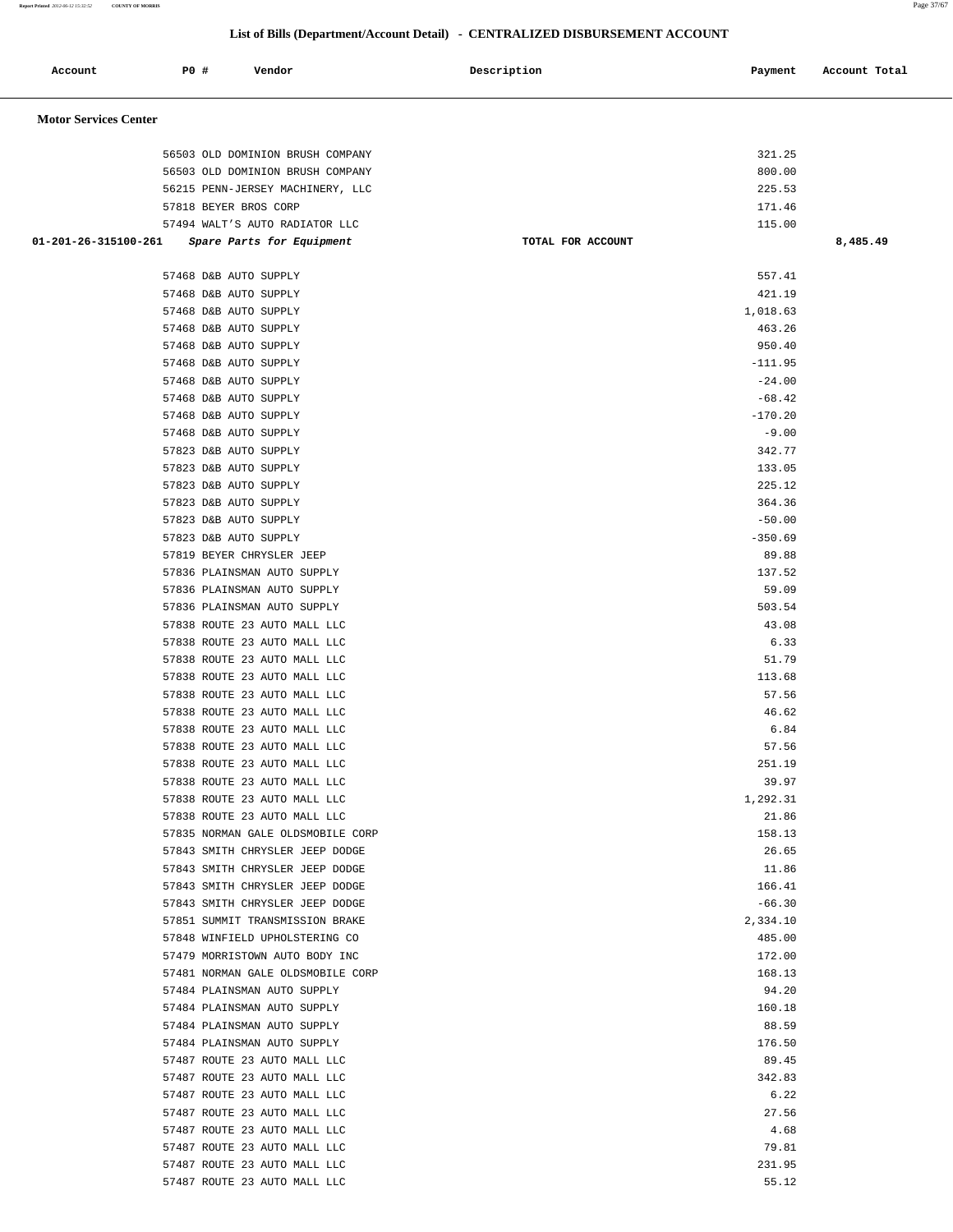**Report Printed** *2012-06-12 15:32:52* **COUNTY OF MORRIS** Page 38/67

| Account                               | P0 #<br>Vendor                                               | Description<br>Payment | Account Total |
|---------------------------------------|--------------------------------------------------------------|------------------------|---------------|
|                                       |                                                              |                        |               |
| <b>Motor Services Center</b>          |                                                              |                        |               |
|                                       |                                                              |                        |               |
|                                       | 57487 ROUTE 23 AUTO MALL LLC                                 | 62.48                  |               |
|                                       | 57487 ROUTE 23 AUTO MALL LLC                                 | 249.48                 |               |
|                                       | 57487 ROUTE 23 AUTO MALL LLC                                 | 495.70                 |               |
|                                       | 57487 ROUTE 23 AUTO MALL LLC<br>57487 ROUTE 23 AUTO MALL LLC | $-72.00$<br>$-100.00$  |               |
|                                       | 57492 SUMMIT TRANSMISSION BRAKE                              | 2,300.00               |               |
|                                       | 57488 SMITH MOTOR CO., INC.                                  | 289.93                 |               |
|                                       | 57488 SMITH MOTOR CO., INC.                                  | $-70.00$               |               |
|                                       | 57488 SMITH MOTOR CO., INC.                                  | $-35.00$               |               |
| 01-201-26-315100-291                  | Vehicle Repairs                                              | TOTAL FOR ACCOUNT      | 14,404.41     |
|                                       |                                                              |                        |               |
|                                       |                                                              |                        | ============  |
|                                       | TOTAL for Motor Services Center                              |                        | 29,816.18     |
|                                       |                                                              |                        |               |
| <b>Mosquito Extermination Commiss</b> |                                                              |                        |               |
|                                       |                                                              |                        |               |
|                                       | 58345 MORRIS COUNTY MOSQUITO                                 | 200,000.00             |               |
| 01-201-26-320105-090                  | Expenditures                                                 | TOTAL FOR ACCOUNT      | 200,000.00    |
|                                       |                                                              |                        |               |
|                                       |                                                              |                        | ============  |
|                                       | TOTAL for Mosquito Extermination Commiss                     |                        | 200,000.00    |
|                                       |                                                              |                        |               |
| <b>Health Management</b>              |                                                              |                        |               |
|                                       |                                                              |                        |               |
|                                       | 58406 COUNTY OF MORRIS                                       | 68.04                  |               |
|                                       | 58324 SPRINT                                                 | 177.36                 |               |
|                                       | 58325 VERIZON WIRELESS                                       | 120.03                 |               |
| $01 - 201 - 27 - 330100 - 210$        | 58260 CRAIG GOSS                                             | 50.83                  |               |
|                                       | Environmental Compliance                                     | TOTAL FOR ACCOUNT      | 416.26        |
|                                       | 56949 TREASURER-STATE OF NJ                                  | 835.00                 |               |
|                                       | 56660 TREASURER-STATE OF NJ                                  | 835.00                 |               |
| 01-201-27-330100-231                  | Hazardous Material Disposal                                  | TOTAL FOR ACCOUNT      | 1,670.00      |
|                                       |                                                              |                        |               |
|                                       | 57970 DEER PARK                                              | 28.67                  |               |
| 01-201-27-330100-258                  | Equipment                                                    | TOTAL FOR ACCOUNT      | 28.67         |
|                                       |                                                              |                        |               |
|                                       |                                                              |                        | ============  |
|                                       | TOTAL for Health Management                                  |                        | 2,114.93      |
|                                       |                                                              |                        |               |
| <b>Human Services</b>                 |                                                              |                        |               |
|                                       |                                                              |                        |               |
|                                       | 58406 COUNTY OF MORRIS                                       | 396.69                 |               |
| 01-201-27-331100-068                  | Postage & Metered Mail                                       | TOTAL FOR ACCOUNT      | 396.69        |
|                                       | 57726 SODEXO INC & AFFILIATES                                | 48.00                  |               |
|                                       | 57726 SODEXO INC & AFFILIATES                                | 138.50                 |               |
| 01-201-27-331100-088                  | Meeting Exp Advisory Board Etc                               | TOTAL FOR ACCOUNT      | 186.50        |
|                                       |                                                              |                        |               |
|                                       | 57144 ATLANTIC TOMORROWS OFFICE                              | 398.88                 |               |
|                                       | 57792 RICOH AMERICAS CORPORATION                             | 837.57                 |               |
| 01-201-27-331100-164                  | Office Machines - Rental                                     | TOTAL FOR ACCOUNT      | 1,236.45      |
|                                       |                                                              |                        |               |
|                                       |                                                              |                        | ============  |
|                                       | TOTAL for Human Services                                     |                        | 1,819.64      |
|                                       |                                                              |                        |               |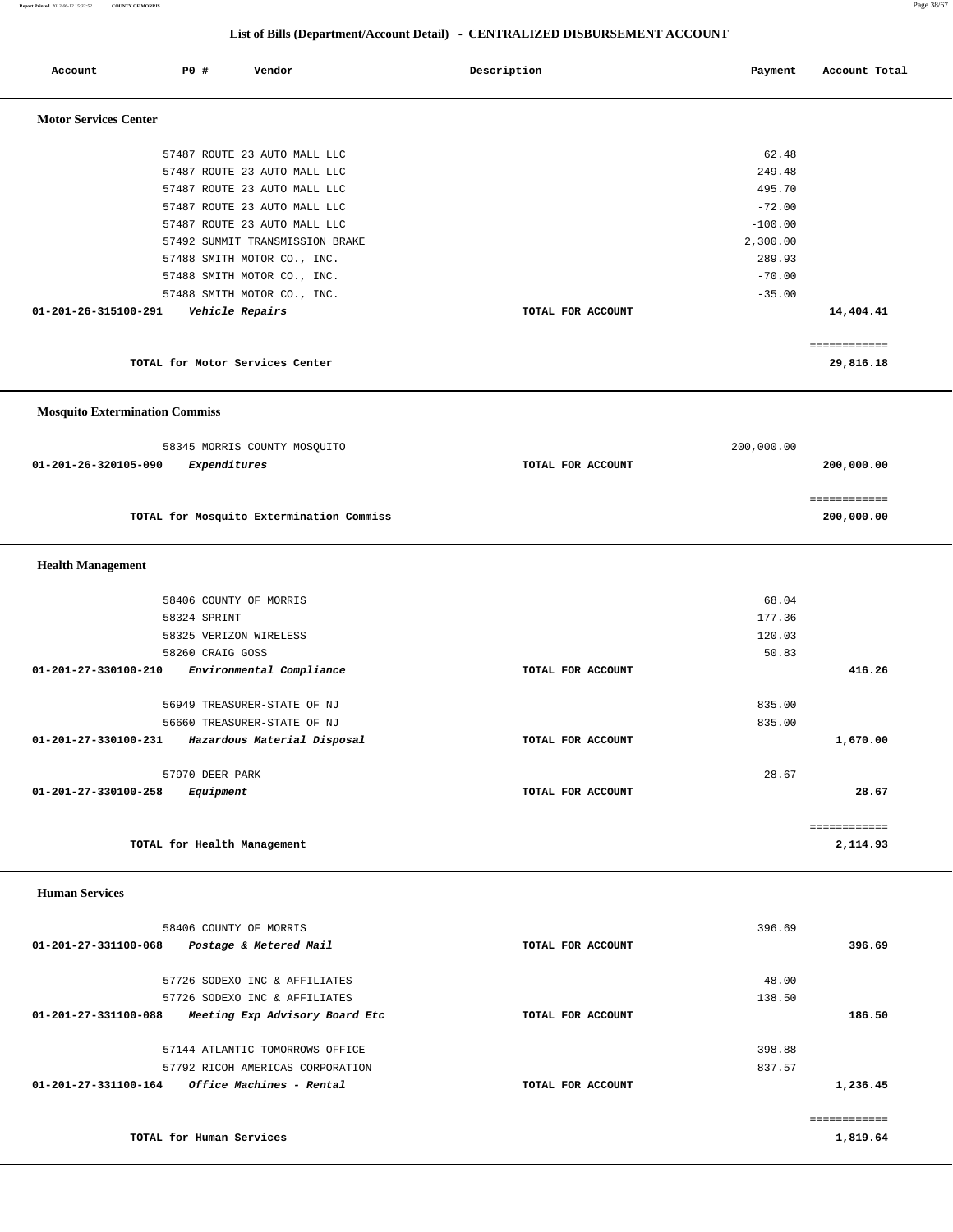| Account              | <b>PO #</b>             | Vendor                                             | Description       | Payment              | Account Total |
|----------------------|-------------------------|----------------------------------------------------|-------------------|----------------------|---------------|
|                      |                         |                                                    |                   |                      |               |
| <b>Youth Shelter</b> |                         |                                                    |                   |                      |               |
|                      | 57664 NJACYF            |                                                    |                   | 200.00               |               |
|                      |                         | 56870 HANDLE WITH CARE BEHAVIOR                    |                   | 2,200.00             |               |
| 01-201-27-331110-039 |                         | Education Schools & Training                       | TOTAL FOR ACCOUNT |                      | 2,400.00      |
|                      | 58508 TOM POLLIO        |                                                    |                   | 114.19               |               |
| 01-201-27-331110-059 |                         | Other General Expenses                             | TOTAL FOR ACCOUNT |                      | 114.19        |
|                      |                         | 58406 COUNTY OF MORRIS                             |                   | 3.55                 |               |
| 01-201-27-331110-068 |                         | Postage and Metered Mail                           | TOTAL FOR ACCOUNT |                      | 3.55          |
|                      |                         | 57811 KARL'S SALES & SERVICE                       |                   | 819.00               |               |
|                      |                         | 57811 KARL'S SALES & SERVICE                       |                   | 49.00                |               |
|                      |                         | 57811 KARL'S SALES & SERVICE                       |                   | 50.00                |               |
| 01-201-27-331110-162 |                         | Furniture & Fixtures                               | TOTAL FOR ACCOUNT |                      | 918.00        |
|                      |                         | 57663 LONGFELLOWS SANDWICH DELI                    |                   | 193.50               |               |
|                      |                         | 57613 SODEXO, INC & AFFILIATES                     |                   | 2,752.00             |               |
|                      |                         | 57613 SODEXO, INC & AFFILIATES                     |                   | 670.80               |               |
|                      |                         | 57613 SODEXO, INC & AFFILIATES                     |                   | 706.92               |               |
|                      |                         | 57613 SODEXO, INC & AFFILIATES                     |                   | 1,468.43             |               |
| 01-201-27-331110-185 | Food                    |                                                    | TOTAL FOR ACCOUNT |                      | 5,791.65      |
|                      | 56296 LIFESAVERS INC    |                                                    |                   | 13.00                |               |
|                      | 56296 LIFESAVERS INC    |                                                    |                   | 13.00                |               |
|                      |                         | 57845 WHITES HEALTHCARE                            |                   | 467.62               |               |
|                      |                         | 57845 WHITES HEALTHCARE                            |                   | 1,432.13             |               |
|                      |                         | 57845 WHITES HEALTHCARE                            |                   | $-777.60$            |               |
|                      |                         | 57845 WHITES HEALTHCARE<br>57845 WHITES HEALTHCARE |                   | $-6.98$<br>$-593.96$ |               |
| 01-201-27-331110-189 | Medical                 |                                                    | TOTAL FOR ACCOUNT |                      | 547.21        |
|                      |                         |                                                    |                   |                      |               |
|                      |                         | 57660 JERSEY PAPER PLUS INC                        |                   | 166.00               |               |
| 01-201-27-331110-252 |                         | Janitorial Supplies                                | TOTAL FOR ACCOUNT |                      | 166.00        |
|                      |                         | 57612 IDEAL REFRIGERATION SERVICE                  |                   | 165.00               |               |
| 01-201-27-331110-262 |                         | Machinery Repairs & Parts                          | TOTAL FOR ACCOUNT |                      | 165.00        |
|                      |                         |                                                    |                   |                      | ============  |
|                      | TOTAL for Youth Shelter |                                                    |                   |                      | 10,105.60     |

| 40.00  |                   | 58096 RUTGERS THE STATE UNIVERSITY                   |
|--------|-------------------|------------------------------------------------------|
| 40.00  |                   | 58096 RUTGERS THE STATE UNIVERSITY                   |
|        | TOTAL FOR ACCOUNT | 01-201-27-333100-039<br>Education Schools & Training |
| 12.00  |                   | 58286 VERA BLOSSOM                                   |
|        | TOTAL FOR ACCOUNT | 01-201-27-333100-048<br>Insurance                    |
| 185.10 |                   | 57414 STAPLES BUSINESS ADVANTAGE                     |
|        | TOTAL FOR ACCOUNT | Office Supplies & Stationery<br>01-201-27-333100-058 |
| 217.73 |                   | 58406 COUNTY OF MORRIS                               |
|        | TOTAL FOR ACCOUNT | 01-201-27-333100-068<br>Postage & Metered Mail       |
| 12.60  |                   | 57412 PATRICIA DUMPERT                               |
| 25.90  |                   | 58286 VERA BLOSSOM                                   |
|        | TOTAL FOR ACCOUNT | 01-201-27-333100-082<br>Travel Expense               |
|        |                   |                                                      |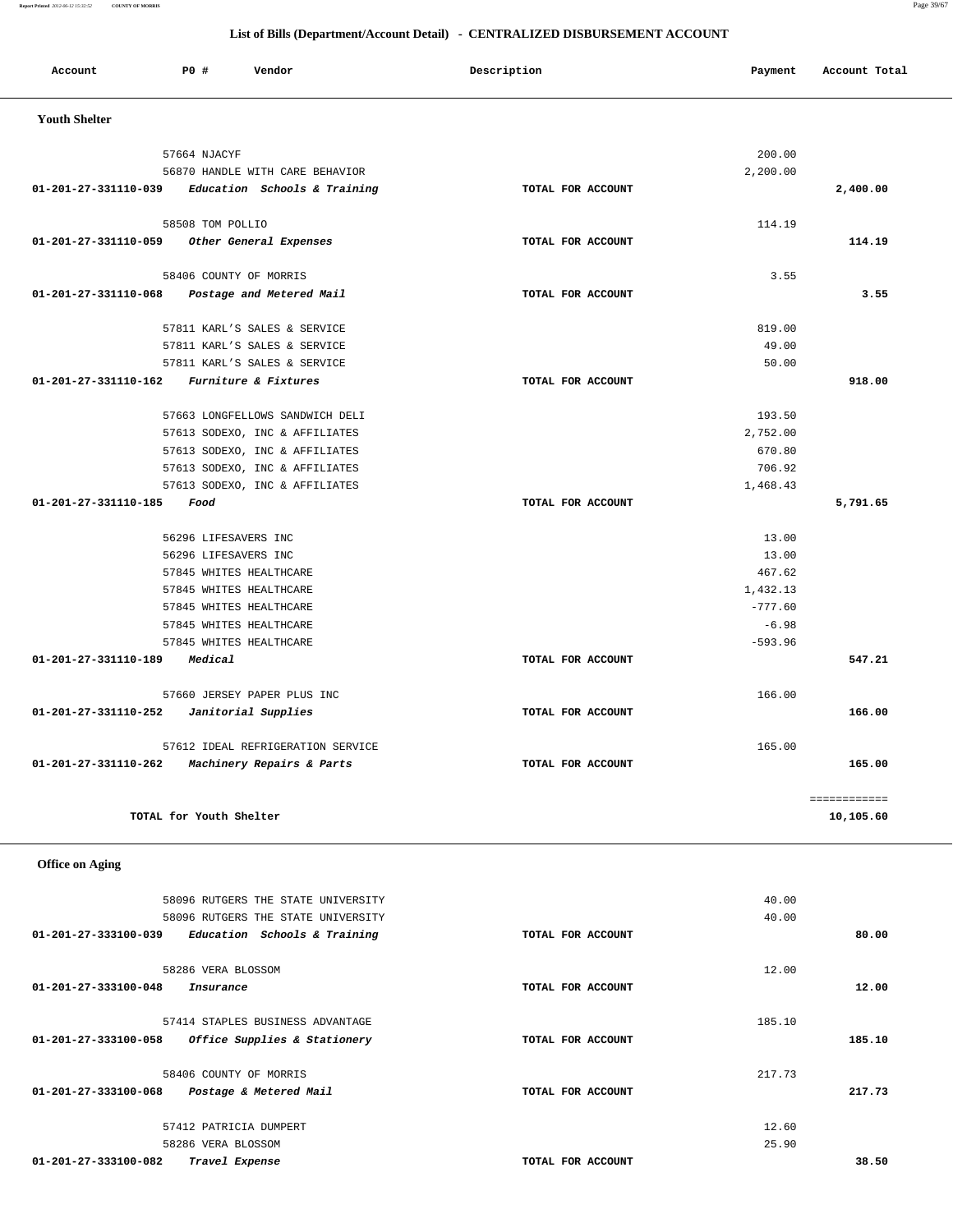**Report Printed** *2012-06-12 15:32:52* **COUNTY OF MORRIS** Page 40/67

## **List of Bills (Department/Account Detail) - CENTRALIZED DISBURSEMENT ACCOUNT**

| Account                | PO#                       | Vendor                                                    | Description       | Payment | Account Total          |
|------------------------|---------------------------|-----------------------------------------------------------|-------------------|---------|------------------------|
| <b>Office on Aging</b> |                           |                                                           |                   |         |                        |
| 01-201-27-333100-084   |                           | 57698 JUST JIM CLEANING SERVICE<br>Other Outside Services | TOTAL FOR ACCOUNT | 125.00  | 125.00                 |
|                        | TOTAL for Office on Aging |                                                           |                   |         | ============<br>658.33 |

## **Grant in Aid**

|                                | 57773 ATLANTIC HEALTH SERVICES/MMH                          |                   | 528.00    |              |
|--------------------------------|-------------------------------------------------------------|-------------------|-----------|--------------|
|                                | 01-201-27-342000-464 Grant in Aid GIA: MORR MEMOR. HOSPITAL | TOTAL FOR ACCOUNT |           | 528.00       |
|                                | 57568 COMMUNITY HOPE INC.                                   |                   | 18,678.27 |              |
|                                | 01-201-27-342000-468 Grant in Aid GIA: COMMUNITY HOPE       | TOTAL FOR ACCOUNT |           | 18,678.27    |
|                                |                                                             |                   |           |              |
|                                | 57405 HOPE HOUSE                                            |                   | 1,493.00  |              |
|                                | 57404 HOPE HOUSE                                            |                   | 2,930.00  |              |
|                                | 58275 HOPE HOUSE                                            |                   | 1,170.00  |              |
|                                | 01-201-27-342000-480 Grant in Aid GIA: HOPEHOUSEOPERTNFIXIT | TOTAL FOR ACCOUNT |           | 5,593.00     |
|                                |                                                             |                   |           |              |
|                                | 58278 FREEDOM HOUSE INC.                                    |                   | 929.00    |              |
| 01-201-27-342000-482           | Grant in Aid: Freedom House                                 | TOTAL FOR ACCOUNT |           | 929.00       |
|                                | 57779 DAYTOP VILLAGE OF NJ, INC.                            |                   | 520.00    |              |
|                                | 57779 DAYTOP VILLAGE OF NJ, INC.                            |                   | 1,950.00  |              |
| $01 - 201 - 27 - 342000 - 490$ | Grant in Aid: Daytop                                        | TOTAL FOR ACCOUNT |           | 2,470.00     |
|                                |                                                             |                   |           |              |
|                                | 58246 CHILDREN ON THE GREEN                                 |                   | 5,822.00  |              |
| $01 - 201 - 27 - 342000 - 494$ | Grant in Aid:Children of the Green                          | TOTAL FOR ACCOUNT |           | 5,822.00     |
|                                |                                                             |                   |           | ============ |
|                                | TOTAL for Grant in Aid                                      |                   |           | 34,020.27    |
|                                |                                                             |                   |           |              |

## **Seniors, Disabled & Veterans**

| 57697 NJACDS                                                                                          |                   | 75.00                  |
|-------------------------------------------------------------------------------------------------------|-------------------|------------------------|
| Associations and Memberships<br>01-201-27-343100-023                                                  | TOTAL FOR ACCOUNT | 75.00                  |
| 57407 FAMILY SERVICE OF MORRIS COUNTY<br>Contracted Services - Adult Day Care<br>01-201-27-343100-036 | TOTAL FOR ACCOUNT | 20,124.35<br>20,124.35 |
|                                                                                                       |                   |                        |
| TOTAL for Seniors, Disabled & Veterans                                                                |                   | 20,199.35              |

## **County Board of Social Service**

| 57393 STAPLES BUSINESS ADVANTAGE<br>57393 STAPLES BUSINESS ADVANTAGE |                   | 42.24<br>704.41 |          |
|----------------------------------------------------------------------|-------------------|-----------------|----------|
| Office Supplies & Stationery<br>01-201-27-345100-058                 | TOTAL FOR ACCOUNT |                 | 746.65   |
| 58088 DEER PARK                                                      |                   | 279.79          |          |
| 01-201-27-345100-059<br>Other General Expenses                       | TOTAL FOR ACCOUNT |                 | 279.79   |
| 58089 VERIZON                                                        |                   | 1,807.73        |          |
| 58102 VERIZON                                                        |                   | 1,674.54        |          |
| 58297 VERIZON                                                        |                   | 991.11          |          |
| 58299 AT&T                                                           |                   | 112.62          |          |
| Telephone<br>01-201-27-345100-146                                    | TOTAL FOR ACCOUNT |                 | 4,586.00 |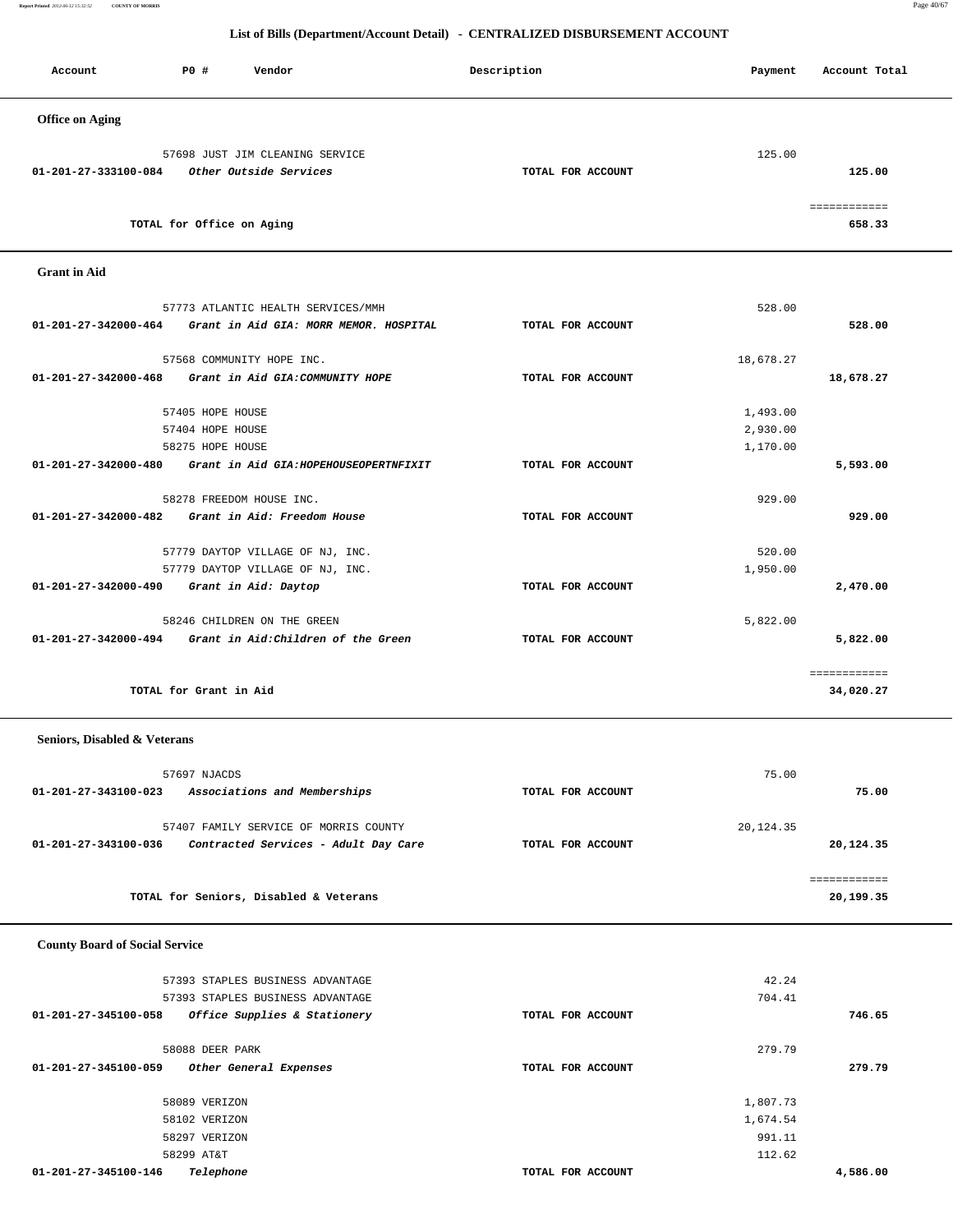**Report Printed** *2012-06-12 15:32:52* **COUNTY OF MORRIS** Page 41/67

## **List of Bills (Department/Account Detail) - CENTRALIZED DISBURSEMENT ACCOUNT**

| Account | PO # | Vendor | Description | Payment<br>. . | Account Total<br>.<br>. |
|---------|------|--------|-------------|----------------|-------------------------|
|         |      |        |             |                |                         |

## **County Board of Social Service**

|                                       | 57008 ATLANTIC TOMORROWS OFFICE          |                   | 793.75   |           |
|---------------------------------------|------------------------------------------|-------------------|----------|-----------|
| 01-201-27-345100-166                  | Office Machine- Repair                   | TOTAL FOR ACCOUNT |          | 793.75    |
|                                       | 58296 CITYSIDE ARCHIVES, LTD             |                   | 626.15   |           |
| $01-201-27-345100-257$ Rental - Other |                                          | TOTAL FOR ACCOUNT |          | 626.15    |
|                                       | 58302 HORIZON BLUE CROSS BLUE SHIELD     |                   | 5,016.28 |           |
| 01-201-27-345100-329                  | Hospital Insurance Premiums              | TOTAL FOR ACCOUNT |          | 5,016.28  |
|                                       | 58090 JAYSHREE TRIVEDI                   |                   | 4.20     |           |
| 01-201-27-345100-332                  | Mileage                                  | TOTAL FOR ACCOUNT |          | 4.20      |
|                                       | 58306 LINDA ROSA                         |                   | 36.00    |           |
|                                       | 58099 ILA TALWAR                         |                   | 45.00    |           |
|                                       | 58090 JAYSHREE TRIVEDI                   |                   | 45.00    |           |
| 01-201-27-345100-333                  | Other Allowances                         | TOTAL FOR ACCOUNT |          | 126.00    |
|                                       | 58300 MOLNAR PHARMACY                    |                   | 42.85    |           |
|                                       | 58300 MOLNAR PHARMACY                    |                   | 50.43    |           |
|                                       | 58300 MOLNAR PHARMACY                    |                   | 50.43    |           |
|                                       | 58100 GOODALE SURGICAL SUPPLY            |                   | 41.99    |           |
|                                       | 58100 GOODALE SURGICAL SUPPLY            |                   | 30.98    |           |
| 01-201-27-345100-338                  | Health Related Services                  | TOTAL FOR ACCOUNT |          | 216.68    |
|                                       | 58304 NJ TAXI & BLACK CAR SERVICES       |                   | 40.94    |           |
|                                       | 57876 NJ TAXI & BLACK CAR SERVICES       |                   | 178.02   |           |
| 01-201-27-345100-340                  | Transportation Services                  | TOTAL FOR ACCOUNT |          | 218.96    |
|                                       | 56968 TREASURER. ST OF NJ                |                   | 122.50   |           |
| 01-201-27-345100-353                  | Collection Service Fees                  | TOTAL FOR ACCOUNT |          | 122.50    |
|                                       | 58093 APPLIANCE CENTER SALES &           |                   | 689.00   |           |
|                                       | 58305 PARSIPPANY INN                     |                   | 200.00   |           |
|                                       | 58101 SKYTOP MOTEL                       |                   | 60.00    |           |
|                                       | 57877 PARSIPPANY INN                     |                   | 350.00   |           |
|                                       | 57878 SKYTOP MOTEL                       |                   | 100.00   |           |
| 01-201-27-345100-365                  | Emergency Assistance                     | TOTAL FOR ACCOUNT |          | 1,399.00  |
|                                       |                                          |                   |          |           |
|                                       | TOTAL for County Board of Social Service |                   |          | 14,135.96 |

## **MV:Administration**

| 58045 BARON HR HEALTHCARE LLC | 12,079.46 |
|-------------------------------|-----------|
| 58007 STAFFING REMEDIES       | 971.70    |
| 58007 STAFFING REMEDIES       | 900.00    |
| 58007 STAFFING REMEDIES       | 316.93    |
| 58007 STAFFING REMEDIES       | 968.00    |
| 58007 STAFFING REMEDIES       | 648.62    |
| 58007 STAFFING REMEDIES       | 2,587.51  |
| 58010 TELESEARCH INC          | 3,482.44  |
| 58009 TELESEARCH INC          | 3,713.32  |
| 58219 TELESEARCH INC          | 3,386.24  |
| 58425 ANN MARIE SMITH         | 224.00    |
| 58426 BARKEL FLEMMING         | 3,744.16  |
| 58427 CHARLES NADARAJAH       | 1,960.00  |
| 58428 CHRISNADINE FRANCOIS    | 4,103.40  |
| 58429 CLARISSA ALARILLA       | 560.00    |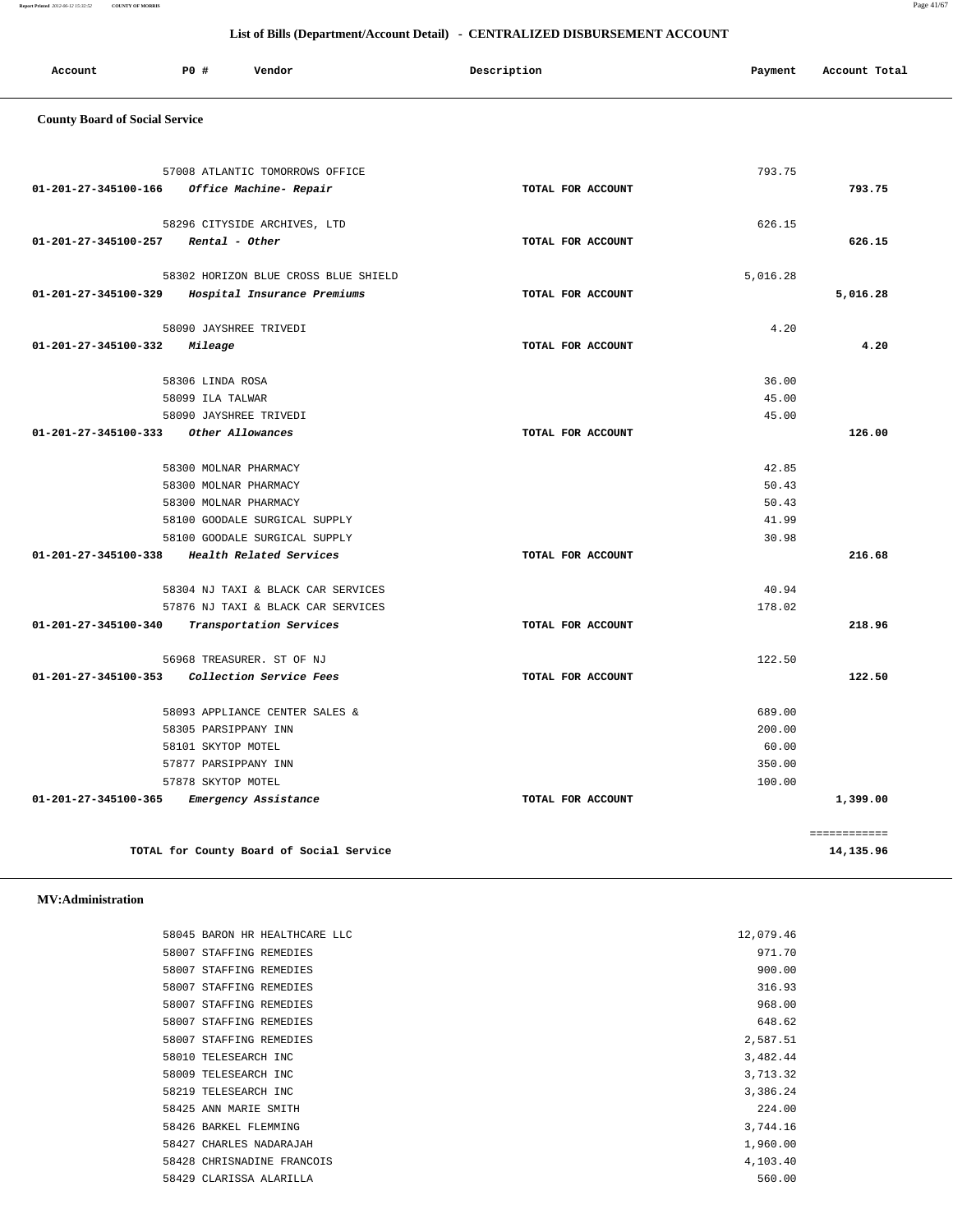| Report Printed 2012-06-12 15:32:52<br><b>COUNTY OF MORRIS</b> |      |               |                                  |                                                                              |          | Page 42/67    |
|---------------------------------------------------------------|------|---------------|----------------------------------|------------------------------------------------------------------------------|----------|---------------|
|                                                               |      |               |                                  | List of Bills (Department/Account Detail) - CENTRALIZED DISBURSEMENT ACCOUNT |          |               |
| Account                                                       | P0 # |               | Vendor                           | Description                                                                  | Payment  | Account Total |
| <b>MV:Administration</b>                                      |      |               |                                  |                                                                              |          |               |
|                                                               |      |               | 58430 DANILO LAPID               |                                                                              | 2,236.85 |               |
|                                                               |      |               | 58431 EDITHA MARQUEZ             |                                                                              | 1,811.25 |               |
|                                                               |      |               | 58432 EVELYN TOLENTINO           |                                                                              | 3,237.50 |               |
|                                                               |      |               | 58433 GEORGINA GRAY-HORSLEY      |                                                                              | 672.00   |               |
|                                                               |      |               | 58434 HARRIET VALLECER RN        |                                                                              | 1,960.00 |               |
|                                                               |      |               | 58410 ILLIENE CHARLES, RN        |                                                                              | 1,540.00 |               |
|                                                               |      |               | 58435 JEDDIE A GARCIA            |                                                                              | 1,114.75 |               |
|                                                               |      |               | 58436 JESSY CHERIAN              |                                                                              | 278.25   |               |
|                                                               |      |               | 58437 JESSY JACOB                |                                                                              | 1,470.00 |               |
|                                                               |      |               | 58438 JOYCE REED                 |                                                                              | 3,912.16 |               |
|                                                               |      |               | 58439 LOREEN RAFISURA            |                                                                              | 551.95   |               |
|                                                               |      |               | 58440 LOUISE R. MACCHIA          |                                                                              | 3,797.50 |               |
|                                                               |      |               | 58441 MADUKWE IMO IBOKO, RN      |                                                                              | 3,343.20 |               |
|                                                               |      |               | 58442 MA. LIZA IMPERIAL          |                                                                              | 4,890.55 |               |
|                                                               |      |               | 58443 MARIA CAMPOS               |                                                                              | 1,120.00 |               |
|                                                               |      |               | 58444 MARTHA YAGHI               |                                                                              | 1,397.20 |               |
|                                                               |      |               | 58445 MARY JANE M. ARCINAS       |                                                                              | 1,268.05 |               |
|                                                               |      |               | 58446 MELOJANE CELESTINO         |                                                                              | 1,680.00 |               |
|                                                               |      |               | 58447 ROSE DUMAPIT               |                                                                              | 2,741.20 |               |
|                                                               |      |               | 58448 VIVIAN BLANDURA            |                                                                              | 2,415.00 |               |
| 01-201-27-350100-016                                          |      |               | Outside Salaries & Wages         | TOTAL FOR ACCOUNT                                                            |          | 81,083.19     |
|                                                               |      |               | 58062 OPTIMUS EMR, INC.          |                                                                              | 1,900.00 |               |
|                                                               |      |               | 58216 OPTIMUS EMR, INC.          |                                                                              | 1,136.32 |               |
| 01-201-27-350100-040                                          |      |               | Electronic Data Processing       | TOTAL FOR ACCOUNT                                                            |          | 3,036.32      |
|                                                               |      |               | 57684 WARDS ICE CREAM CO INC.    |                                                                              | 61.50    |               |
| 01-201-27-350100-041                                          |      |               | Employee Recognition Program     | TOTAL FOR ACCOUNT                                                            |          | 61.50         |
|                                                               |      |               | 56265 LOVEYS PIZZA & GRILL       |                                                                              | 285.00   |               |
| 01-201-27-350100-046                                          |      |               | General Stores                   | TOTAL FOR ACCOUNT                                                            |          | 285.00        |
|                                                               |      |               | 58008 STAPLES BUSINESS ADVANTAGE |                                                                              | 48.68    |               |
|                                                               |      |               | 58008 STAPLES BUSINESS ADVANTAGE |                                                                              | 249.99   |               |
|                                                               |      |               | 58008 STAPLES BUSINESS ADVANTAGE |                                                                              | 5.69     |               |
|                                                               |      |               | 58008 STAPLES BUSINESS ADVANTAGE |                                                                              | 122.48   |               |
| 01-201-27-350100-058                                          |      |               | Office Supplies & Stationery     | TOTAL FOR ACCOUNT                                                            |          | 426.84        |
|                                                               |      | 58053 FEDEX   |                                  |                                                                              | 23.37    |               |
|                                                               |      | 58272 FEDEX   |                                  |                                                                              | 57.74    |               |
|                                                               |      |               | 58406 COUNTY OF MORRIS           |                                                                              | 118.55   |               |
| 01-201-27-350100-068                                          |      |               | Postage & Metered Mail           | TOTAL FOR ACCOUNT                                                            |          | 199.66        |
|                                                               |      | 58297 VERIZON |                                  |                                                                              | 4,216.41 |               |

 58220 U.S. SECURITY ASSOCIATES, INC. 4,644.00 58220 U.S. SECURITY ASSOCIATES, INC. 4,197.76

============

 58215 KYOCERA MITA AMERICA, INC. 5,157.46  **01-201-27-350100-164 Office Machines - Rental TOTAL FOR ACCOUNT 5,429.48** 58220 U.S. SECURITY ASSOCIATES, INC.  $5,029.18$ 

 56820 ATLANTIC TOMORROWS OFFICE 272.02 58220 U.S. SECURITY ASSOCIATES, INC. 4,490.73

 58299 AT&T 170.59  **01-201-27-350100-146 Telephone TOTAL FOR ACCOUNT 4,387.00** 58220 U.S. SECURITY ASSOCIATES, INC. 4,883.73

 **01-201-27-350100-266 Safety Items TOTAL FOR ACCOUNT 23,245.40**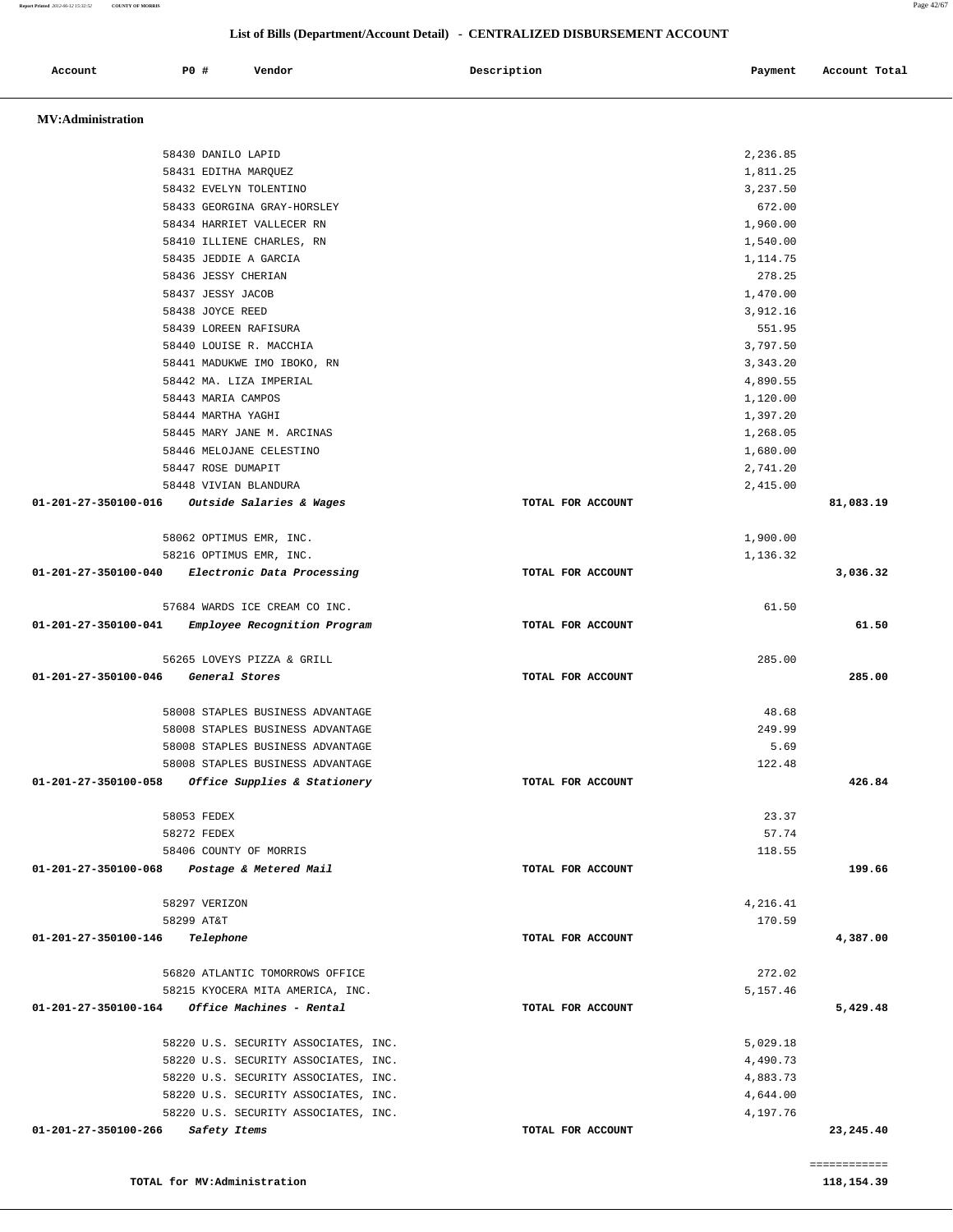**Report Printed** *2012-06-12 15:32:52* **COUNTY OF MORRIS** Page 43/67

| Account                     | P0 #                             | Vendor                                                   | Description       | Payment          | Account Total |
|-----------------------------|----------------------------------|----------------------------------------------------------|-------------------|------------------|---------------|
| <b>MV:Building Services</b> |                                  |                                                          |                   |                  |               |
|                             |                                  | 58221 VIKING TERMITE & PEST                              |                   | 870.00           |               |
|                             |                                  | 58221 VIKING TERMITE & PEST                              |                   | 870.00           |               |
|                             |                                  | 58221 VIKING TERMITE & PEST                              |                   | 870.00           |               |
|                             |                                  | 58221 VIKING TERMITE & PEST                              |                   | 870.00           |               |
| 01-201-27-350110-036        |                                  | Contracted Services                                      | TOTAL FOR ACCOUNT |                  | 3,480.00      |
|                             |                                  |                                                          |                   |                  |               |
|                             |                                  | 58217 MILLER & CHITTY CO INC                             |                   | 4,320.00         |               |
| 01-201-27-350110-044        | 57678 TBS CONTROLS LLC           | Equipment Service Agreements                             | TOTAL FOR ACCOUNT | 2,626.67         | 6,946.67      |
|                             |                                  |                                                          |                   |                  |               |
|                             |                                  | 54438 LAB SAFETY SUPPLY INC                              |                   | 800.47           |               |
|                             |                                  | 54438 LAB SAFETY SUPPLY INC                              |                   | 469.43           |               |
| 01-201-27-350110-046        | General Stores                   |                                                          | TOTAL FOR ACCOUNT |                  | 1,269.90      |
|                             |                                  |                                                          |                   |                  |               |
|                             |                                  | 58041 AES-NJ COGEN CO INC                                |                   | 3,157.92         |               |
| 01-201-27-350110-137        | Electricity                      |                                                          | TOTAL FOR ACCOUNT |                  | 3,157.92      |
|                             |                                  | 58012 WASTE MANAGEMENT OF NEW JERSEY                     |                   | 8,085.33         |               |
|                             |                                  | 58323 CITYSIDE ARCHIVES, LTD                             |                   | 636.00           |               |
| 01-201-27-350110-143        |                                  | Rubbish & Trash Removal                                  | TOTAL FOR ACCOUNT |                  | 8,721.33      |
|                             |                                  |                                                          |                   |                  |               |
|                             |                                  | 58118 TOWNSHIP OF MORRIS                                 |                   | 43, 382.65       |               |
| 01-201-27-350110-144        | Sewer                            |                                                          | TOTAL FOR ACCOUNT |                  | 43,382.65     |
|                             | 56816 BAYWAY LUMBER              |                                                          |                   | 94.99            |               |
|                             |                                  | 58051 E.A. MORSE & CO. INC.                              |                   | 267.58           |               |
|                             | 56815 GRAINGER                   |                                                          |                   | 236.13           |               |
|                             | 56815 GRAINGER                   |                                                          |                   | 33.64            |               |
|                             | 56815 GRAINGER                   |                                                          |                   | 264.00           |               |
|                             | 56815 GRAINGER                   |                                                          |                   | 93.60            |               |
|                             | 56815 GRAINGER                   |                                                          |                   | 9.52             |               |
|                             | 56815 GRAINGER                   |                                                          |                   | 103.18           |               |
|                             | 56815 GRAINGER                   |                                                          |                   | 261.39           |               |
|                             | 56815 GRAINGER                   |                                                          |                   | 254.37<br>292.60 |               |
|                             | 56815 GRAINGER<br>56815 GRAINGER |                                                          |                   | 513.12           |               |
|                             | 56815 GRAINGER                   |                                                          |                   | 97.86            |               |
|                             | 56765 JOHNSTONE SUPPLY           |                                                          |                   | 36.26            |               |
|                             |                                  | 56127 RICCIARDI BROTHERS INC.                            |                   | 305.52           |               |
|                             |                                  | 56127 RICCIARDI BROTHERS INC.                            |                   | 82.57            |               |
|                             |                                  | 56127 RICCIARDI BROTHERS INC.                            |                   | 117.66           |               |
|                             |                                  | 56127 RICCIARDI BROTHERS INC.                            |                   | 38.59            |               |
|                             |                                  | 56127 RICCIARDI BROTHERS INC.                            |                   | 126.85           |               |
|                             |                                  | 56824 TURTLE & HUGHES, INC<br>56824 TURTLE & HUGHES, INC |                   | 430.00<br>531.60 |               |
|                             |                                  | 56804 WHITE AND SHAUGER INC                              |                   | 524.15           |               |
|                             |                                  | 56804 WHITE AND SHAUGER INC                              |                   | 76.16            |               |
|                             |                                  | 56804 WHITE AND SHAUGER INC                              |                   | 58.40            |               |
|                             |                                  | 56804 WHITE AND SHAUGER INC                              |                   | 167.28           |               |
|                             |                                  | 56804 WHITE AND SHAUGER INC                              |                   | 43.67            |               |
|                             | 57677 BAYWAY LUMBER              |                                                          |                   | 948.71           |               |
|                             |                                  | 57671 R D SALES DOOR AND                                 |                   | 255.00           |               |
|                             |                                  | 56260 MADISON PLUMBING SUPPLY CO                         |                   | 43.67            |               |
|                             |                                  | 56260 MADISON PLUMBING SUPPLY CO                         |                   | 77.43            |               |
|                             |                                  | 57674 TURTLE & HUGHES, INC<br>57674 TURTLE & HUGHES, INC |                   | 419.98<br>262.52 |               |
|                             |                                  | 57674 TURTLE & HUGHES, INC                               |                   | 588.00           |               |
|                             | 57673 GRAINGER                   |                                                          |                   | 381.11           |               |
|                             | 57673 GRAINGER                   |                                                          |                   | 133.58           |               |
|                             | 57673 GRAINGER                   |                                                          |                   | 737.80           |               |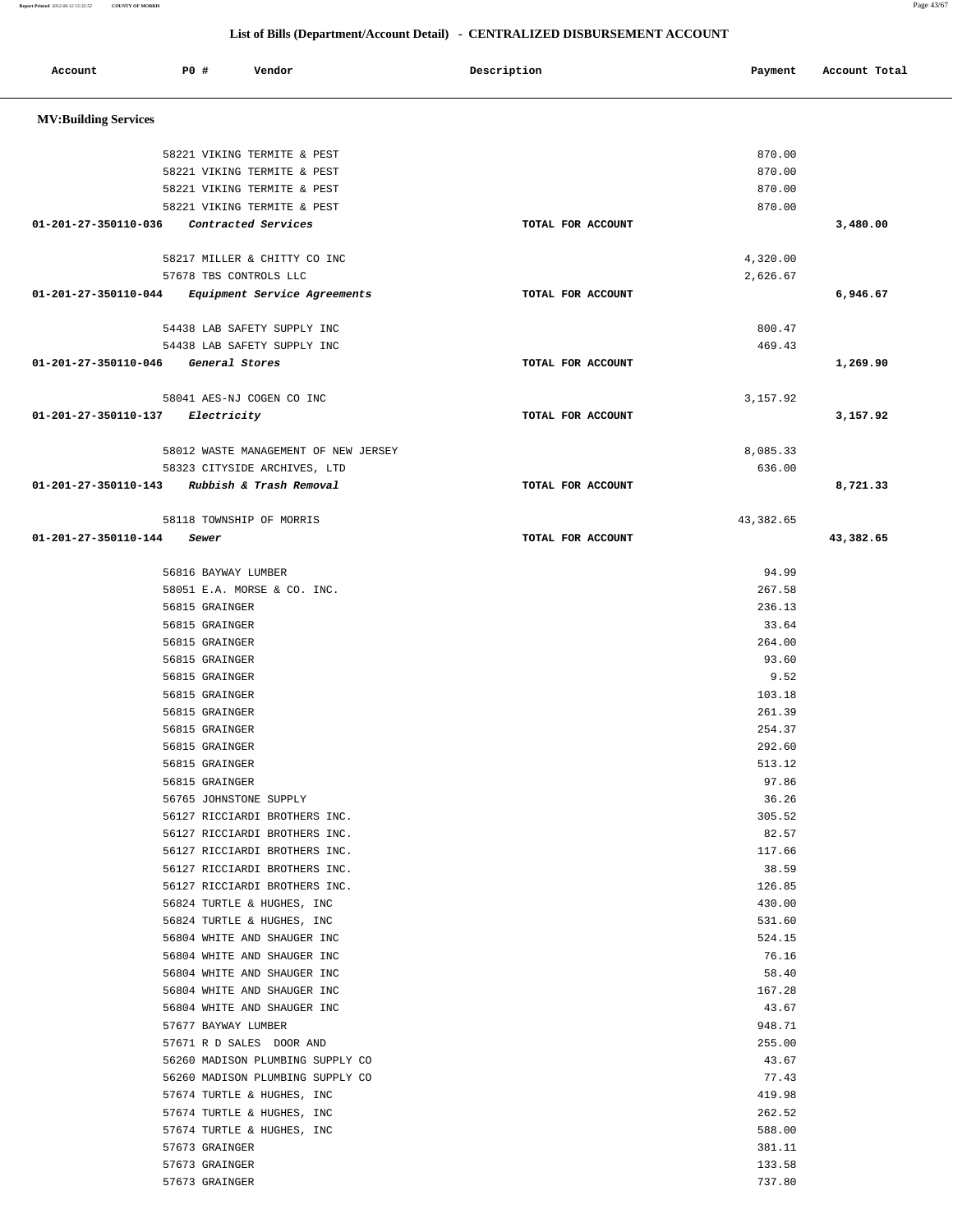## **List of Bills (Department/Account Detail) - CENTRALIZED DISBURSEMENT ACCOUNT**

| Account                     | PO#            | Vendor                               | Description |                   | Payment   | Account Total |
|-----------------------------|----------------|--------------------------------------|-------------|-------------------|-----------|---------------|
| <b>MV:Building Services</b> |                |                                      |             |                   |           |               |
|                             | 57673 GRAINGER |                                      |             |                   | 132.24    |               |
|                             | 57673 GRAINGER |                                      |             |                   | 150.42    |               |
|                             | 57673 GRAINGER |                                      |             |                   | $-158.65$ |               |
| 01-201-27-350110-204        |                | Plant Operation                      |             | TOTAL FOR ACCOUNT |           | 9,032.50      |
|                             |                | 58063 PABCO INDUSTRIES, LLC          |             |                   | 407.90    |               |
|                             |                | 58064 PENN-JERSEY PAPER CO.          |             |                   | 1.68      |               |
| 01-201-27-350110-252        |                | Janitorial Supplies                  |             | TOTAL FOR ACCOUNT |           | 409.58        |
|                             |                | 57111 LB SERVICES LLC                |             |                   | 4,500.00  |               |
| 01-201-27-350110-256        |                | Window Cleaning                      |             | TOTAL FOR ACCOUNT |           | 4,500.00      |
|                             |                | 56687 BATTERIES PLUS                 |             |                   | 117.98    |               |
|                             |                | 56818 DIRECT MACHINERY SERVICE CORP. |             |                   | 298.92    |               |
|                             |                | 56689 FASTENAL COMPANY               |             |                   | 106.45    |               |
|                             |                | 56684 GENERAL PLUMBING SUPPLY INC.   |             |                   | 42.52     |               |
|                             |                | 56690 J.A. SEXAUER                   |             |                   | 127.77    |               |
|                             |                | 56690 J.A. SEXAUER                   |             |                   | 517.74    |               |
|                             |                | 58058 MILLER & CHITTY CO INC         |             |                   | 9,980.50  |               |
|                             |                | 56685 NATIONAL INDUSTRIES            |             |                   | 241.55    |               |
|                             |                | 56685 NATIONAL INDUSTRIES            |             |                   | 521.26    |               |
|                             |                | 58004 RELIABLE LIFT TRUCK SERVICES   |             |                   | 133.50    |               |
|                             |                | 58004 RELIABLE LIFT TRUCK SERVICES   |             |                   | 66.75     |               |
|                             |                | 56692 TBS CONTROLS LLC               |             |                   | 921.92    |               |
|                             |                | 56692 TBS CONTROLS LLC               |             |                   | 237.71    |               |
|                             |                | 57675 MADISON PLUMBING SUPPLY CO     |             |                   | 106.94    |               |
|                             |                | 57675 MADISON PLUMBING SUPPLY CO     |             |                   | 56.94     |               |
|                             |                | 57675 MADISON PLUMBING SUPPLY CO     |             |                   | 388.45    |               |
|                             |                | 58218 SCALES INDUSTRIAL              |             |                   | 650.74    |               |
| 01-201-27-350110-262        |                | Machinery Repairs & Parts            |             | TOTAL FOR ACCOUNT |           | 14,517.64     |
|                             |                |                                      |             |                   |           | ============  |
|                             |                | TOTAL for MV: Building Services      |             |                   |           | 95,418.19     |

## **MV:Dietary**

| 58006 SODEXO, INC & AFFILIATES                    | 258,432.82        |              |
|---------------------------------------------------|-------------------|--------------|
| Contracted Services<br>01-201-27-350115-036       | TOTAL FOR ACCOUNT | 258,432.82   |
| 58048 DAILY RECORD                                | 34.02             |              |
| 58048 DAILY RECORD                                | 50.74             |              |
| 58214 DAILY RECORD                                | 67.94             |              |
| 01-201-27-350115-186<br>Coffee / Gift Shop        | TOTAL FOR ACCOUNT | 152.70       |
| 58039 ACME AMERICAN REPAIRS INC.                  | 378.00            |              |
| 58039 ACME AMERICAN REPAIRS INC.                  | 760.00            |              |
| 58039 ACME AMERICAN REPAIRS INC.                  | 915.40            |              |
| 58039 ACME AMERICAN REPAIRS INC.                  | 391.00            |              |
| 58039 ACME AMERICAN REPAIRS INC.                  | 910.60            |              |
| 58039 ACME AMERICAN REPAIRS INC.                  | 44.22             |              |
| 58040 ACME AMERICAN REPAIRS INC.                  | 1,196.00          |              |
| 58040 ACME AMERICAN REPAIRS INC.                  | 351.00            |              |
| 01-201-27-350115-262<br>Machinery Repairs & Parts | TOTAL FOR ACCOUNT | 4,946.22     |
|                                                   |                   | ============ |
| TOTAL for MV: Dietary                             |                   | 263,531.74   |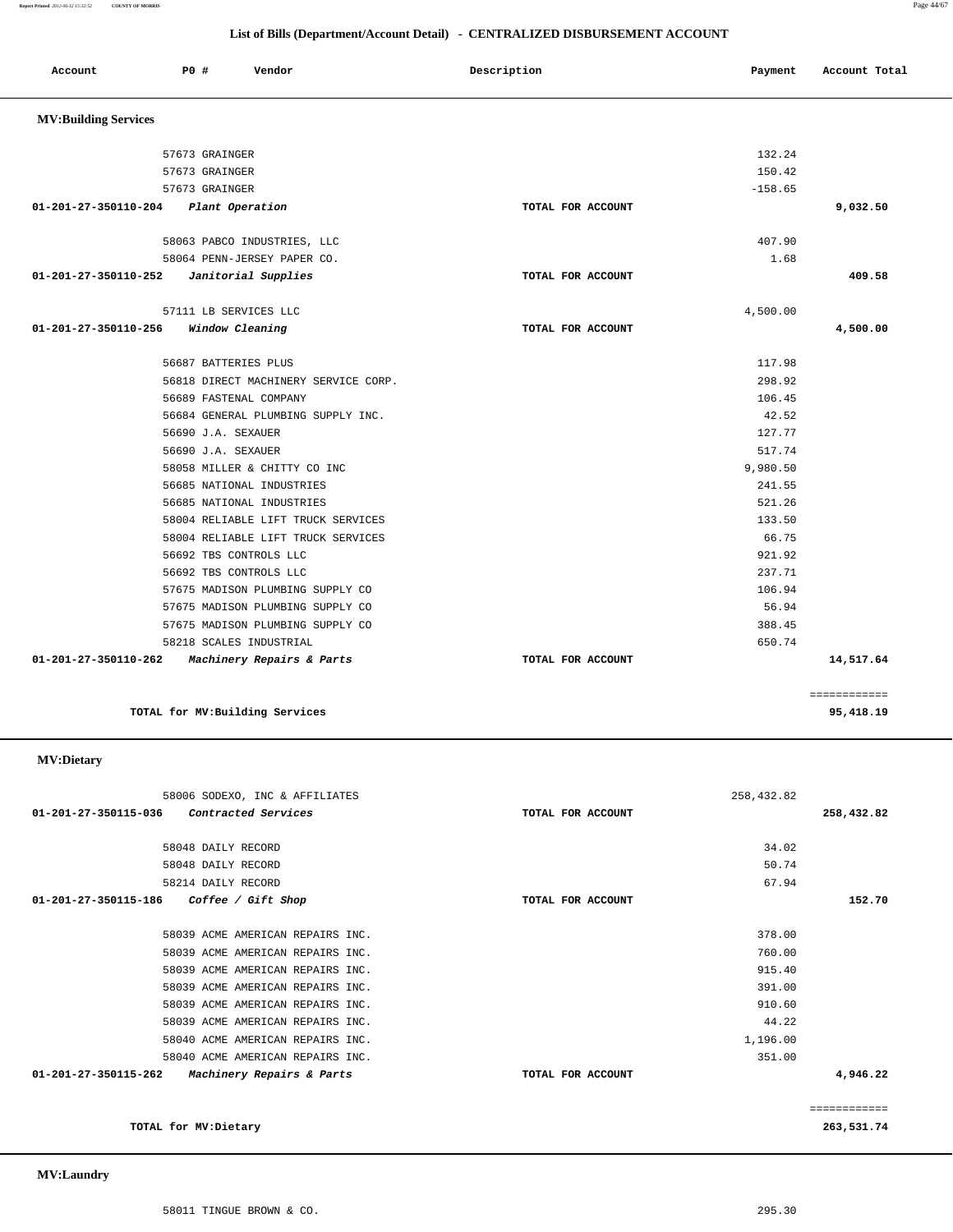**Report Printed** *2012-06-12 15:32:52* **COUNTY OF MORRIS** Page 45/67

## **List of Bills (Department/Account Detail) - CENTRALIZED DISBURSEMENT ACCOUNT**

| Account              | P0 #                  | Vendor | Description       | Payment  | Account Total            |
|----------------------|-----------------------|--------|-------------------|----------|--------------------------|
| <b>MV:Laundry</b>    |                       |        |                   |          |                          |
| 01-201-27-350125-046 | General Stores        |        | TOTAL FOR ACCOUNT |          | 295.30                   |
|                      | 58002 READY SUPPLY    |        |                   | 1,110.00 |                          |
| 01-201-27-350125-182 | Diapers               |        | TOTAL FOR ACCOUNT |          | 1,110.00                 |
|                      | TOTAL for MV: Laundry |        |                   |          | ============<br>1,405.30 |
|                      |                       |        |                   |          |                          |

## **MV:Nursing**

|                                          | 58267 JUDITH MERCERON                 |                   | 95.69    |           |
|------------------------------------------|---------------------------------------|-------------------|----------|-----------|
| 01-201-27-350130-034                     | Conference Expenses                   | TOTAL FOR ACCOUNT |          | 95.69     |
|                                          | 58044 ALBERTA SCOCOZZA R.R.A.         |                   | 350.00   |           |
|                                          | 58001 PHARMA CARE INC                 |                   | 3,835.48 |           |
| 01-201-27-350130-035                     | <i>Consultation Fee</i>               | TOTAL FOR ACCOUNT |          | 4,185.48  |
|                                          | 58056 JAGDISH DANG                    |                   | 2,200.00 |           |
|                                          | 58271 JAMES H WOLF                    |                   | 2,042.50 |           |
| 01-201-27-350130-036                     | Contracted Services                   | TOTAL FOR ACCOUNT |          | 4,242.50  |
|                                          | 58042 AGL WELDING SUPPLY CO INC       |                   | 250.00   |           |
|                                          | 58042 AGL WELDING SUPPLY CO INC       |                   | 250.00   |           |
|                                          | 58042 AGL WELDING SUPPLY CO INC       |                   | 200.00   |           |
|                                          | 58042 AGL WELDING SUPPLY CO INC       |                   | 572.00   |           |
|                                          | 56813 ASSOCIATED SALES AND BAG CO.    |                   | 825.00   |           |
|                                          | 56258 ASSOCIATED SALES AND BAG CO.    |                   | 408.11   |           |
|                                          | 58050 DERMA RITE INDUSTRIES LLC       |                   | 918.00   |           |
|                                          | 58055 GULF SOUTH MEDICAL SUPPLY INC   |                   | 1,991.16 |           |
|                                          | 58055 GULF SOUTH MEDICAL SUPPLY INC   |                   | 381.64   |           |
|                                          | 58057 JML MEDICAL INC.                |                   | 284.29   |           |
|                                          | 58057 JML MEDICAL INC.                |                   | 3,144.69 |           |
|                                          | 58057 JML MEDICAL INC.                |                   | 344.61   |           |
|                                          | 58057 JML MEDICAL INC.                |                   | 137.71   |           |
|                                          | 58064 PENN-JERSEY PAPER CO.           |                   | 309.10   |           |
|                                          | 58064 PENN-JERSEY PAPER CO.           |                   | 425.50   |           |
|                                          | 58064 PENN-JERSEY PAPER CO.           |                   | 1,139.50 |           |
| 01-201-27-350130-046                     | General Stores                        | TOTAL FOR ACCOUNT |          | 11,581.31 |
|                                          | 56814 BIO- REFERENCE LABORATORIES     |                   | 1,541.75 |           |
|                                          | 57679 BIO-REFERENCE LABORATORIES, INC |                   | 1,354.90 |           |
| 01-201-27-350130-049 Laboratory Services |                                       | TOTAL FOR ACCOUNT |          | 2,896.65  |
|                                          | 58036 MARIA OBLINA                    |                   | 79.00    |           |
|                                          | 58211 ODINE SERVIL-MICHAEL            |                   | 395.40   |           |
| 01-201-27-350130-080                     | Staff Development                     | TOTAL FOR ACCOUNT |          | 474.40    |
|                                          | 56798 THE ORTHOPEDIC GROUP            |                   | 40.80    |           |
|                                          | 56810 THE ORTHOPEDIC GROUP            |                   | 140.70   |           |
|                                          | 57670 MORRIS COUNTY ORTHOPAEDIC       |                   | 31.50    |           |
| 01-201-27-350130-189                     | <i>Medical</i>                        | TOTAL FOR ACCOUNT |          | 213.00    |
|                                          | 58038 ROXANN GRANT                    |                   | 30.00    |           |
|                                          | 58037 VENETIA MILLER                  |                   | 30.00    |           |
|                                          | 58035 CECILIA WILLIAMS                |                   | 30.00    |           |
|                                          | 58212 ROSE LUNA COUYOUTE              |                   | 30.00    |           |
|                                          | 58268 GHYSLAINE F. BRILLANT           |                   | 30.00    |           |
|                                          | 58210 LORRAINN N GORDON               |                   | 30.00    |           |
| 01-201-27-350130-191                     | Nursing                               | TOTAL FOR ACCOUNT |          | 180.00    |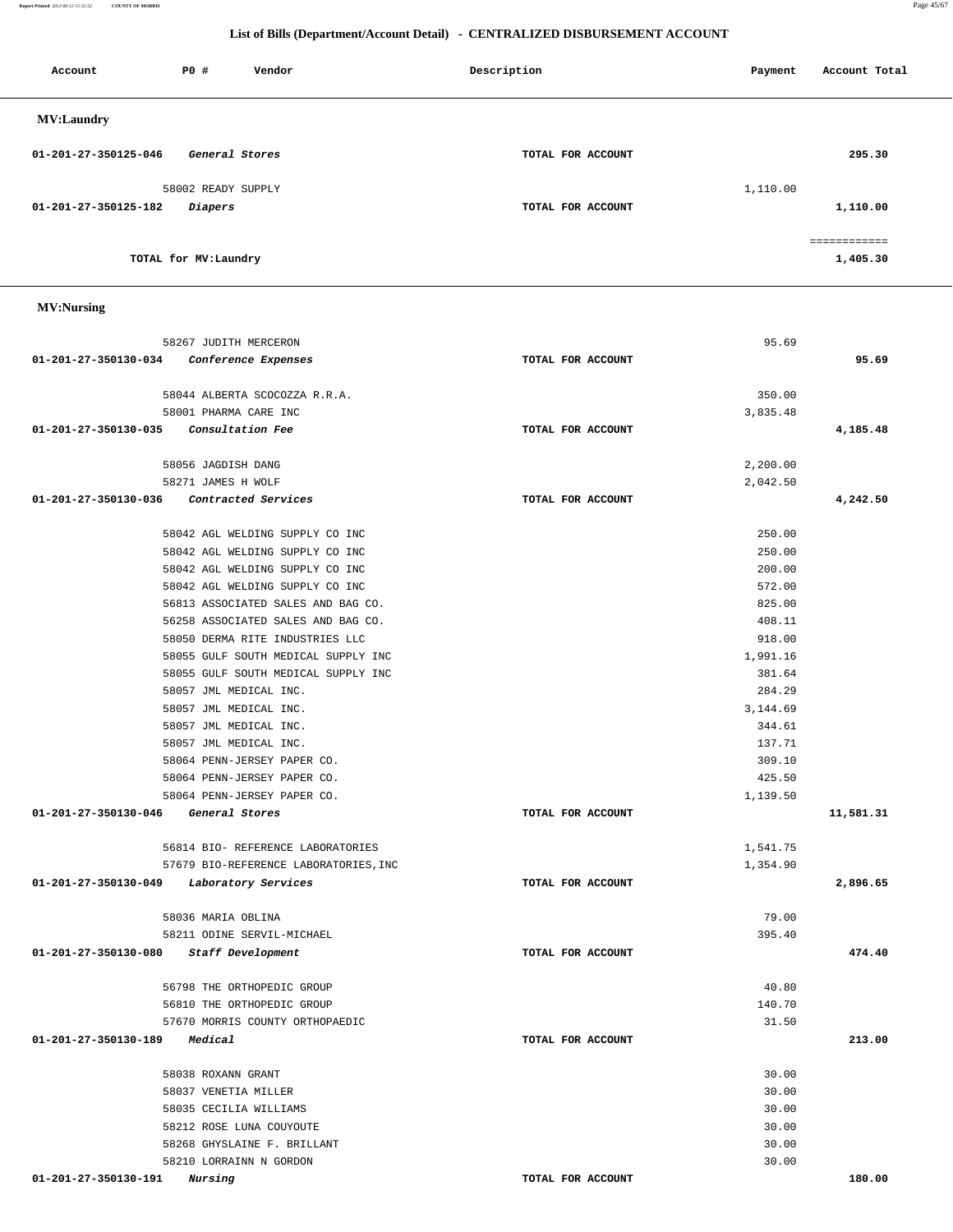**Report Printed** *2012-06-12 15:32:52* **COUNTY OF MORRIS** Page 46/67

## **List of Bills (Department/Account Detail) - CENTRALIZED DISBURSEMENT ACCOUNT**

| Account<br>. | <b>PO #</b> | Vendor | Description | Payment | Account Total |
|--------------|-------------|--------|-------------|---------|---------------|
|              |             |        |             |         |               |

## **MV:Nursing**

| 58054 GTS WELCO                                                                      |                   | 52.08                                |              |
|--------------------------------------------------------------------------------------|-------------------|--------------------------------------|--------------|
| 01-201-27-350130-193<br>Oxygen                                                       | TOTAL FOR ACCOUNT |                                      | 52.08        |
| 56807 SPECIALTY MEDICAL PRODUCTS INC.<br>$01 - 201 - 27 - 350130 - 258$<br>Equipment | TOTAL FOR ACCOUNT | 3,046.10                             | 3,046.10     |
| 58052 EMPIRE AMBULANCE LLC                                                           |                   | 165.00                               |              |
| 58052 EMPIRE AMBULANCE LLC                                                           |                   | 165.00                               |              |
| $01 - 201 - 27 - 350130 - 340$<br>Transportation Services                            | TOTAL FOR ACCOUNT |                                      | 330.00       |
| 58054 GTS WELCO<br>58054 GTS WELCO<br>58054 GTS WELCO<br>58054 GTS WELCO             |                   | 129.46<br>181.94<br>142.58<br>181.94 |              |
| 01-203-27-350130-193<br>(2011) Oxygen                                                | TOTAL FOR ACCOUNT |                                      | 635.92       |
|                                                                                      |                   |                                      | ============ |
| TOTAL for MV:Nursing                                                                 |                   |                                      | 27,933.13    |

## **MV:Recreation/Volunteer Svc**

| 58061 NJAPA CONVENTION                      |                   | 310.00   |              |
|---------------------------------------------|-------------------|----------|--------------|
| 01-201-27-350135-034<br>Conference Expenses | TOTAL FOR ACCOUNT |          | 310.00       |
| 58046 CABLEVISION                           |                   | 4,117.56 |              |
| 01-201-27-350135-036 Contracted Services    | TOTAL FOR ACCOUNT |          |              |
|                                             |                   |          | 4,117.56     |
| 58043 ARTS! BY THE PEOPLE INC.              |                   | 50.00    |              |
| 58049 DENNIS GRAU                           |                   | 270.00   |              |
| 58014 MOONLIGHT DESIGNS                     |                   | 165.00   |              |
| 58059 M.C. FARMS INC                        |                   | 96.25    |              |
| 58060 FRANK PINTO                           |                   | 168.14   |              |
| 56817 SIKORA'S                              |                   | 37.35    |              |
| 58213 AFI FOOD SERVICE LLC                  |                   | 679.79   |              |
| 57669 M & N INTERNATIONAL                   |                   | 57.28    |              |
| 58280 MOONLIGHT DESIGNS                     |                   | 165.00   |              |
| 58326 HARMONIUM CHORAL SOCIETY              |                   | 100.00   |              |
| 01-201-27-350135-194 Patient Activities     | TOTAL FOR ACCOUNT |          | 1,788.81     |
|                                             |                   |          | ============ |
| TOTAL for MV: Recreation/Volunteer Svc      |                   |          | 6,216.37     |

## **MV:Rehabilitation**

| 58047 CURRENT THERAPEUTICS, INC.       |                   | 290.00 |  |
|----------------------------------------|-------------------|--------|--|
| 01-201-27-350140-046<br>General Stores | TOTAL FOR ACCOUNT | 290.00 |  |
|                                        |                   |        |  |
|                                        |                   |        |  |
| TOTAL for MV:Rehabilitation            |                   | 290.00 |  |

 **County Adjuster** 

| 57725 STAPLES BUSINESS ADVANTAGE | 5.61  |
|----------------------------------|-------|
| 57725 STAPLES BUSINESS ADVANTAGE | 37.08 |
| 57725 STAPLES BUSINESS ADVANTAGE | 30.70 |
| 57725 STAPLES BUSINESS ADVANTAGE | 47.76 |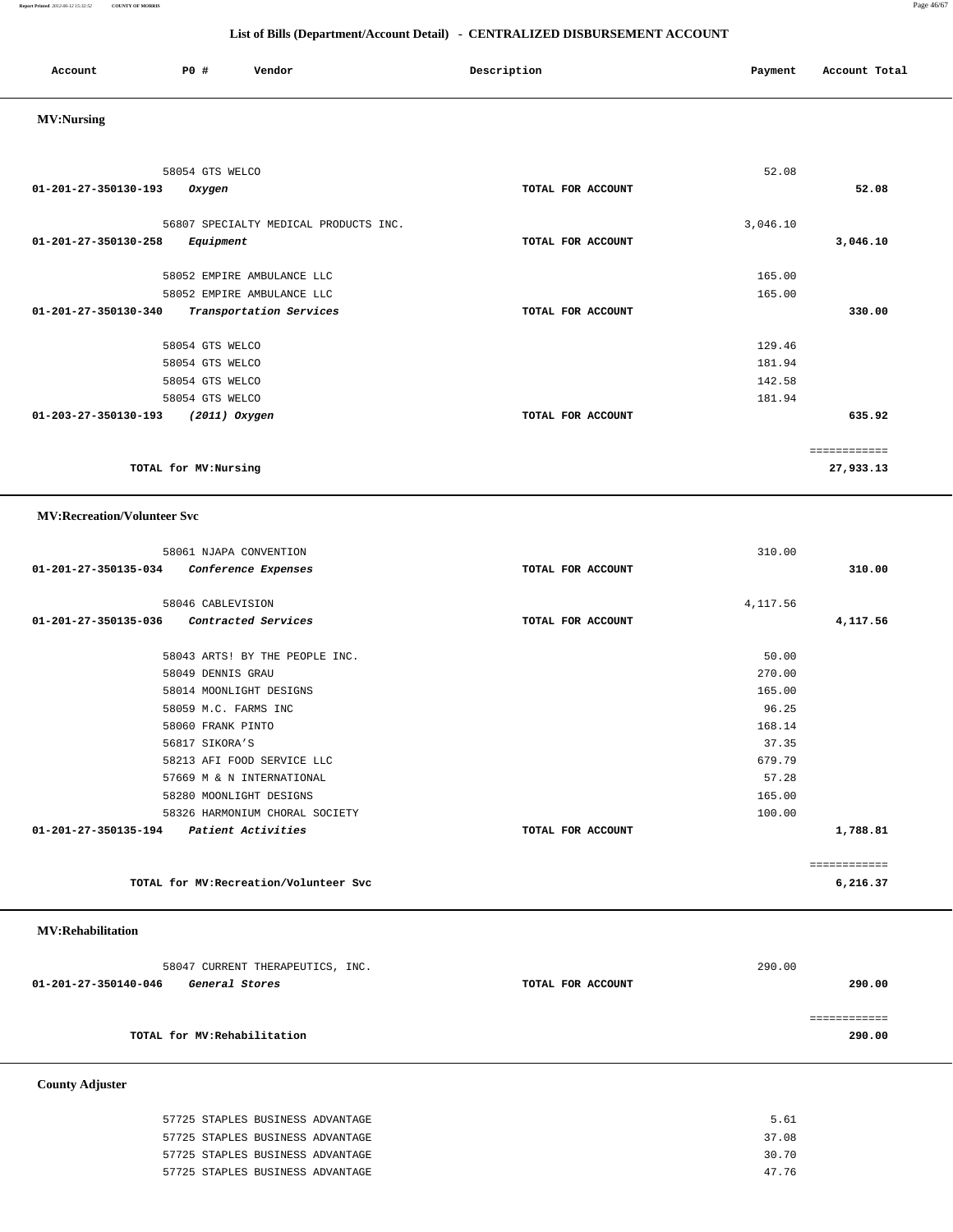**Report Printed** *2012-06-12 15:32:52* **COUNTY OF MORRIS** Page 47/67

| Account                           | P0 #                      | Vendor                                                                         | Description       | Payment           | Account Total |
|-----------------------------------|---------------------------|--------------------------------------------------------------------------------|-------------------|-------------------|---------------|
|                                   |                           |                                                                                |                   |                   |               |
| <b>County Adjuster</b>            |                           |                                                                                |                   |                   |               |
|                                   |                           | 57725 STAPLES BUSINESS ADVANTAGE                                               |                   | 10.20             |               |
|                                   |                           | 57725 STAPLES BUSINESS ADVANTAGE                                               |                   | 137.43            |               |
|                                   |                           | 57725 STAPLES BUSINESS ADVANTAGE                                               |                   | 1.61              |               |
|                                   |                           | 57725 STAPLES BUSINESS ADVANTAGE                                               |                   | 2.65              |               |
|                                   |                           | 57723 STAPLES BUSINESS ADVANTAGE                                               |                   | 127.50            |               |
| 01-201-27-357100-058              |                           | Office Supplies & Stationery                                                   | TOTAL FOR ACCOUNT |                   | 400.54        |
|                                   | 58406 COUNTY OF MORRIS    |                                                                                |                   | 69.64             |               |
| 01-201-27-357100-068              |                           | Postage & Metered Mail                                                         | TOTAL FOR ACCOUNT |                   | 69.64         |
|                                   |                           |                                                                                |                   |                   |               |
|                                   |                           | 56987 NJ STATE ASSOC OF CTY ADJUSTER                                           |                   | 20.00             |               |
|                                   |                           | 56776 NJ STATE ASSOC OF CTY ADJUSTER                                           | TOTAL FOR ACCOUNT | 20.00             |               |
| 01-201-27-357100-082              | Travel Expense            |                                                                                |                   |                   | 40.00         |
|                                   |                           |                                                                                |                   |                   | ============  |
|                                   | TOTAL for County Adjuster |                                                                                |                   |                   | 510.18        |
|                                   |                           |                                                                                |                   |                   |               |
| <b>Dental Clinic</b>              |                           |                                                                                |                   |                   |               |
|                                   |                           |                                                                                |                   |                   |               |
|                                   |                           | 57928 ROBERT A. CHARMOY, DMD PA                                                |                   | 195.00            |               |
| 01-201-27-365100-095              |                           | Dental Clinic Other Administrative Suppl                                       | TOTAL FOR ACCOUNT |                   | 195.00        |
|                                   |                           |                                                                                |                   |                   |               |
|                                   |                           |                                                                                |                   |                   | ============  |
|                                   | TOTAL for Dental Clinic   |                                                                                |                   |                   | 195.00        |
|                                   |                           |                                                                                |                   |                   |               |
|                                   |                           |                                                                                |                   |                   |               |
| <b>Morris Cty Park Commission</b> |                           |                                                                                |                   |                   |               |
|                                   |                           |                                                                                |                   |                   |               |
| 01-201-28-370100-090              |                           | 58161 MORRIS COUNTY PARK COMMISSION<br>Morris Cty Park Commission Expenditures | TOTAL FOR ACCOUNT | 2,279,165.00      | 2,279,165.00  |
|                                   |                           |                                                                                |                   |                   |               |
|                                   |                           |                                                                                |                   |                   | ============  |
|                                   |                           | TOTAL for Morris Cty Park Commission                                           |                   |                   | 2,279,165.00  |
|                                   |                           |                                                                                |                   |                   |               |
| <b>County Library</b>             |                           |                                                                                |                   |                   |               |
|                                   |                           | 57274 BAKER & TAYLOR BOOKS                                                     |                   | 482.59            |               |
|                                   | 56095 GALE                |                                                                                |                   | 139.15            |               |
|                                   | 56095 GALE                |                                                                                |                   | 25.59             |               |
|                                   | 56095 GALE                |                                                                                |                   | 25.59             |               |
|                                   | 56095 GALE                |                                                                                |                   | 340.00            |               |
|                                   | 57200 CCH INC             |                                                                                |                   | 2,739.00          |               |
|                                   | 54115 GANN LAW BOOKS      |                                                                                |                   | 102.00            |               |
|                                   | 55181 GANN LAW BOOKS      |                                                                                |                   | 54.00             |               |
|                                   | 55181 GANN LAW BOOKS      |                                                                                |                   | 105.00            |               |
|                                   |                           | 57962 INGRAM LIBRARY SERVICES                                                  |                   | 40.19             |               |
|                                   |                           | 57962 INGRAM LIBRARY SERVICES                                                  |                   | 509.39            |               |
|                                   |                           | 57962 INGRAM LIBRARY SERVICES                                                  |                   | 223.86            |               |
|                                   |                           | 57962 INGRAM LIBRARY SERVICES                                                  |                   | 587.99            |               |
|                                   |                           | 57962 INGRAM LIBRARY SERVICES                                                  |                   | 30.52             |               |
|                                   |                           | 57962 INGRAM LIBRARY SERVICES                                                  |                   | 25.82             |               |
|                                   |                           | 57962 INGRAM LIBRARY SERVICES                                                  |                   | 94.01             |               |
|                                   |                           | 57962 INGRAM LIBRARY SERVICES                                                  |                   | 34.95             |               |
|                                   |                           | 57962 INGRAM LIBRARY SERVICES                                                  |                   | 130.61            |               |
|                                   |                           | 57962 INGRAM LIBRARY SERVICES                                                  |                   | 14.97             |               |
|                                   |                           | 57974 INGRAM LIBRARY SERVICES                                                  |                   | 66.91             |               |
|                                   |                           | 57974 INGRAM LIBRARY SERVICES<br>57974 INGRAM LIBRARY SERVICES                 |                   | 547.09<br>$-1.79$ |               |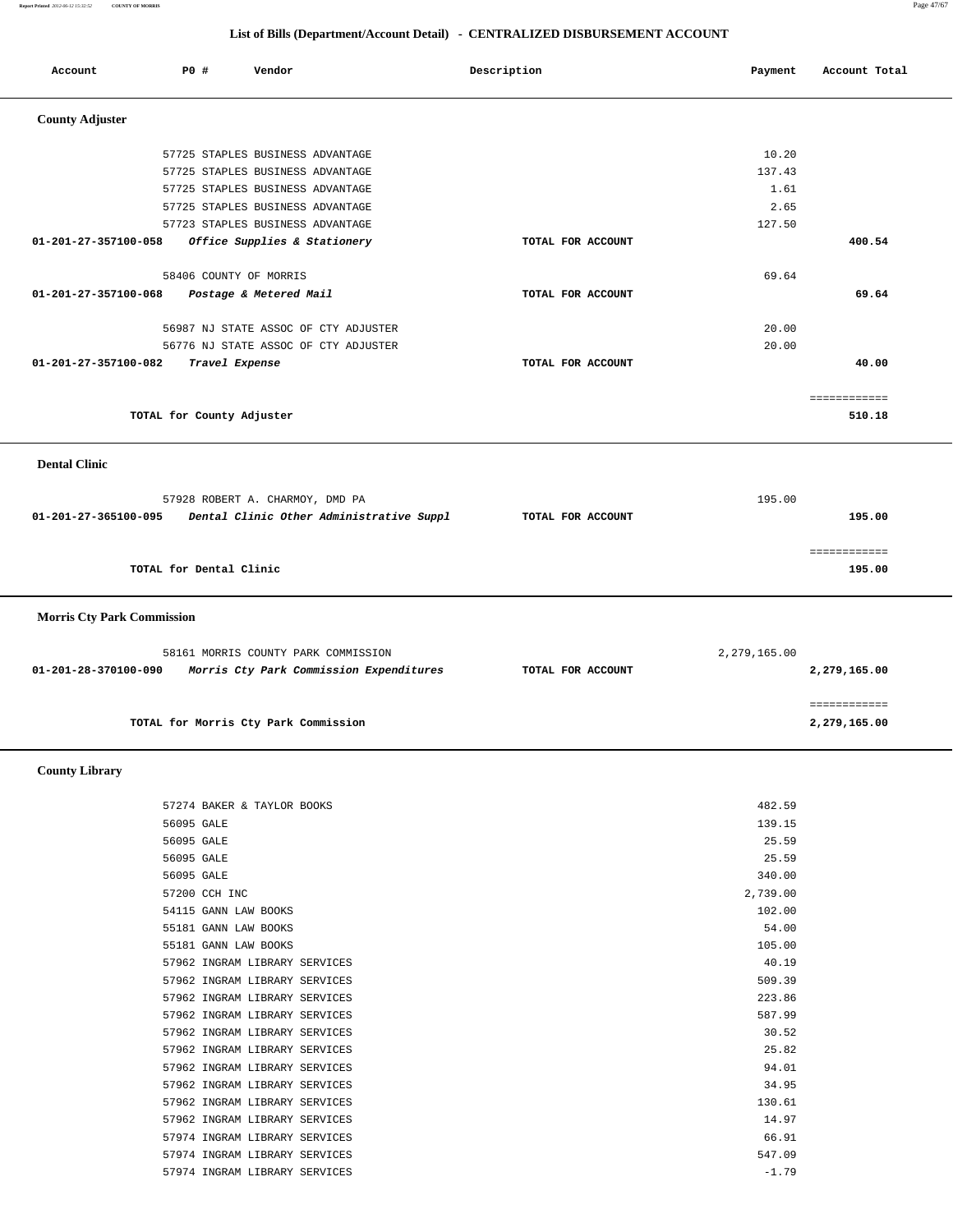**Report Printed** *2012-06-12 15:32:52* **COUNTY OF MORRIS** Page 48/67

 **County Library** 

## **List of Bills (Department/Account Detail) - CENTRALIZED DISBURSEMENT ACCOUNT**

Account **PO #** Vendor **Description Payment** Account Total

 57974 INGRAM LIBRARY SERVICES 45.03 57974 INGRAM LIBRARY SERVICES 143.30 57974 INGRAM LIBRARY SERVICES 359.04 57974 INGRAM LIBRARY SERVICES 48.79 57974 INGRAM LIBRARY SERVICES 16.89 57975 INGRAM LIBRARY SERVICES 38.36

|                                                | 57975 INGRAM LIBRARY SERVICES                           |                   | 169.63     |              |
|------------------------------------------------|---------------------------------------------------------|-------------------|------------|--------------|
|                                                | 57975 INGRAM LIBRARY SERVICES                           |                   | 1,303.12   |              |
|                                                | 57975 INGRAM LIBRARY SERVICES                           |                   | 95.29      |              |
|                                                | 57975 INGRAM LIBRARY SERVICES                           |                   | 23.34      |              |
|                                                | 57975 INGRAM LIBRARY SERVICES                           |                   | 813.84     |              |
|                                                | 57975 INGRAM LIBRARY SERVICES                           |                   | 14.97      |              |
|                                                | 57975 INGRAM LIBRARY SERVICES                           |                   | 13.16      |              |
|                                                | 57975 INGRAM LIBRARY SERVICES                           |                   | 20.99      |              |
|                                                | 57975 INGRAM LIBRARY SERVICES                           |                   | 8.37       |              |
|                                                | 57976 INGRAM LIBRARY SERVICES                           |                   | 652.92     |              |
|                                                | 57976 INGRAM LIBRARY SERVICES                           |                   | 22.78      |              |
|                                                | 57976 INGRAM LIBRARY SERVICES                           |                   | 58.06      |              |
|                                                | 57976 INGRAM LIBRARY SERVICES                           |                   | 116.64     |              |
|                                                | 57976 INGRAM LIBRARY SERVICES                           |                   | 29.38      |              |
|                                                | 57976 INGRAM LIBRARY SERVICES                           |                   | 20.97      |              |
|                                                | 57204 LEXIS NEXIS                                       |                   | 174.00     |              |
|                                                |                                                         |                   |            |              |
|                                                | 57202 THE GARDEN CONSERVANCY                            |                   | 16.95      |              |
|                                                | 57282 WEST PAYMENT CENTER                               |                   | 2,657.23   |              |
| 01-201-29-390100-028                           | <i>Books &amp; Periodicals</i>                          | TOTAL FOR ACCOUNT |            | 13,180.49    |
|                                                |                                                         |                   |            |              |
|                                                | 58406 COUNTY OF MORRIS                                  |                   | 1,048.97   |              |
| 01-201-29-390100-068                           | Postage & Metered Mail                                  | TOTAL FOR ACCOUNT |            | 1,048.97     |
|                                                | 57962 INGRAM LIBRARY SERVICES                           |                   | 43.76      |              |
|                                                | 57962 INGRAM LIBRARY SERVICES                           |                   | 226.64     |              |
|                                                | 57975 INGRAM LIBRARY SERVICES                           |                   | 67.72      |              |
|                                                | 57279 SHEET MUSIC PLUS                                  |                   | 188.95     |              |
| 01-201-29-390100-083    Video & Film Materials |                                                         | TOTAL FOR ACCOUNT |            | 527.07       |
|                                                |                                                         |                   |            |              |
|                                                | 57199 CARTRIDGE WORLD OF PARSIPPANY                     |                   | 965.79     |              |
|                                                | 57276 PAPER MART INC                                    |                   | 198.50     |              |
|                                                | 01-201-29-390100-095 Other Administrative Supplies      | TOTAL FOR ACCOUNT |            | 1,164.29     |
|                                                |                                                         |                   |            |              |
|                                                | 57203 KYOCERA MITA AMERICA, INC.                        |                   | 919.89     |              |
|                                                | $01 - 201 - 29 - 390100 - 164$ Office Machines - Rental | TOTAL FOR ACCOUNT |            | 919.89       |
|                                                |                                                         |                   |            |              |
|                                                |                                                         |                   |            | ============ |
|                                                | TOTAL for County Library                                |                   |            | 16,840.71    |
|                                                |                                                         |                   |            |              |
| <b>County Superintendent of Schoo</b>          |                                                         |                   |            |              |
|                                                | 58406 COUNTY OF MORRIS                                  |                   | 109.30     |              |
| 01-201-29-392100-068                           | Postage & Metered Mail                                  | TOTAL FOR ACCOUNT |            | 109.30       |
|                                                |                                                         |                   |            |              |
|                                                | 56866 KYOCERA MITA AMERICA, INC.                        |                   | 942.18     |              |
| 01-201-29-392100-164                           | Office Machines - Rental                                | TOTAL FOR ACCOUNT |            | 942.18       |
|                                                |                                                         |                   |            |              |
|                                                |                                                         |                   |            | ============ |
|                                                | TOTAL for County Superintendent of Schoo                |                   |            | 1,051.48     |
|                                                |                                                         |                   |            |              |
| <b>Contribution to County College</b>          |                                                         |                   |            |              |
|                                                | 58163 COUNTY COLLEGE OF MORRIS                          |                   | 568,256.75 |              |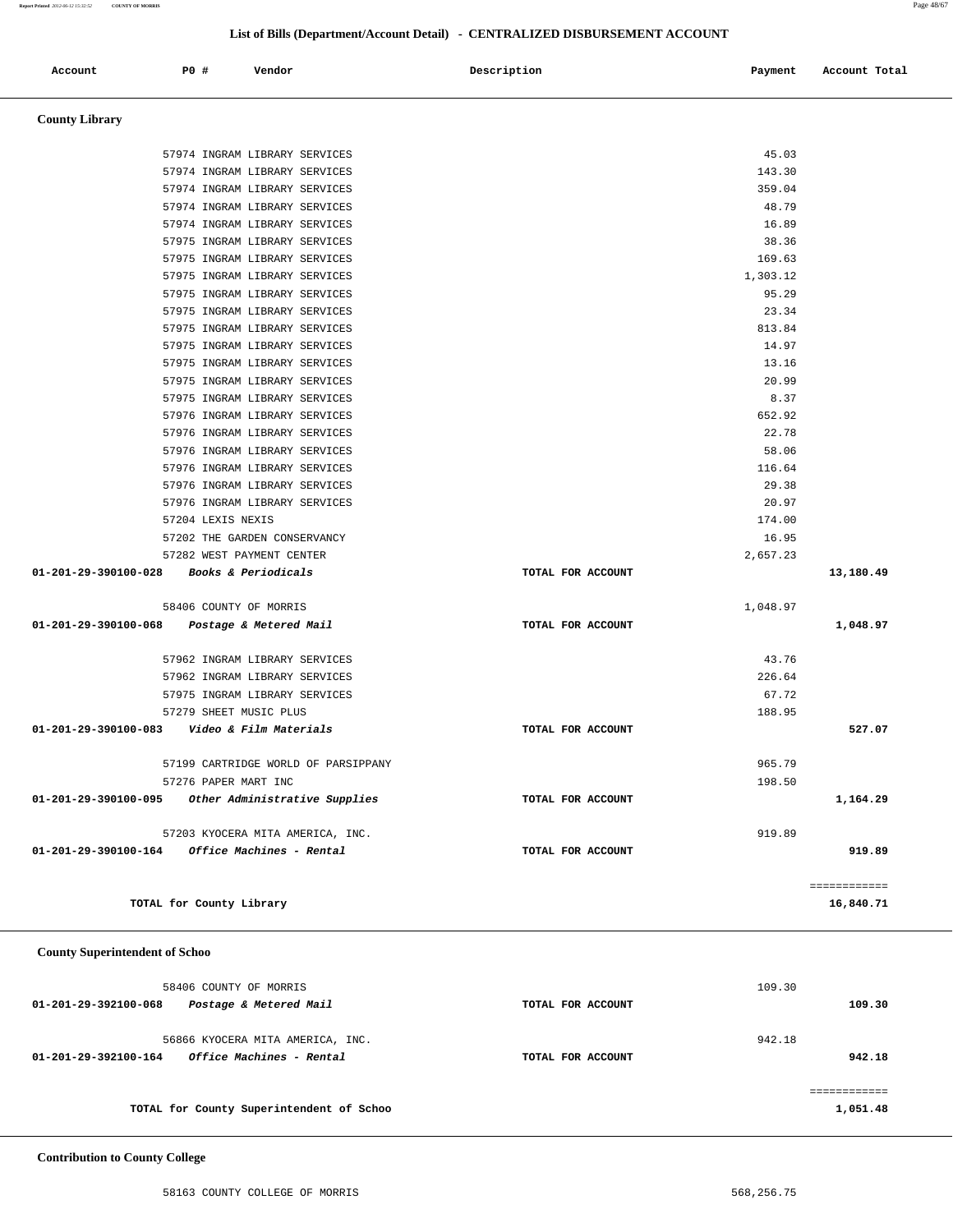**Report Printed** *2012-06-12 15:32:52* **COUNTY OF MORRIS** Page 49/67

| Account                                      | <b>PO #</b>            | Vendor                                                       |                                       | Description       | Payment    | Account Total              |
|----------------------------------------------|------------------------|--------------------------------------------------------------|---------------------------------------|-------------------|------------|----------------------------|
| <b>Contribution to County College</b>        |                        |                                                              |                                       |                   |            |                            |
|                                              |                        |                                                              |                                       |                   |            |                            |
| 01-201-29-395100-090                         | Expenditures           |                                                              |                                       | TOTAL FOR ACCOUNT |            | 568,256.75                 |
|                                              |                        | TOTAL for Contribution to County College                     |                                       |                   |            | ============<br>568,256.75 |
|                                              |                        |                                                              |                                       |                   |            |                            |
| <b>Rutgers Extension Service</b>             |                        |                                                              |                                       |                   |            |                            |
|                                              | 58406 COUNTY OF MORRIS |                                                              |                                       |                   | 58.15      |                            |
| 01-201-29-396100-068                         |                        | Postage & Metered Mail                                       |                                       | TOTAL FOR ACCOUNT |            | 58.15                      |
|                                              |                        |                                                              |                                       |                   |            |                            |
|                                              |                        | 57136 ATLANTIC TOMORROWS OFFICE                              |                                       |                   | 362.36     |                            |
| 01-201-29-396100-069                         | Printing               |                                                              |                                       | TOTAL FOR ACCOUNT |            | 362.36                     |
|                                              |                        |                                                              |                                       |                   |            | ============               |
|                                              |                        | TOTAL for Rutgers Extension Service                          |                                       |                   |            | 420.51                     |
|                                              |                        |                                                              |                                       |                   |            |                            |
| Cont M.C. School of Tech                     |                        |                                                              |                                       |                   |            |                            |
|                                              |                        | 58162 MC VOCATIONAL SCHOOL DISTRICT                          |                                       |                   | 183,100.66 |                            |
| 01-201-29-400100-090                         |                        |                                                              | Cont M.C. School of Tech Expenditures | TOTAL FOR ACCOUNT |            | 183,100.66                 |
|                                              |                        |                                                              |                                       |                   |            |                            |
|                                              |                        |                                                              |                                       |                   |            | ============               |
|                                              |                        | TOTAL for Cont M.C. School of Tech                           |                                       |                   |            | 183,100.66                 |
| <b>Fire and Police Academy</b>               |                        |                                                              |                                       |                   |            |                            |
|                                              |                        |                                                              |                                       |                   |            |                            |
|                                              |                        | 57152 ATLANTIC TOMORROWS OFFICE                              |                                       |                   | 200.00     |                            |
|                                              |                        | 57152 ATLANTIC TOMORROWS OFFICE                              |                                       |                   | 14.90      |                            |
|                                              |                        | 57996 W.B. MASON COMPANY INC                                 |                                       |                   | 121.72     |                            |
| 01-201-29-407100-058                         |                        | 57996 W.B. MASON COMPANY INC<br>Office Supplies & Stationery |                                       | TOTAL FOR ACCOUNT | 33.15      | 369.77                     |
|                                              |                        |                                                              |                                       |                   |            |                            |
|                                              |                        | 57082 ATLANTIC TRAINING CENTER                               |                                       |                   | 247.50     |                            |
| 01-201-29-407100-059                         |                        | Other General Expenses                                       |                                       | TOTAL FOR ACCOUNT |            | 247.50                     |
|                                              |                        |                                                              |                                       |                   |            |                            |
| 01-201-29-407100-068 Postage & Metered Mail  | 58406 COUNTY OF MORRIS |                                                              |                                       | TOTAL FOR ACCOUNT | 89.70      | 89.70                      |
|                                              |                        |                                                              |                                       |                   |            |                            |
|                                              | 58279 FIRE ENGINEERING |                                                              |                                       |                   | 29.00      |                            |
|                                              |                        | 58281 FIREHOUSE MAGAZINE                                     |                                       |                   | 24.95      |                            |
| 01-201-29-407100-070                         |                        | Publication & Subscriptions                                  |                                       | TOTAL FOR ACCOUNT |            | 53.95                      |
|                                              |                        | 57523 M.C. MUNICIPAL UTILITIES                               |                                       |                   | 597.59     |                            |
| 01-201-29-407100-143 Rubbish & Trash Removal |                        |                                                              |                                       | TOTAL FOR ACCOUNT |            | 597.59                     |
|                                              |                        |                                                              |                                       |                   |            |                            |
|                                              |                        | 56950 MORRISTOWN LUMBER &                                    |                                       |                   | 119.85     |                            |
|                                              |                        | 57161 STAPLES BUSINESS ADVANTAGE                             |                                       |                   | 170.20     |                            |
|                                              |                        | 57567 TELE-MEASUREMENTS, INC.                                |                                       |                   | 45.00      |                            |
| 01-201-29-407100-258                         | Equipment              |                                                              |                                       | TOTAL FOR ACCOUNT |            | 335.05                     |
|                                              |                        |                                                              |                                       |                   |            | ============               |
|                                              |                        | TOTAL for Fire and Police Academy                            |                                       |                   |            | 1,693.56                   |
|                                              |                        |                                                              |                                       |                   |            |                            |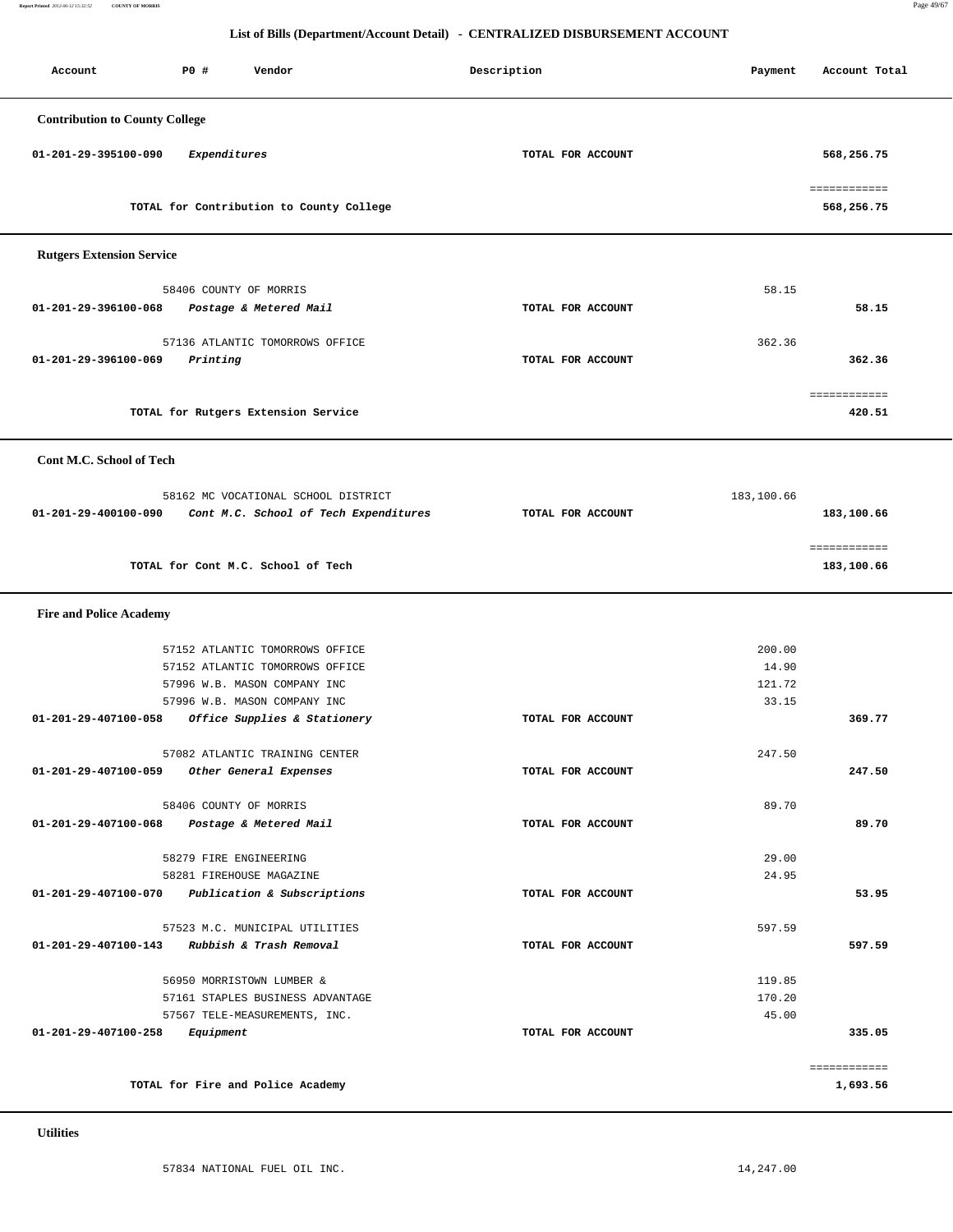| Account                          | P0 #                           | Vendor                                                                   | Description       | Payment               | Account Total |
|----------------------------------|--------------------------------|--------------------------------------------------------------------------|-------------------|-----------------------|---------------|
| <b>Utilities</b>                 |                                |                                                                          |                   |                       |               |
| 01-201-31-430100-136             | <i>Diesel Fuel</i>             |                                                                          | TOTAL FOR ACCOUNT |                       | 14,247.00     |
|                                  |                                | 57808 BOROUGH OF BUTLER                                                  |                   | 87.59                 |               |
|                                  |                                | 57808 BOROUGH OF BUTLER                                                  |                   | 125.24                |               |
|                                  |                                | 57808 BOROUGH OF BUTLER                                                  |                   | 159.07                |               |
|                                  |                                | 57989 JERSEY CENTRAL POWER & LIGHT                                       |                   | 399.64                |               |
|                                  |                                | 57987 JERSEY CENTRAL POWER & LIGHT                                       |                   | 771.07                |               |
|                                  |                                | 57867 JERSEY CENTRAL POWER & LIGHT                                       |                   | 15.35                 |               |
|                                  |                                | 57977 JERSEY CENTRAL POWER & LIGHT                                       |                   | 61.29                 |               |
|                                  |                                | 57802 JERSEY CENTRAL POWER & LIGHT                                       |                   | 42.11                 |               |
|                                  |                                | 57809 JERSEY CENTRAL POWER & LIGHT                                       |                   | 21.04                 |               |
|                                  |                                | 57805 JERSEY CENTRAL POWER & LIGHT                                       |                   | 71.79<br>21.04        |               |
|                                  |                                | 57807 JERSEY CENTRAL POWER & LIGHT<br>58460 JERSEY CENTRAL POWER & LIGHT |                   | 4,039.11              |               |
|                                  |                                | 58459 JERSEY CENTRAL POWER & LIGHT                                       |                   | 1,887.24              |               |
|                                  |                                | 58462 JERSEY CENTRAL POWER & LIGHT                                       |                   | 52,735.99             |               |
|                                  |                                | 58463 JERSEY CENTRAL POWER & LIGHT                                       |                   | 53.08                 |               |
|                                  |                                | 58461 JERSEY CENTRAL POWER & LIGHT                                       |                   | 111,588.08            |               |
| 01-201-31-430100-137             | Electricity                    |                                                                          | TOTAL FOR ACCOUNT |                       | 172,078.73    |
|                                  | 57924 FLEET SERVICES           |                                                                          |                   | 370.90                |               |
| 01-201-31-430100-140             |                                | Gas Purchases                                                            | TOTAL FOR ACCOUNT |                       | 370.90        |
|                                  |                                | 58235 N.J. NATURAL GAS COMPANY                                           |                   | 219.30<br>68.11       |               |
|                                  |                                | 58236 N.J. NATURAL GAS COMPANY<br>58234 N.J. NATURAL GAS COMPANY         |                   | 198.24                |               |
|                                  |                                | 58233 N.J. NATURAL GAS COMPANY                                           |                   | 352.49                |               |
|                                  |                                | 58288 N.J. NATURAL GAS COMPANY                                           |                   | 40.09                 |               |
|                                  |                                | 58287 N.J. NATURAL GAS COMPANY                                           |                   | 26.64                 |               |
|                                  |                                | 58241 N.J. NATURAL GAS COMPANY                                           |                   | 294.51                |               |
|                                  |                                | 58264 N.J. NATURAL GAS COMPANY                                           |                   | 581.91                |               |
|                                  |                                | 58258 N.J. NATURAL GAS COMPANY                                           |                   | 278.16                |               |
|                                  | 57600 PSE&G CO                 |                                                                          |                   | 122.79                |               |
|                                  | 57598 PSE&G CO                 |                                                                          |                   | 6,021.22              |               |
|                                  |                                | 57709 SUBURBAN PROPANE -2347                                             |                   | 2,678.56              |               |
|                                  |                                | 57709 SUBURBAN PROPANE -2347                                             |                   | 1.75                  |               |
|                                  |                                | 57709 SUBURBAN PROPANE -2347<br>58270 HESS CORPORATION                   |                   | 9.62<br>335.42        |               |
|                                  |                                | 58257 HESS CORPORATION                                                   |                   | 437.48                |               |
|                                  |                                | 58257 HESS CORPORATION                                                   |                   | 161.05                |               |
|                                  |                                | 58257 HESS CORPORATION                                                   |                   | 152.60                |               |
|                                  |                                | 58257 HESS CORPORATION                                                   |                   | 86.07                 |               |
|                                  |                                | 57603 HESS CORPORATION                                                   |                   | 18,979.16             |               |
|                                  |                                | 58232 ELIZABETHTOWN GAS                                                  |                   | 103.82                |               |
| 01-201-31-430100-141 Natural Gas |                                |                                                                          | TOTAL FOR ACCOUNT |                       | 31,148.99     |
|                                  |                                | 58118 TOWNSHIP OF MORRIS                                                 |                   | 4,820.29              |               |
|                                  |                                | 58118 TOWNSHIP OF MORRIS                                                 |                   | 141.25                |               |
|                                  |                                | 58108 HANOVER SEWERAGE AUTHORITY                                         |                   | 126.54                |               |
|                                  |                                | 58108 HANOVER SEWERAGE AUTHORITY                                         |                   | 44.46                 |               |
|                                  |                                | 58108 HANOVER SEWERAGE AUTHORITY                                         |                   | 894.76                |               |
|                                  |                                | 58108 HANOVER SEWERAGE AUTHORITY                                         |                   | 63.90                 |               |
| 01-201-31-430100-144             | Sewer                          | 58108 HANOVER SEWERAGE AUTHORITY                                         | TOTAL FOR ACCOUNT | 885.17                | 6,976.37      |
|                                  |                                |                                                                          |                   |                       |               |
|                                  |                                | 57043 COPPER CONFERENCING                                                |                   | 132.18                |               |
|                                  | 57565 VERIZON<br>57564 VERIZON |                                                                          |                   | 12,712.62<br>4,297.57 |               |
|                                  | 58324 SPRINT                   |                                                                          |                   | 2,128.97              |               |
|                                  | 58016 VERIZON                  |                                                                          |                   | 30.55                 |               |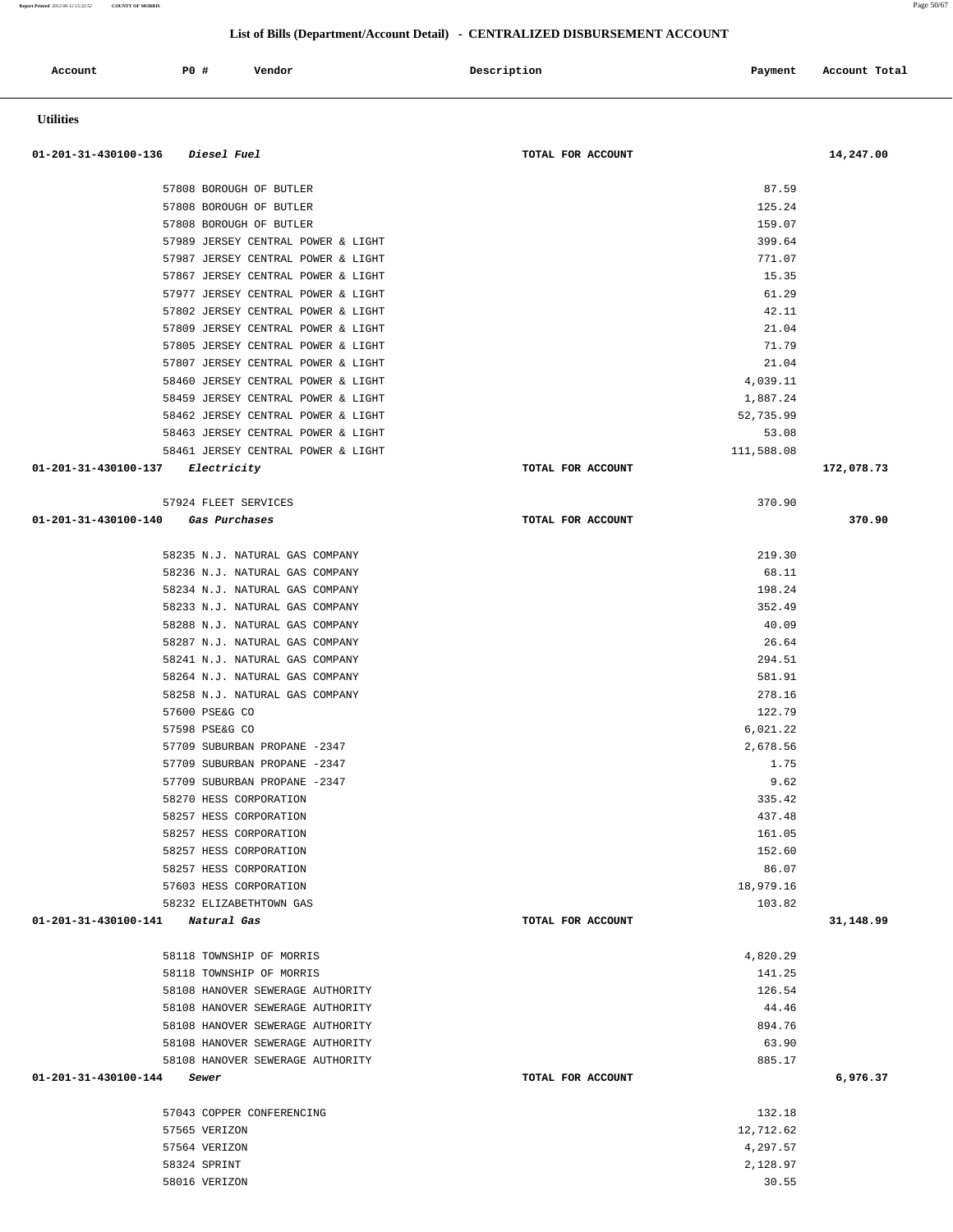**Report Printed** *2012-06-12 15:32:52* **COUNTY OF MORRIS** Page 51/67

## **List of Bills (Department/Account Detail) - CENTRALIZED DISBURSEMENT ACCOUNT**

| Account                      | P0 #                           | Vendor                         | Description       | Payment            | Account Total |
|------------------------------|--------------------------------|--------------------------------|-------------------|--------------------|---------------|
| <b>Utilities</b>             |                                |                                |                   |                    |               |
|                              |                                |                                |                   |                    |               |
|                              | 58016 VERIZON                  |                                |                   | 26.82<br>26.83     |               |
|                              | 58016 VERIZON                  |                                |                   |                    |               |
|                              | 58016 VERIZON                  |                                |                   | 105.94<br>110.27   |               |
|                              | 58016 VERIZON<br>58021 VERIZON |                                |                   | 64.88              |               |
|                              | 58021 VERIZON                  |                                |                   | 30.59              |               |
|                              | 58021 VERIZON                  |                                |                   | 30.59              |               |
|                              | 58025 VERIZON                  |                                |                   | 26.88              |               |
|                              | 58025 VERIZON                  |                                |                   | 132.96             |               |
|                              | 58025 VERIZON                  |                                |                   | 26.99              |               |
|                              |                                |                                |                   |                    |               |
|                              | 58027 VERIZON<br>58026 VERIZON |                                |                   | 4,893.92<br>210.14 |               |
|                              | 58026 VERIZON                  |                                |                   | 200.95             |               |
|                              | 58297 VERIZON                  |                                |                   | 27,616.68          |               |
|                              | 58325 VERIZON WIRELESS         |                                |                   | 4,396.08           |               |
|                              | 58033 VERIZON                  |                                |                   | 65.11              |               |
|                              | 57549 VERIZON                  |                                |                   | 1,289.40           |               |
|                              | 57548 VERIZON                  |                                |                   | 866.00             |               |
|                              | 58299 AT&T                     |                                |                   | 1,144.20           |               |
|                              | 57574 VERIZON                  |                                |                   | 29.72              |               |
|                              | 57575 VERIZON                  |                                |                   | 65.16              |               |
|                              | 56440 VERIZON BUSINESS         |                                |                   | 1,568.52           |               |
|                              | 57351 CENTURYLINK              |                                |                   | 416.52             |               |
|                              | 58332 VERIZON                  |                                |                   | 76.50              |               |
|                              | 57349 VERIZON CABS             |                                |                   | 2,254.08           |               |
|                              | 57327 VERIZON BUSINESS         |                                |                   | 449.00             |               |
| 01-201-31-430100-146         | Telephone                      |                                | TOTAL FOR ACCOUNT |                    | 65,426.62     |
|                              |                                | 58130 WHARTON WATER DEPARTMENT |                   | 29.05              |               |
|                              |                                | 58130 WHARTON WATER DEPARTMENT |                   | 37.90              |               |
|                              |                                | 58130 WHARTON WATER DEPARTMENT |                   | 23.15              |               |
|                              |                                | 58130 WHARTON WATER DEPARTMENT |                   | 39.90              |               |
|                              |                                | 58266 TOWNSHIP OF RANDOLPH     |                   | 51.87              |               |
|                              |                                | 58091 TOWNSHIP OF PARSIPPANY - |                   | 1,160.58           |               |
|                              |                                | 58091 TOWNSHIP OF PARSIPPANY - |                   | 145.00             |               |
|                              |                                | 58091 TOWNSHIP OF PARSIPPANY - |                   | 770.00             |               |
|                              |                                | 58091 TOWNSHIP OF PARSIPPANY - |                   | 1,562.43           |               |
|                              |                                | 58126 SOUTHEAST MORRIS COUNTY  |                   | 839.82             |               |
|                              |                                | 58126 SOUTHEAST MORRIS COUNTY  |                   | 714.42             |               |
|                              |                                | 58126 SOUTHEAST MORRIS COUNTY  |                   | 5,331.76           |               |
|                              |                                | 58126 SOUTHEAST MORRIS COUNTY  |                   | 463.99             |               |
|                              |                                | 58126 SOUTHEAST MORRIS COUNTY  |                   | 4,298.99           |               |
| $01-201-31-430100-147$ Water |                                |                                | TOTAL FOR ACCOUNT |                    | 15,468.86     |
|                              |                                |                                |                   |                    | ============  |
|                              | TOTAL for Utilities            |                                |                   |                    | 305,717.47    |
|                              |                                |                                |                   |                    |               |

 **Contingent** 

|                      | 58164 COUNTY OF MORRIS      |                   | 17,956.20 |
|----------------------|-----------------------------|-------------------|-----------|
| 01-203-35-470100-090 | (2011) Program Expenditures | TOTAL FOR ACCOUNT | 17,956.20 |
|                      |                             |                   |           |
|                      | TOTAL for Contingent        |                   | 17,956.20 |

 **Nutrition**